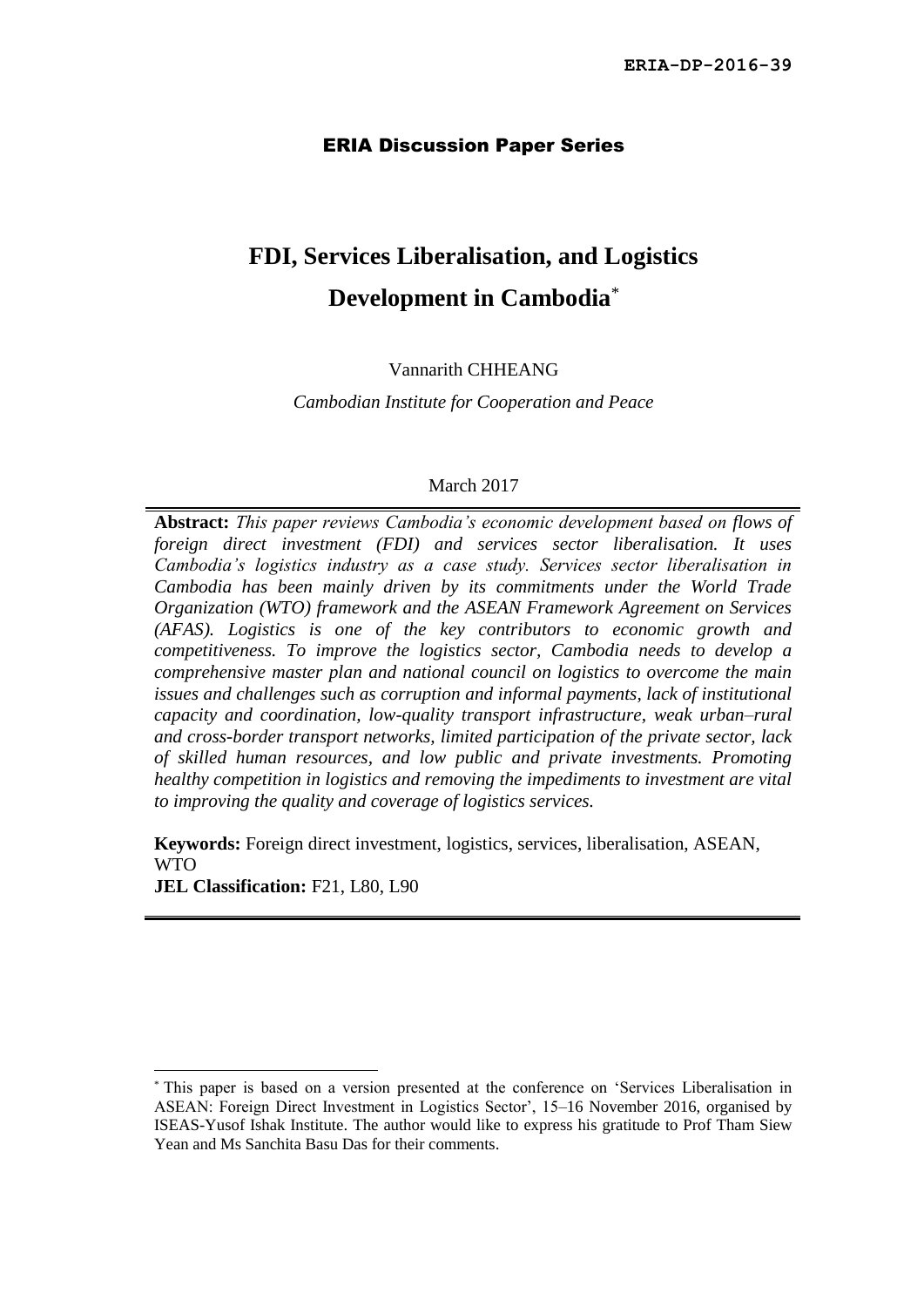# **1. Introduction**

Over the last 2 decades, the inflow of foreign direct investment (FDI) to Cambodia has increased significantly due to its relatively liberal investment law and the pace of liberalisation of the services sector, including the logistics sector. Liberalisation of the services sector started soon after the country's membership in the World Trade Organization (WTO) in 2004 and in the Association of Southeast Asian Nations (ASEAN) through the ASEAN Framework Agreement on Services (AFAS) in 2007. The services sector, accounting for 42.3% of gross domestic product (GDP) in 2015, plays a critical role in socio-economic development through job creation and productivity improvement. Within it, logistics is regarded as a strategic sector for national and regional connectivity, socio-economic development, and poverty reduction.

This paper reviews Cambodia's economic development and FDI climate, along with its efforts in services sector liberalisation. It also looks at the liberalisation initiatives in logistics services and the current state of logistics development and connectivity in Cambodia. Investment in logistics is one of the key areas of the national development and regional connectivity strategy. National infrastructure and logistics connectivity increase economic performance and competitiveness. Investment and improvement in logistics play a critical role in reducing transaction costs, improving broad investment climate, and promoting international trade.

## **2. Investment Climate**

As a small economy, Cambodia has been performing well in the last 2 decades in terms of sustaining high economic performance and a significant rate of poverty reduction. It has achieved and sustained a high average growth rate of 7.9% between 2000 and 2015, thus making it one of the fastest-growing economies in ASEAN. The poverty rate was reduced from more than 53.2% in 2004 to 13.5% in 2014. Per capita income increased from US\$417 in 2004 to US\$1,215 in 2015, thus making Cambodia a lower-middle-income country according to the classification by the World Bank Group. Cambodia aims to become an upper-middle-income country by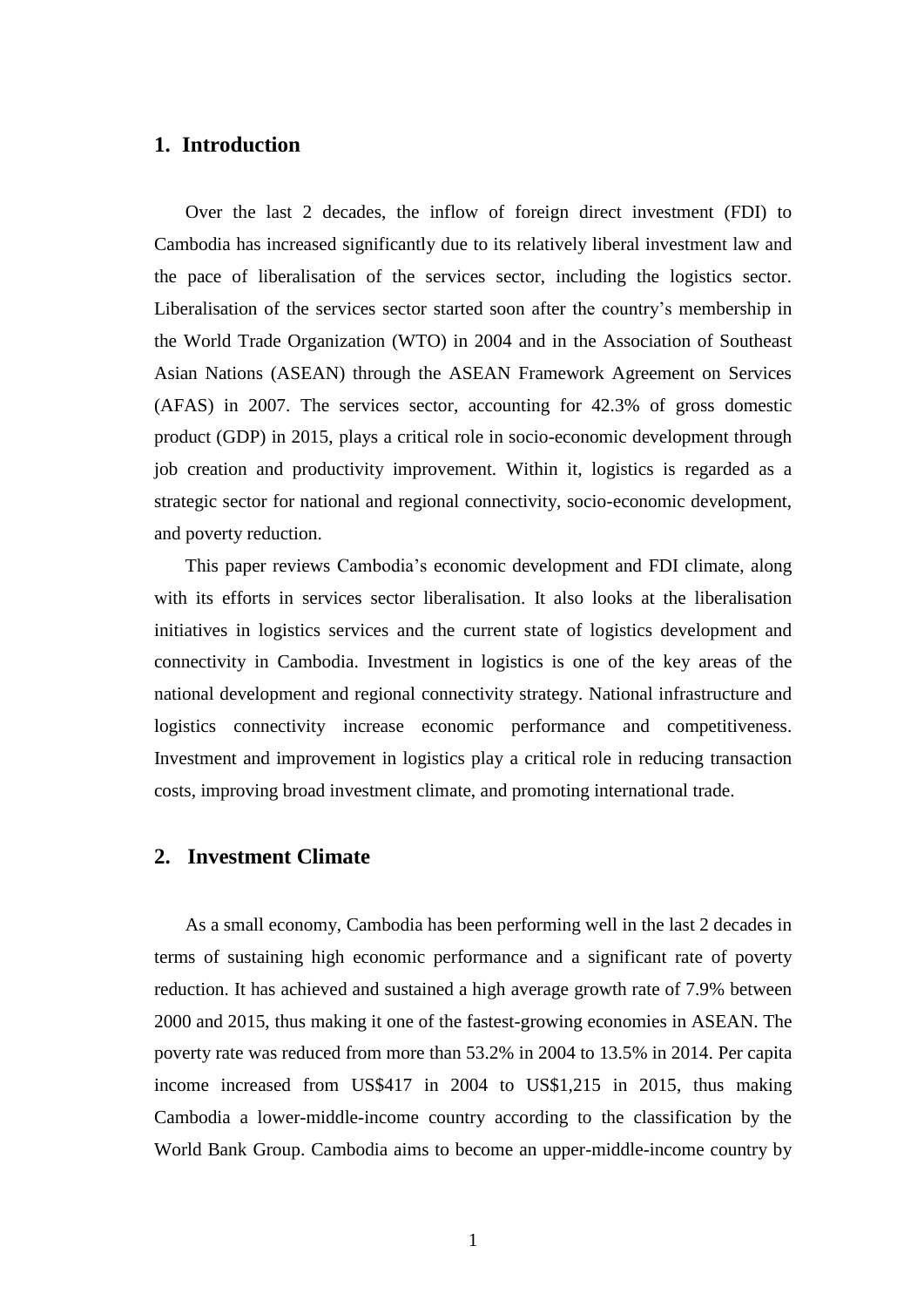2030 and a high-income country by 2050 if it can sustain an annual growth rate of around 7%.

The GDP growth rate in 2016 was 7.2% and is forecasted to be around 7% for 2017 (ADB, 2016). Attracting FDI has been the main development strategy for the country. Annual average net FDI inflows to Cambodia from 2000 to 2015 were 7.7% of GDP (see Table 1). In terms of trade openness, the total export volume reached US\$9.231 billion (46.3% of GDP) and the total import volume hit US\$12.404 billion (64.2% of GDP) in 2016. Garments and footwear are the main export products. The United States, Europe, ASEAN, and Japan are the main destinations of Cambodia's exports.

| Year                             | <b>2000</b> | 2007 | 2008  | 2009  | 2010        | 2011 |       | 2012 2013 | 2014  | 2015  |
|----------------------------------|-------------|------|-------|-------|-------------|------|-------|-----------|-------|-------|
| <b>GDP</b><br><b>Growth Rate</b> | 8.8         | 10.2 | 6.7   | 0.1   | 6.0         | 7.1  | 7.3   | 7.5       | 7.1   | 7.0   |
| GDP (US\$<br>billion)            | 3.65        | 8.63 | 10.35 | 10.40 | 11.24 12.82 |      | 14.03 | 15.44     | 16.77 | 18.04 |
| $FDI$ (% of<br>GDP)              | 3.01        | 9.97 | 7.83  | 4.90  | 6.49        | 6.16 | 10.26 | 8.68      | 10.32 | 9.42  |
| FDI (US\$<br>billion)            | 0.11        | 0.86 | 0.81  | 0.51  | 0.73        | 0.79 | 1.44  | 1.34      | 1.73  | 1.70  |

**Table 1. GDP and FDI Inflows, 2000–2015**

Note: There are no data for 2001–2006.

<u>.</u>

 $FDI =$  foreign direct investment,  $GDP =$  gross domestic product.

Source: World Bank, World Development Indicators.

The laws and regulations governing foreign investment in Cambodia have been developed with the objective of encouraging inward FDI. FDI is treated in a nondiscriminatory manner, except for land ownership. Foreign investors are allowed to invest, without discrimination, in many areas with the provision of investment incentives such as the exemption, in whole or in part, of customs duties and taxes.<sup>2</sup> In return, investors are expected to provide adequate training to Cambodian nationals.

<sup>2</sup> See the details of investment incentives at CDC, CIB, and CSEZB (2016b) website.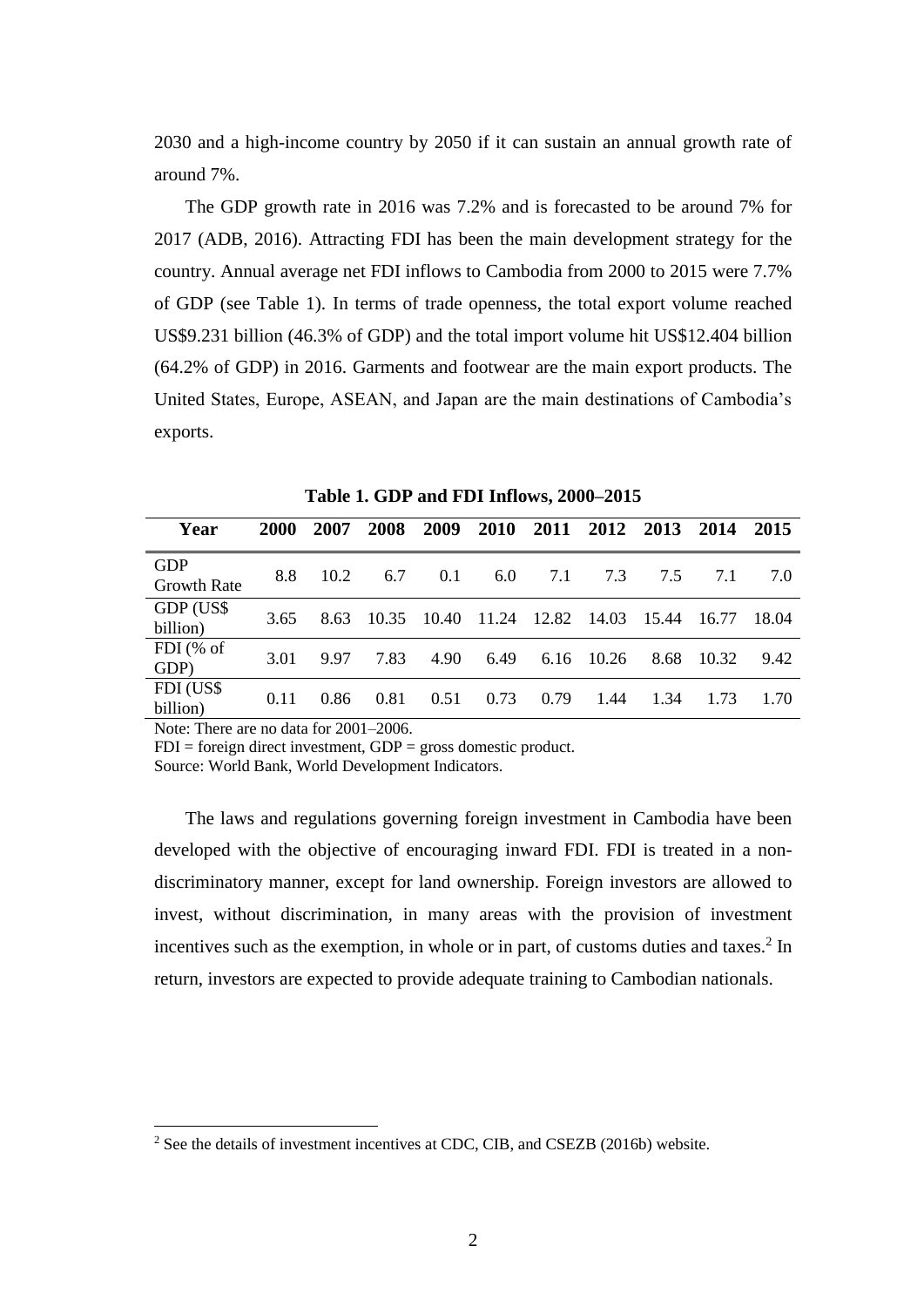Under the Investment Law of Cambodia of 2003, investors who are given final registration certificates are entitled to various incentives. <sup>3</sup> These include profit tax exemption or use of special depreciation and duty free import of production equipment, construction materials, raw materials, intermediate goods, and accessories for export-oriented investment projects. The tax exemption period is composed of a trigger period plus additional 3 years and a priority period (determined by the Financial Management Law). 45

The investment projects that do not qualify for tax incentives are: (*a*) all kinds of commercial activity, import, export, wholesale, and retail, including duty free shops; (*b*) any transportation services by waterway, by road, of by air except investment in the railway sector; (*c*) restaurants, karaoke parlours, bars, nightclubs, massage parlours, and fitness studios; (*d*) tourism services; (*e*) casino and gambling businesses; (*f*) currency and financial business and services such as banks, financial institutions, and insurance companies; (*g*) business activities related to newspaper and media, including radio, television, press, magazine, etc.; (*h*) professional services; (*i*) production and processing of wood products using wood from natural forests with a legal domestic supply source for raw materials; (*j*) complex resort, including hotels, theme parks, sports facilities, and zoos with less than 50 hectares; (*k*) hotels below 3-star grade; and (*l*) real estate development and warehouses facilities.

Besides the investment incentives provided in the Investment Law, investment facilitation services have gradually improved over time. For example, the Government of Cambodia established the Cambodian Special Economic Zone Board (CSEZB) in 2005 under the Council of Development of Cambodia to promote the special economic zone (SEZ) scheme in Cambodia. The SEZs are expected to provide a one-stop service to investors, i.e. from registration of investment projects

<sup>&</sup>lt;sup>3</sup> These are the investment projects that are qualified and approved by the Council for the Development of Cambodia, a one-stop service organisation responsible for the rehabilitation, development, and oversight of investment activities.

<sup>4</sup> The priority period is determined by the Financial Management Law within the period of 3 years, according to the type of project and investment capital (for light industries: 0 years in case of investment capital of below US\$5 million, 1 year in case of investment capital between US\$5 million and US\$20 million, and 2 years in case of investment capital over US\$20 million).

<sup>&</sup>lt;sup>5</sup> The maximum trigger period is the first year of profit or 3 years after the qualified investment project starts earning its revenue, whichever is sooner.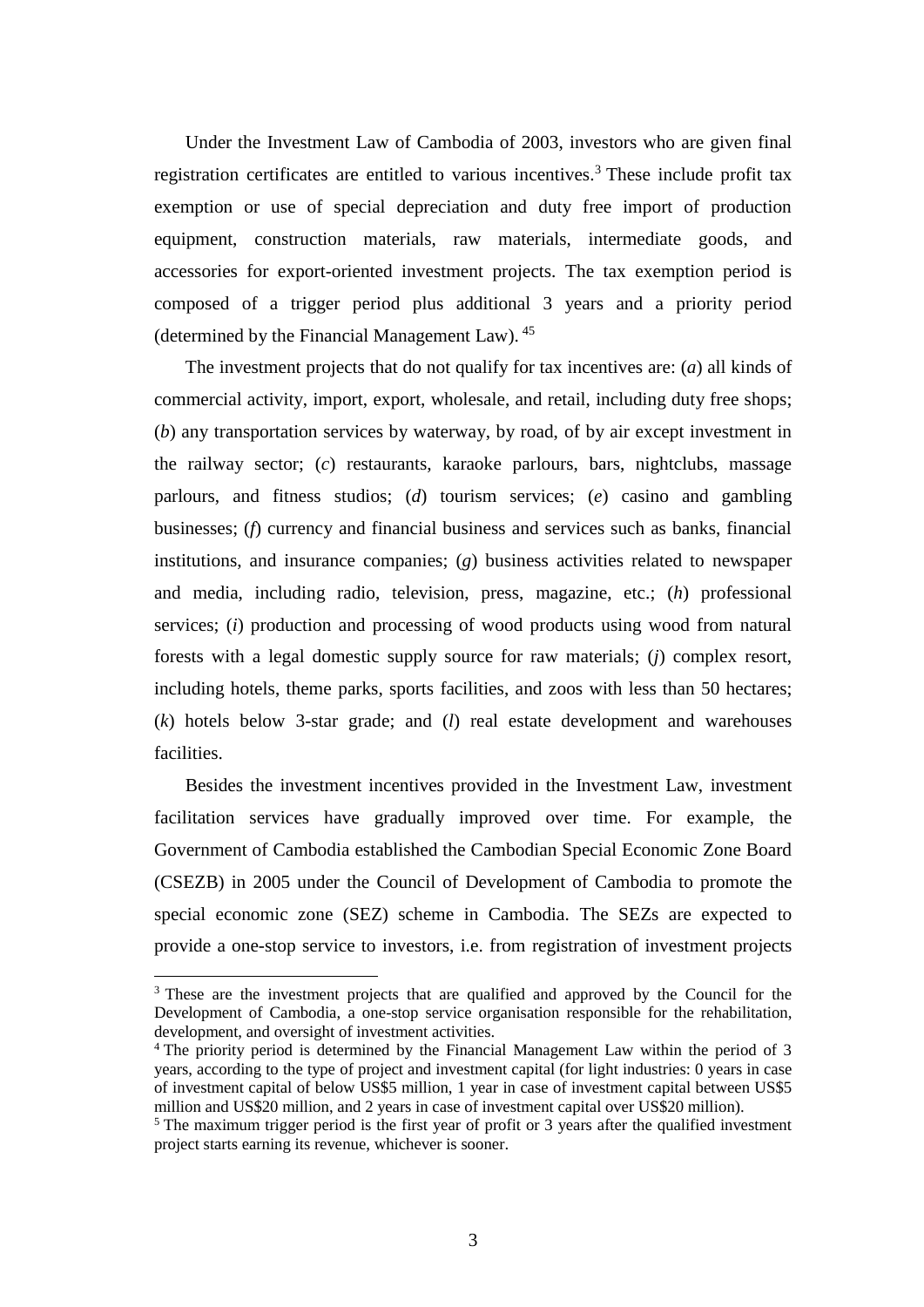to routine export–import approvals. It has been observed that the firms located in SEZs are relatively more integrated with the global markets or value chains compared to the local production networks. The main logistics issue facing the SEZ firms is the high cost of getting containers from their factories to and from the port (Warr and Menon, 2015).

There are no sectors in Cambodia that are closed to foreign investment. There are only two restrictions on foreigners: land ownership and work permit requirements. For any approved project, ownership of land is only permitted for Cambodian citizen. The use of land is permitted to foreign investor, including concessions and long-term or short-term leases. Also, a foreign investment project is entitled to obtain visas and work permits for foreign employees as managers, technicians, and skilled workers, if the qualification and expertise are not available in Cambodia.

China, Japan, the Republic of Korea, and ASEAN are the main sources of FDI to Cambodia. In 2015, China accounted for 32% (48% of total manufacturing FDI) and ASEAN accounted for 25% of total FDI (30% of investment in finance). The accumulated FDI to Cambodia from 1994 to 2015 reached US\$23.8 billion. In 2015, the approved investment capital hit a record high of US\$4.644 billion. FDI in finance and insurance activities increased from US\$325 million to US\$515 million in 2015, contributing significantly to the services sector (ASEAN Secretariat and UNCTAD, 2016). Services liberalisation including logistics is one of the factors attracting foreign investors.

The main challenges and constraints in attracting FDI are the high uncertainties and costs associated with business operations. The main challenges to Cambodia's development are weak governance and the rule of law, legislative gaps, high corruption, and instable democratic institutions (ADB, 2012b). Similar constraints have been observed in two important production clusters in the economy: firms in SEZs and firms in the informal sector (World Bank, 2012).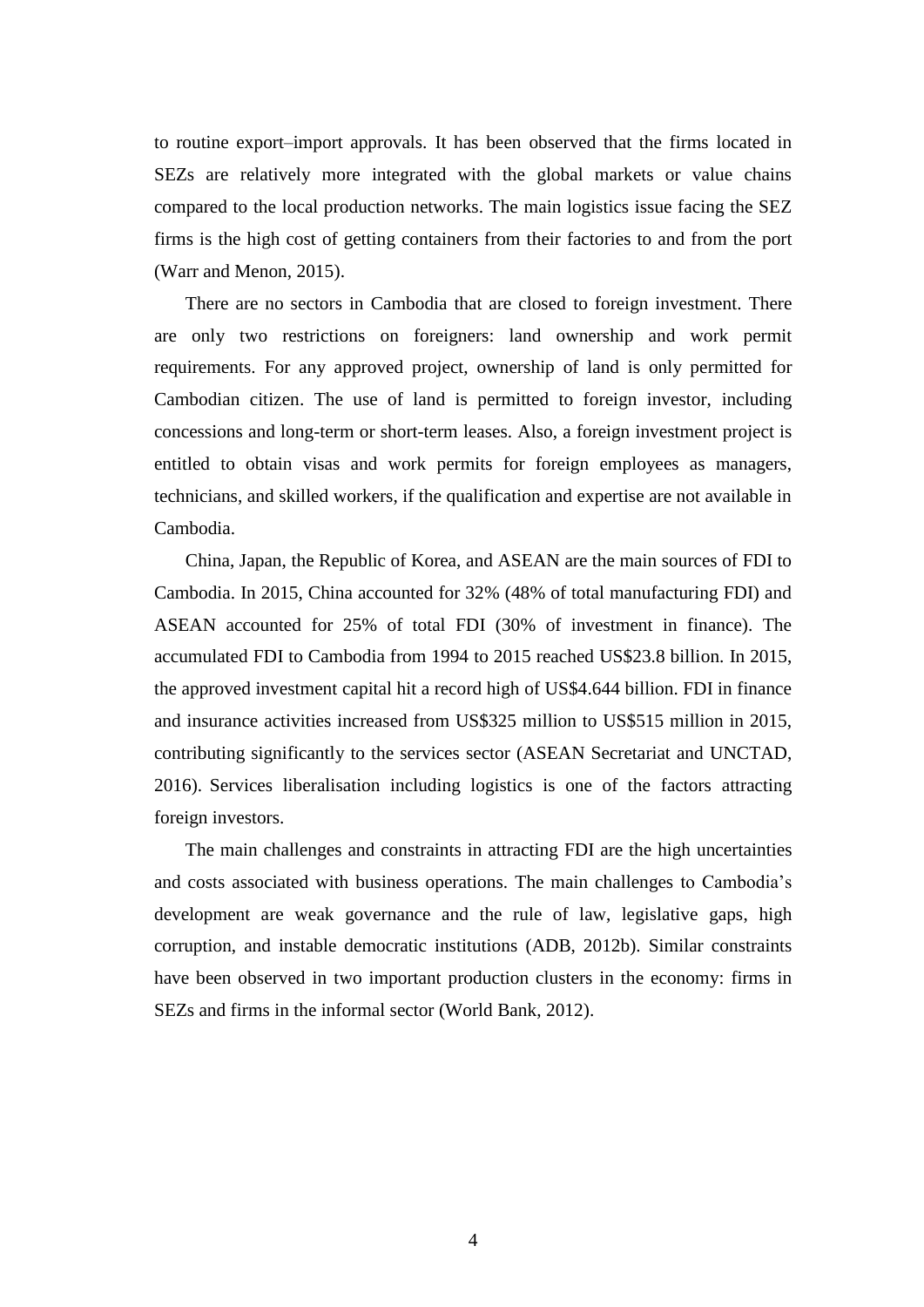# **3. Services Sector Liberalisation**

#### *Cambodia's Services Sector*

The services sector (including tourism, financial services, information and communications technology (ICT), postal services, transport, and logistics) is the biggest contributor to GDP, accounting for 42.3% of GDP in 2015. The agriculture and manufacturing sectors respectively account for 28.2% and 29.4% of GDP. The average annual growth rate of the services sector is 8.3% over the last 15 years (see Table 2). To sustain the dynamics of economic growth, Cambodia has gradually diversified its sources of growth from labour-intensive industry to skills-based economy. Enhanced productivity and innovation are the core elements of the development vision. The services sector is regarded as the main driving force of future growth. Therefore, further liberalisation of the services sector is needed to achieve the economic development vision of becoming an upper-middle-income country by 2030.

| <b>Sector</b>   | <b>2000</b> | 2005 | 2010 | 2015 | <b>Average Change</b><br>Rate $(\% )$ |
|-----------------|-------------|------|------|------|---------------------------------------|
| Agriculture     | 37.9        | 32.4 | 36.1 | 28.2 | 3.8                                   |
| Industry        | 23.0        | 26.4 | 23.2 | 29.4 | 12.0                                  |
| <b>Services</b> | 39.1        | 41.2 | 40.8 | 42.3 | 8.3                                   |

**Table 2. Structure of Output (% of GDP at current basic prices)**

 $GDP =$  gross domestic product.

Source: Asian Development Bank (2016), *Key Indicators for Asia and the Pacific 2016*. Manila: ADB.

However, the development of the services sector is a long and challenging process. Improving the competitiveness and productivity of the services sector requires institutional and legal reforms. Investing in logistics infrastructure is vital for a strong services sector (Noland, Park, and Estrada, 2012). A study by the Asian Development Bank (ADB) shows that the future of the sector will be defined also by dynamic and open competition. The study argues that 'more competition will raise services sector productivity which can in turn lift productivity in other sectors' (ADB, 2013b, p. 390).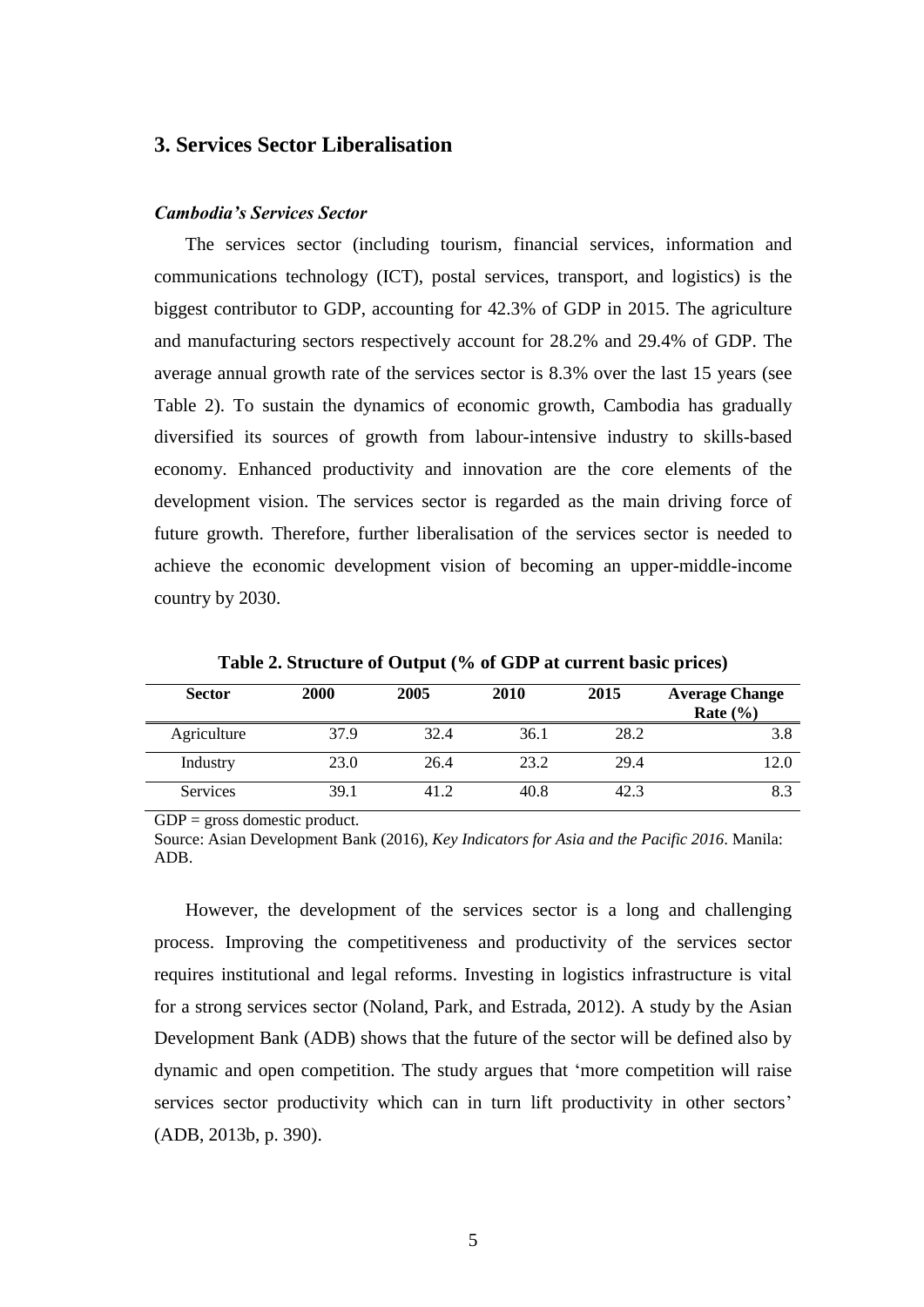After 3 decades of civil war and 2 decades of a centrally planned economy, Cambodia embarked on a market economy in the early 1990s with remarkable speed of liberalisation and privatisation. After becoming a full member of WTO in 2004, Cambodia is required to reform and liberalise much of its services sector toward other members of WTO. WTO accession is a 'positive externality to stimulate and make irreversible substantial trade liberalisation and more broadly based reforms' (Siphana, 2005, p. x).

#### *Cambodia's WTO Commitment and Status*

<u>.</u>

In compliance with WTO requirements, Cambodia conducted its first review of trade policies and practices in November 2011. In response to the trade policy review recommendations, many reforms were undertaken. These include the elimination of the Certificate of Origin requirement for exports, enactment of the Law on Telecommunications in December 2015, and enactment of the Law on Animal Health and Production in February 2016.<sup>6</sup>

Moreover, in addition to the above, the ongoing or planned reforms include the following: amendment to the Law on Standards, enacting a competition law, enacting a law on SEZs, enacting a law on food safety, and enacting a law on e-commerce. In January 2016, the Ministry of Commerce launched an online business registration portal that allows all existing and new businesses to register their companies. In the years after joining WTO, economic liberalisation in Cambodia gained momentum to attract FDI (Chea, Sarin, and Sok 2007). However, many barriers remained.

WTO defines trade in services in four modes: Mode 1 on cross-border supply, Mode 2 on consumption abroad, Mode 3 on commercial presence, and Mode 4 on presence of natural persons. Cambodia has largely committed to all three modes of

<sup>6</sup> Other institutional reforms include the implementation of online business registration; adoption of a competitive hiring process for Ministry of Commerce staff; implementation of risk assessment measures for the Cambodia Import–Export Inspection and Fraud Repression Directorate General (CamControl) and creation of a CamControl risk management unit; enactment of the Law on Public Procurement; enactment of three judicial system laws (the Law on Court Structures, the Law on the Duties and Discipline of Judges and Prosecutors, and the Law on the Organization and Functioning of the Supreme Council of Magistracy); creation of the Commercial Court as a specialised Court of First Instance; the creation of a credit bureau; and establishment of a Telecom Regulator of Cambodia (TRC) (in 2012, the Ministry of Posts and Telecommunication transferred the regulatory role to the TRC).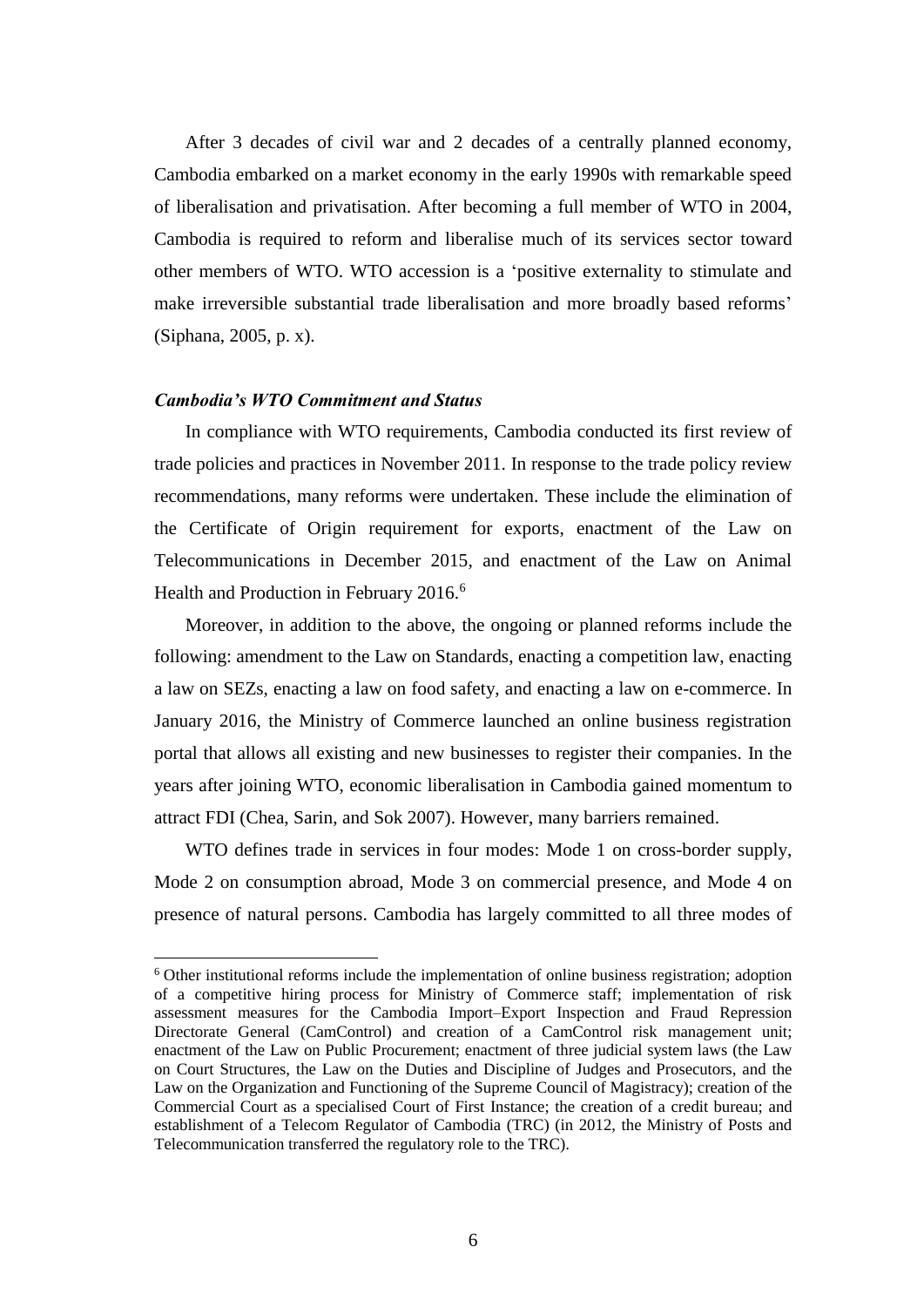liberalisation except Mode 4. It is fully in compliance with WTO's rules on the conditions of ownership, management, operation, judicial form, and scope of activities as set out in a license or other form of approval establishing or authorising the operation or supply of services by foreign service suppliers. Cambodia's commitments to services liberalisation under the four modes of supply are illustrated in Appendix 1. Notably, Mode 4 remains largely unbound across sub-sectors. Maritime international transport (freight and passengers) is unbound in all four modes.

#### *Cambodia's AFAS Commitments*

In addition to WTO membership, the conclusion of AFAS in 2007 further accelerated the speed of liberalisation of trade in services in Cambodia (see Appendix 2 on Cambodia's Schedule of Horizontal Commitments under AFAS). The main areas of liberalisation are computer and related services, courier, telecommunications, commission agents, wholesale trade, retailing, franchising, higher education, adult education and other education services, sewage, refuse disposal, sanitation and similar services, environmental services, travel agencies and tour operation, tour guides, and road transport (Ishido, 2011). Under AFAS 8, Cambodia's overall score is 0.45 out of 5, which is higher than that of the Lao People's Democratic Republic (0.39) and Viet Nam (0.43). Services liberalisation under Mode 4 is restricted in Cambodia (see Table 3).

| <b>Market Access</b> |      |                |      | <b>National Treatment</b> |      |                |      | Average |      |
|----------------------|------|----------------|------|---------------------------|------|----------------|------|---------|------|
|                      | M1   | M <sub>2</sub> | M3   | M4                        | M1   | M <sub>2</sub> | M3   | M4      |      |
| Cambodia             | 0.56 | 0.64           | 0.59 | 0.00                      | 0.59 | 0.64           | 0.61 | 0.00    | 0.45 |
| Lao PDR              | 0.53 | 0.55           | 0.37 | 0.07                      | 0.53 | 0.55           | 0.43 | 0.07    | 0.39 |
| Viet Nam             | 0.47 | 0.68           | 0.52 | 0.03                      | 0.48 | 0.68           | 0.56 | 0.00    | 0.43 |

**Table 3. Services Liberalisation AFAS 8, Simple Average of 154 Sub-sectors**

AFAS = Association of Southeast Asian Nations Framework Agreement on Services, Lao PDR = Lao People's Democratic Republic.

Source: Ikumo Isono and Hikari Ishido (2016), 'Service Liberalization in Laos', IDE Discussion Paper No. 559. Chiba, Japan: Institute of Developing Economies (IDE-JETRO).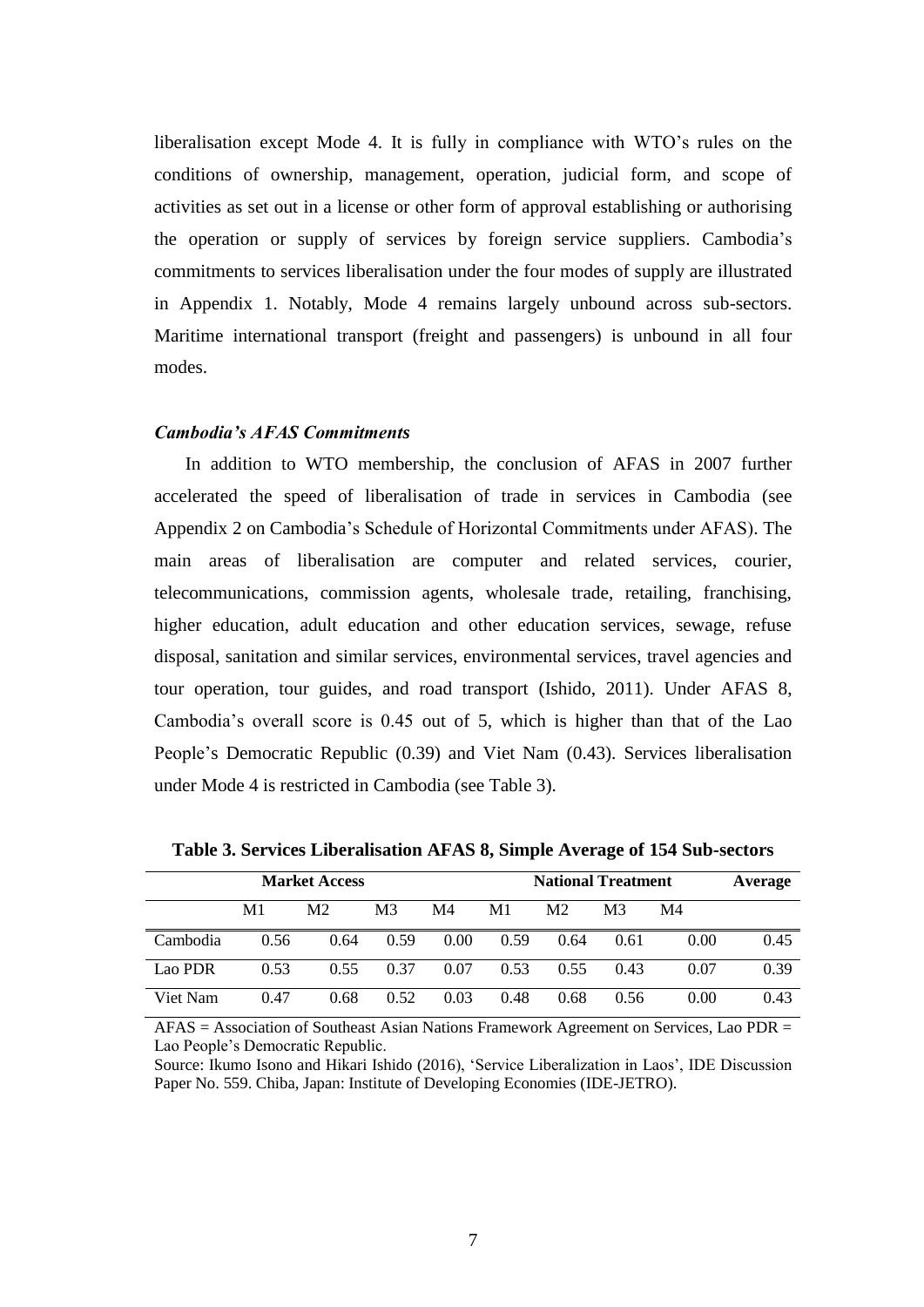#### *Issues and Challenges in Services Liberalisation*

Although Cambodia has vigorously reformed and liberalised its services sector as well as foreign ownership on a non-discriminatory basis in a wide range of sectors, good governance and implementing capacity are the core issues. Regulatory frameworks on land use are weak and opaque, causing difficulties for foreign investors. Regarding land use, Article 44 of the Constitution provides that only Cambodian citizens and legal entities have the right to own land. Land disputes are the main development issue due to corruption and improper land transactions and registration.

Cambodia needs to address several bottlenecks that hinder the services sector. Based on the reports by ADB (2013a) and the World Bank (2014a), the services sector in Cambodia is mired by inadequate transport and infrastructure in the rural areas, high costs of electricity, transportation and logistics, weak governance and institutional capacity, lack of information relating to regulatory requirement, inconsistent application and interpretation of regulation across agencies, frequent changes in administrative practices, and lack of a skilled workforce.

Corruption and weak logistics are regarded as the main constraints to a smooth operationalisation of trade in services. According to Transparency International's annual corruption perception index (2016), Cambodia was ranked 156 out of 176 countries in 2016. The rule of law is another concern for foreign investors. The courts are perceived as unreliable and susceptible to external political influence or bribery. In the World Justice Project's annual Rule of Law Index in 2016, Cambodia was ranked 112 out of 113 countries surveyed globally.

To effectively implement services liberalisation, Cambodia needs to develop and strengthen logistics governance as well as to promote dialogue and coordination among regulators, trade officials, and other stakeholders (Hoekman and Mattoo, 2012). Good governance and institutional coordination are critical to services sector development.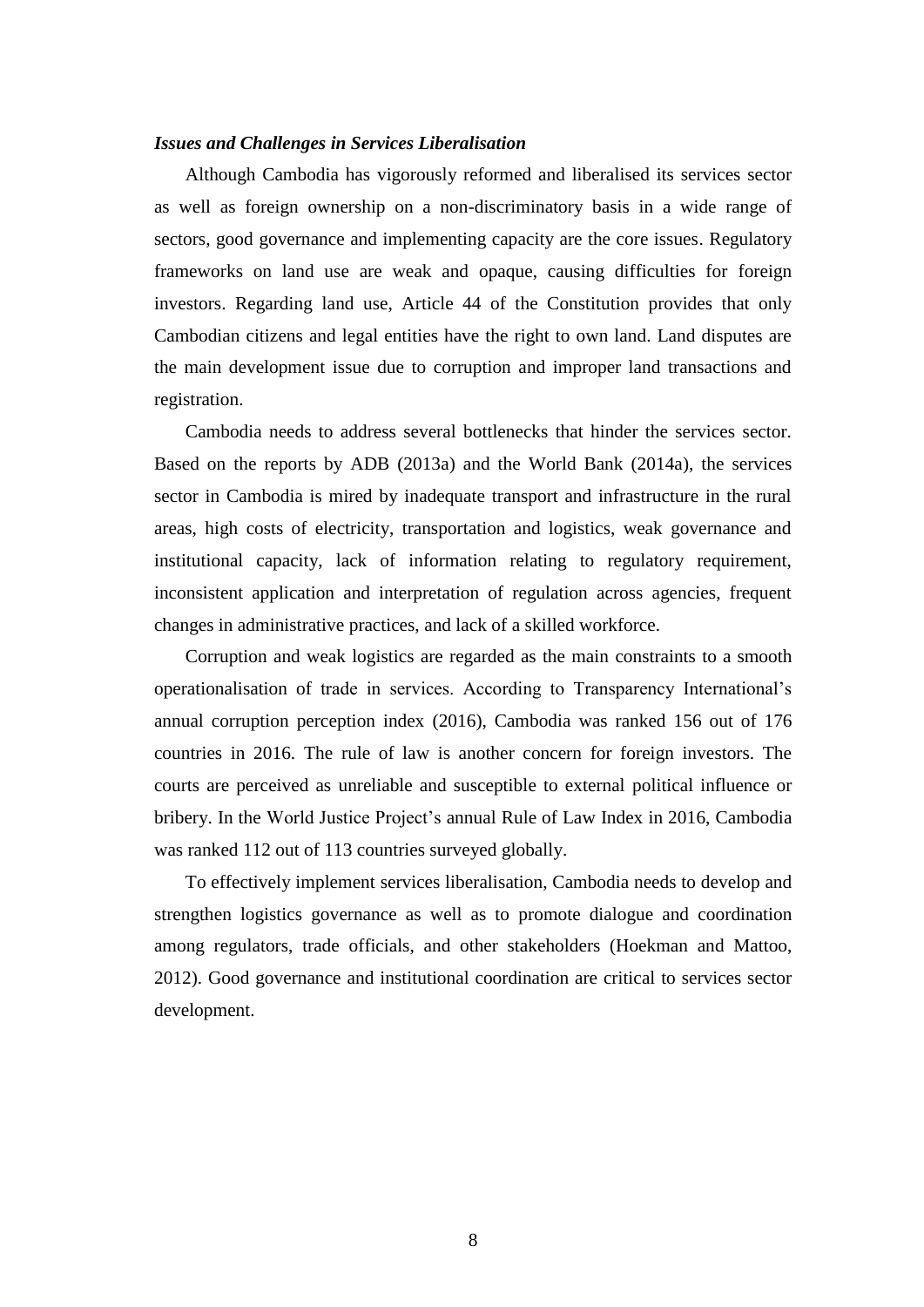#### **4. Logistics Development**

Cambodia does not have an official definition of logistics. Logistics, regarded as a strategic sub-sector of the services sector, is generally understood as a combination of four main sub-sectors, namely transportation infrastructure (land, rail, maritime, and air), logistics service providers (such as trucking, warehousing, freight forwarding, shipping, materials handling, inventory, packaging, and courier and postal services), institutional framework relating to logistics (such as custom clearances and border reforms), and logistics users (such as traders and manufacturers).

#### *Current State of Logistics*

<u>.</u>

The logistics sector in Cambodia is less developed compared with neighbouring countries due to the lack of a reliable network of transportation, telecommunications, warehousing, trucking services, and related infrastructure. High logistics 'servicelink' costs have adverse impacts on attracting FDI, slowing down the industrial development and economic integration process in the country (Banomyong, 2010). Based on the assessment by the World Bank in its annual Logistics Performance Index (LPI), <sup>7</sup> Cambodia ranked 73rd with a score of 2.8 (5 being the perfect score). Infrastructure, logistics competence, and customs have the lowest performance (see Figure 1).

<sup>7</sup> The index is the weighted average of the country scores on six key dimensions:

<sup>(1)</sup> Efficiency of the clearance process (i.e. speed, simplicity, and predictability of formalities) by border control agencies, including customs

<sup>(2)</sup> Quality of trade and transport-related infrastructure (e.g. ports, railroads, roads, and information technology)

<sup>(3)</sup> Ease of arranging competitively priced shipment

<sup>(4)</sup> Competence and quality of logistics services (e.g. transport operators and customs brokers)

<sup>(5)</sup> Ability to track and trace consignments

<sup>(6)</sup> Timeliness of shipments in reaching destination within the scheduled or expected delivery time.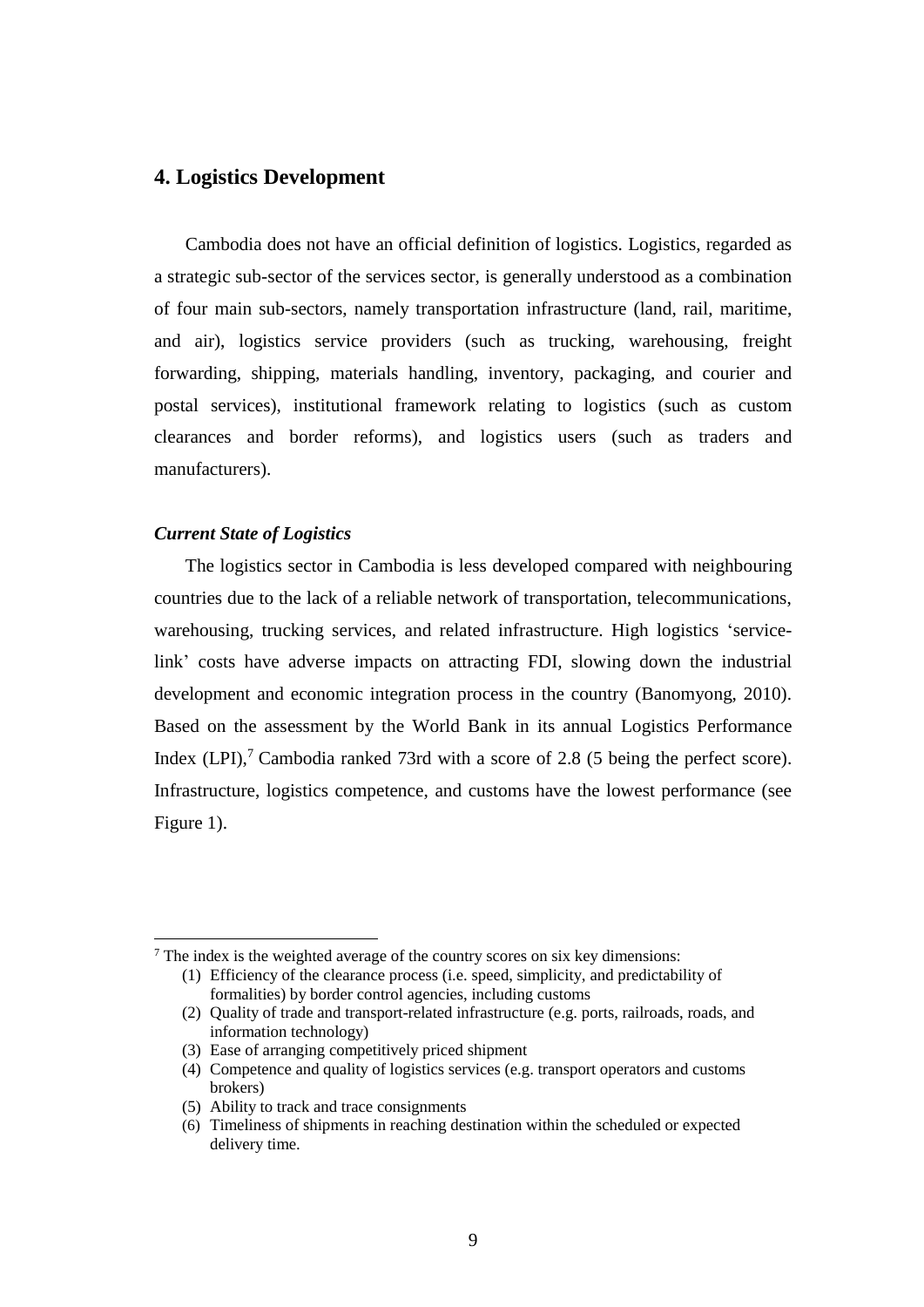

#### **Figure 1. Logistics Performance Index**

Cambodia 2016

LPI = Logistics Performance Index. Source: World Bank, Logistics Performance Index.

The logistics cost in Cambodia is high relative to other ASEAN Member States. Cambodia's export costs are about 33% higher than those of Thailand and 30% higher than those of Viet Nam (World Bank, 2014b). Cambodia's farmers and manufacturers encounter difficulties in moving goods to markets. Logistics is the main challenge faced by exporters in supplying goods to overseas customers and by producers in integrating themselves into regional production networks (World Bank, 2014b).

For instance, a study by the World Bank on rice monitoring in 2014 shows that the transport costs of rice in Cambodia are higher than in neighbouring Thailand and Viet Nam. The cost of transporting 1 ton of rice from a farmer to a rice miller is US\$247 in Cambodia compared with US\$126 in Thailand and US\$122 in Viet Nam. The transport cost of 1 ton of rice from the miller to the port is US\$43 in Cambodia compared with US\$25 in Thailand and US\$23 in Viet Nam (World Bank, 2014c).

The transportation cost for a 20-foot container from Phnom Penh to Sihanoukville port costs around US\$400 (including trucking, documentation fee, export clearance fee, loading charge, certificate of origin, toll fee, agency fee, valueadded tax (VAT), and miscellaneous charges). The charge at the port is around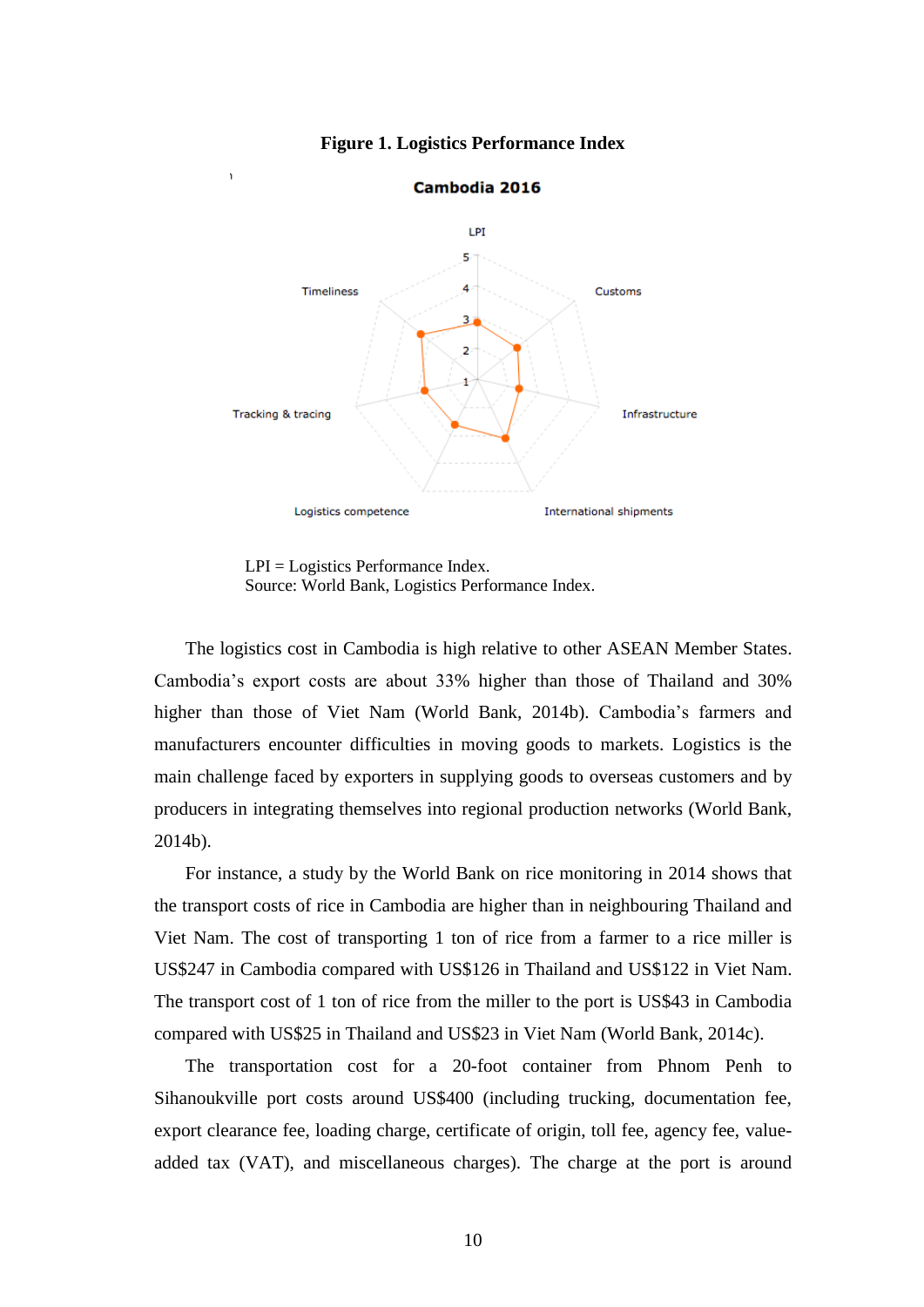US\$350 and it takes around 8 hours by road from Phnom Penh to Sihanoukville port. The export cost from Phnom Penh to Ho Chi Minh City in Viet Nam is about US\$880 for a 40-foot container and US\$820 for a 20-foot container. This includes the customs clearance fee in Cambodia, but excludes the charges at Viet Nam's port. It takes around 15 hours by road. Using waterways, the export costs are slightly lower. It costs around US\$800 for a 20-foot container from Phnom Penh Port to Cai Mep, including customs fee in Cambodia and in Viet Nam, though it takes around 36 hours by the Mekong River (CDC, CIB, and CSEZB, 2016c).

#### *Institutional Framework*

To develop the logistics sector, the Cambodian government has stressed the following strategies: (*a*) further expanding and improving national and international highways, and roads linking rural areas to major urban areas and SEZs; (*b*) enhancing national waterways to promote their use as a major means of transport for goods and people; (*c*) establishing an efficient national rail system linking major urban areas to neighbouring countries and trading partners such as China, Thailand, and Viet Nam; (*d*) further developing inland waterways and seaports, particularly those that are linked to major SEZs to reduce shipping and logistics costs; (*e*) reducing the cost of electricity supply and improving its coverage and reliability; and (*f*) working to further reduce logistics costs and cross-border transaction costs and efficiency to enhance logistics competitiveness with neighbouring countries and trading partners such as Thailand and Viet Nam where logistics costs are significantly lower (Sen, 2016).

Since logistics is one of the development priority areas in Cambodia, several plans include the development of this sector such as the Rectangular Strategy Phase III (2013–2018), National Strategic Development Plan 2014–2018, Cambodia Trade Integration Strategy 2014–2018, and the Industrial Development Policy 2015–2025. In his key address at the 2016 Cambodia Outlook Conference, Prime Minister Hun Sen (2016) stressed four points in relation to logistics: (*a*) improving coordination between key agencies, (*b*) promoting competition in logistics, (*c*) improving the regulatory framework and support system, and (*d*) increasing investment in logistics.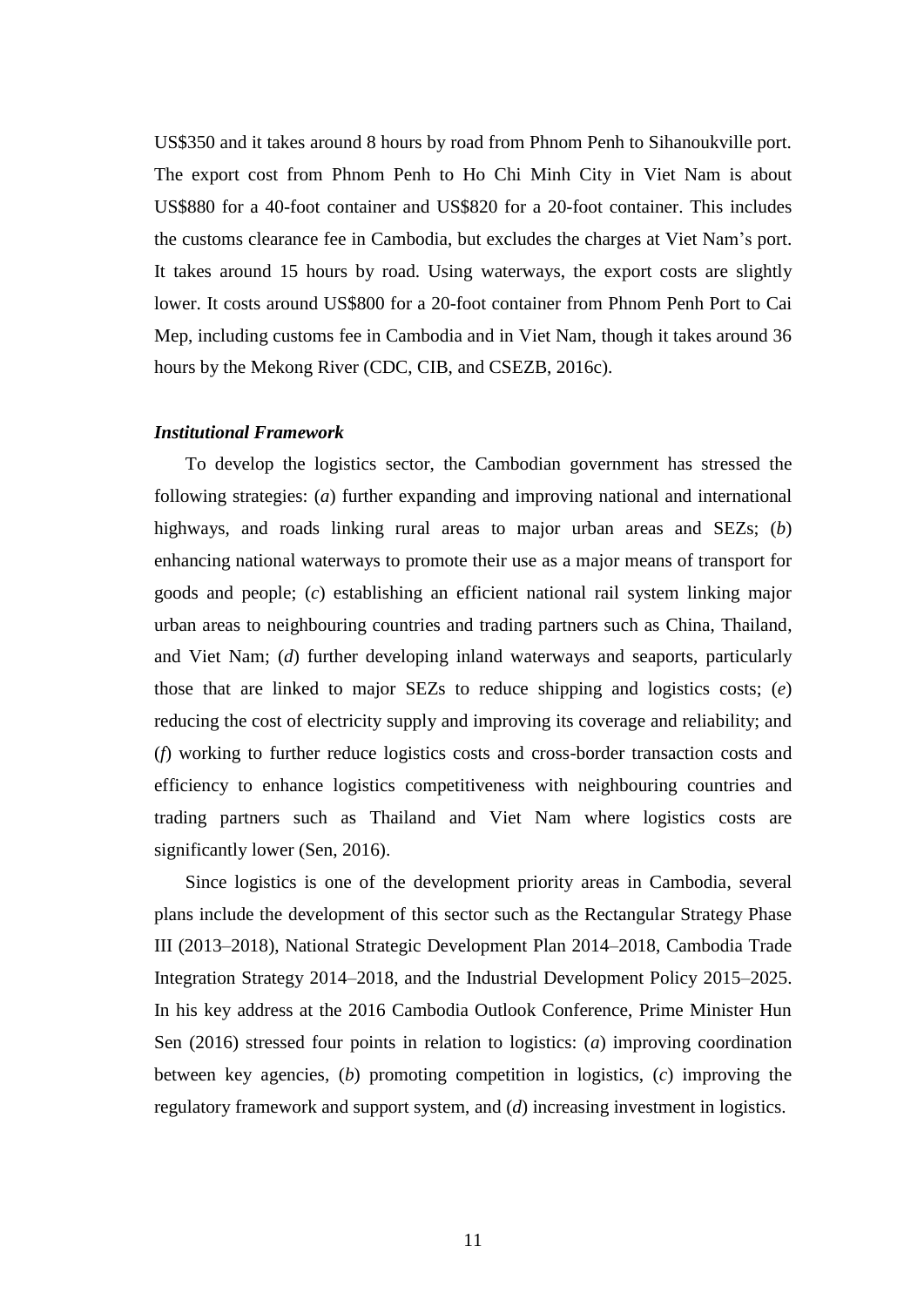Institutional and legal reforms have been under way to develop the logistics sector. Various laws have been adopted to facilitate investment in the logistics sector such as the Law on Concessions, adopted in 2007, which aims to promote and facilitate the implementation of private financing for infrastructure development.<sup>8</sup> A concession contract is granted through the following means: (*a*) build, operate, and transfer; (*b*) build, lease, and transfer; (*c*) build, transfer, and operate; (*d*) build, own, and operate; (*e*) build, own, operate, and transfer; (*f*) build, cooperate, and transfer; (*g*) expand, operate, and transfer; (*h*) modernise, operate, and transfer; (*i*) modernise, own, and operate; and (*j*) lease and operate or management arrangements including joint public–private implementation of infrastructure facilities.

Other laws related to the logistics sector are the Law on Electricity of 2001 to govern and to prepare a framework for the electric power supply and services throughout the country, Law on Civil Aviation of 2008, Law on Road of 2014, Law on Water Resources Management of 2007, Law on Telecommunications of 2015, and the Sub-Decree on the Establishment and Management of Special Economic Zones of 2005.

With support from the World Bank, trade facilitation reforms have gone quite well, leading to the improvement of the country's logistics performance. Procedures for issuing and applying Certificates of Origin have been abolished where unnecessary, and, when needed, simplified through an automated system. An automated customs system has been rolled out at 21 border checkpoints. The duration of customs clearance fell from 5.9 days (2010) to 1.4 days (2014) and of the physical inspection of containers at the border checkpoints from 29% (2010) to 17% (2014) of the total time of customs clearance (World Bank, 2014b). In 2016, Cambodia ranked 73rd with a Logistics Performance Index score of 2.80, customs score of 2.62, infrastructure score of 2.36, international shipment score of 3.11, logistics competence score of 2.60, tracking and tracing score of 2.70, and timeliness score of 3.30 (5 being the perfect score) (World Bank, 2016).

<sup>&</sup>lt;sup>8</sup> 'Concession' means any attribute to the state whereby a competent institution entrusts to a private third party the total or partial implementation of an infrastructure project for which that institution would normally be responsible and for which the third party assumes a major part of the construction and/or operating risks or receives a benefit by way of compensation from government revenue or from fees and charges collected from users or customers.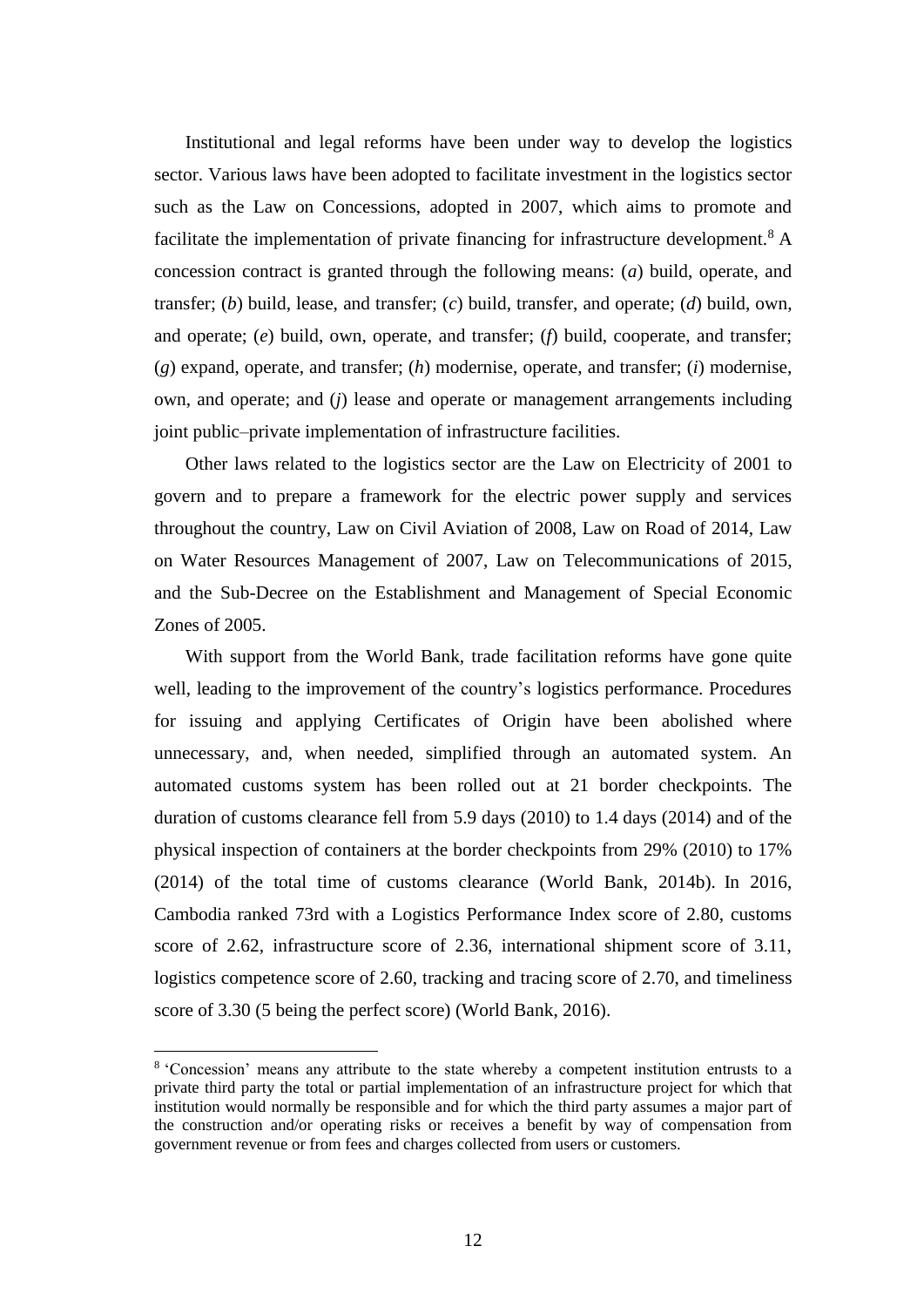The National Single Window (NSW), developed in line with the ASEAN Single Window project to promote ASEAN connectivity through trade and investment, was created to serve as a one-stop service to allow parties involved in trade and transport to lodge standardised information and documents with a single-entry point to fulfil all import, export, and transit-related regulatory requirements. The objective of the NSW is to strengthen the coordination and relationship between government agencies, between enterprises, and between the government and private sector (General Department of Customs and Excise of Cambodia, 2016c). The NSW Blueprint has been developed with financial support from the World Bank, incorporating technical and functional specifications for the system, governance and operational model, procurement strategy, and a project implementation plan.

In addition, with financial and technical support from development partners, especially the World Bank under the Trade Facilitation and Competitiveness Project (TFCP) and Trade Development Support Program (TDSP), the ASYCUDA WORLD system, which is a system to expedite customs clearance through an electronic system, has been implemented at 54 major customs branches and offices, which covered almost 99% of the Single Administrative Declaration (SAD) and approximately 87% of trade volume (General Department of Customs and Excise of Cambodia, 2016a).

The Customs–Private Sector Partnership Mechanism (CPPM), launched in January 2010, aims to further enhance fair business and the investment climate. The CPPM is responsible for coordinating cooperation and mutual understanding between the customs administration and the private sector, as well as for resolving all customs-related matters to the greatest possible extent before moving to other dispute settlement bodies, or to the Government–Private Sector Forum. This is also an important factor to ensure the effectiveness of the implementation of the government's Trade Facilitation Policy (General Department of Customs and Excise of Cambodia, 2016b).

#### *Transport Infrastructure*

The transport infrastructure mainly includes the road network, railway, waterway, and air transport. Development projects in the sector have been primarily funded by ADB, China, Japan, and the World Bank. The movement of goods within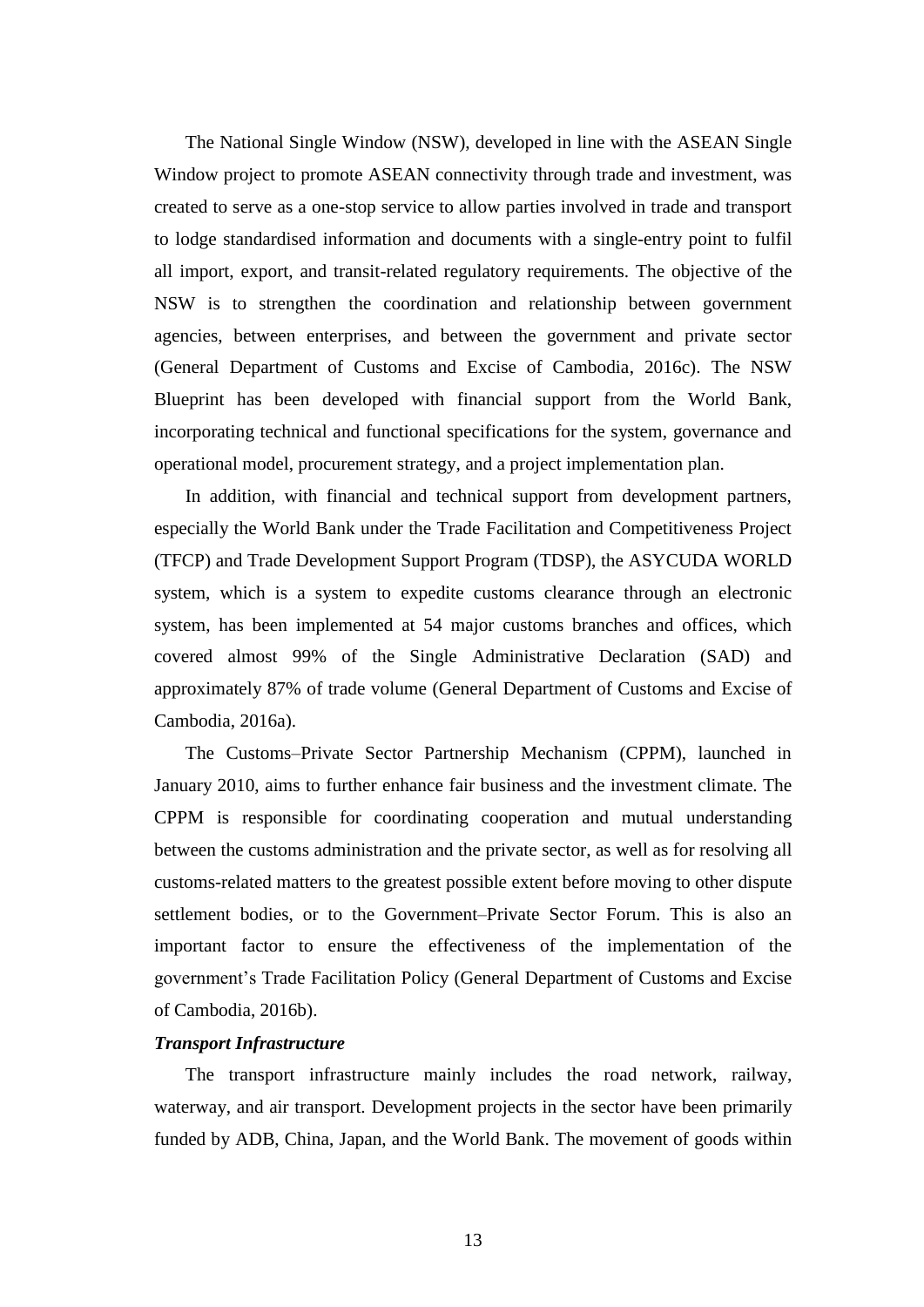the country is heavily based on the road network. Inland waterways have been improved remarkably in the last 5 years, while railway and airports are slowly being rehabilitated and expanded. Seven dry ports have been developed by domestic investors to serve as an inland intermodal terminal.

There are three main cross-border transport networks under the regional connectivity projects of the Greater Mekong Subregion Southern Corridor and the ASEAN Highway System, linking Cambodia with neighbouring countries. Cambodia is developing a master plan to develop its expressways. Based on a study by an expert group from China, Cambodia needs to develop 2,230 kilometres of its national expressway network by 2040 with an investment amount of approximately US\$26 billion (AKP, 2014). The first expressway connecting Sihanoukville and Phnom Penh will be built by China under the Belt and Road Initiative (Khmer Times, 2016).

There are two single-track railways: the Northern Line and the Southern Line. The container train service restarted its operation in 2014 between Phnom Penh and Sihanoukville (three times a week) with a total container volume of 17,836 twentyfoot equivalent units (TEU). The railway was privatised in 2009 with a 30-year concession. The Railway Master Plan is being developed in cooperation with the Korea International Cooperation Agency.

There are seven seaports in Cambodia: Sihanoukville port, Koh Kong port, Sre Ambel port, Oknha Mong port, Stunghav port and oil terminal, Kampot port, and Kaeb port. Sihanoukville port is the largest international deep seaport. There is a plan to build a multipurpose terminal to accommodate larger vessels with a loading capacity of between 30,000 and 40,000 deadweight tonnage (DWT), a new container terminal, and a tourism terminal. The container volume is estimated to increase up to 450,000 TEU by 2018. The development project, to cost approximately US\$71.7 million, is expected to be completed by May 2017.<sup>9</sup>

A dry port is an inland intermodal terminal directly connected by road or rail to a seaport and operates as a centre for the transshipment of sea cargo to inland destinations. There are currently seven dry ports in Cambodia, located in three main

<sup>&</sup>lt;sup>9</sup> For more details, visit the website of Sihanoukville Autonomous Port at [http://www.pas.gov.kh/en/page-category/sihanoukville-autonomous-port.](http://www.pas.gov.kh/en/page-category/sihanoukville-autonomous-port)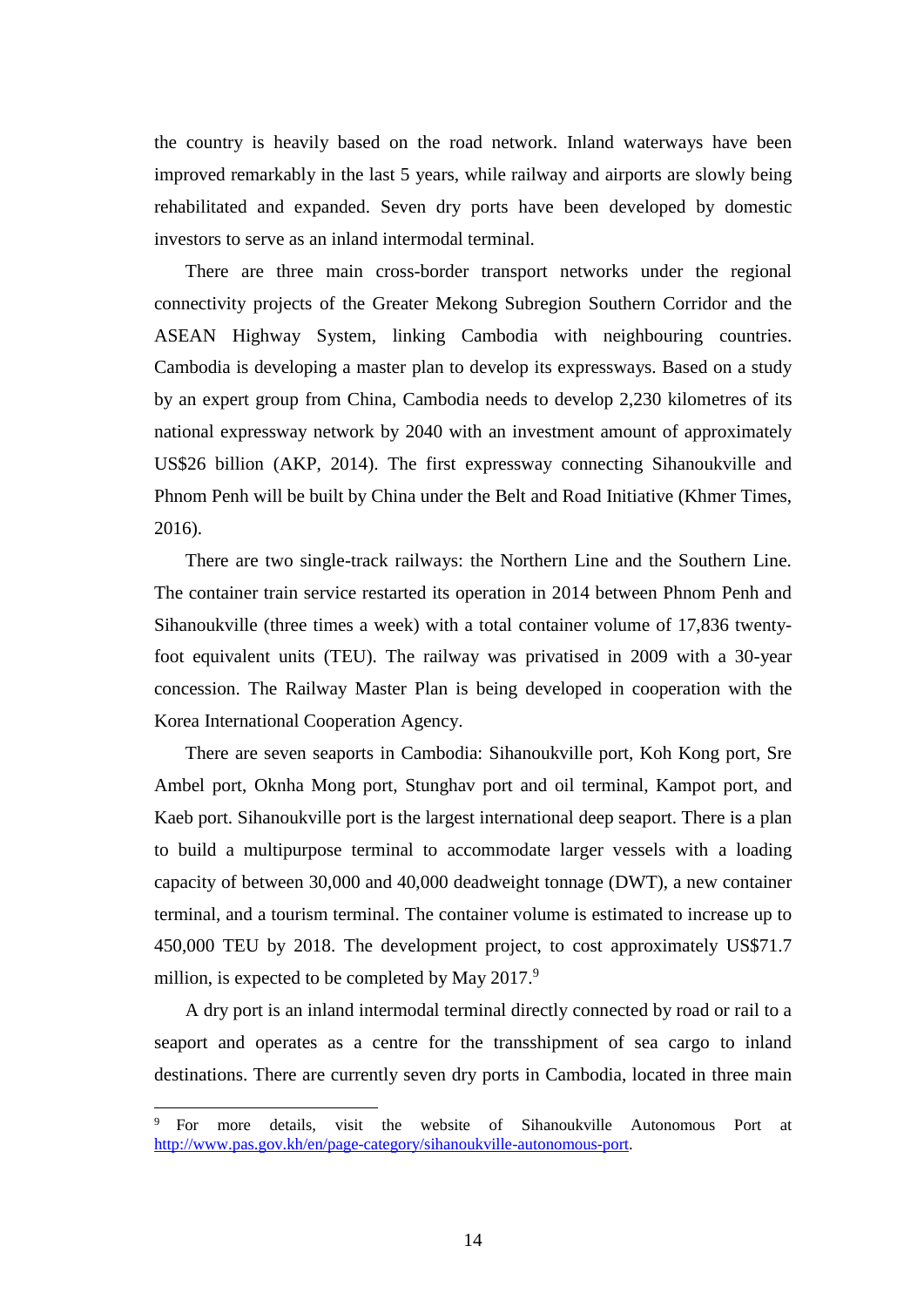areas: Bavet (Cambodia–Viet Nam border), Poi Pet (Cambodia–Thailand Border), and around the capital city Phnom Penh. Investments for the dry ports come from the private sector under the build–own–operate (BOO) scheme in partnership with the Ministry of Economy and Finance. Dry ports are developed to process goods from the point of entry. For instance, containers arriving at Sihanoukville could be transported by road to the dry ports near Phnom Penh for customs clearance to save time and reduce inconvenience for customers based in Phnom Penh.

Cambodia's navigable inland waterway has a total length of 1,750 km, with the Mekong mainstream accounting for 30% of the total, the Tonle Sap River 15%, the Bassac River 5%, and other tributaries 50%. There are six major river ports, of which Phnom Penh river port is the international gateway to Viet Nam and beyond. The Agreement on Waterway Transportation between Cambodia and Viet Nam in 2009 establishes a legal framework for the effective implementation of freedom of navigation in the Mekong river system.<sup>10</sup>

The overall condition of the transport infrastructure and the infrastructure connectivity between the urban and rural areas are not good. A strategy on multimodal transport connecting these transport infrastructures has not yet been developed. A study by the ADB argues that 'the strategic challenges facing the transport sector are lack of connectivity to services and markets, resulting in lost economic opportunity; high operating, maintenance, and logistics costs; lack of competitiveness; and unsafe and unsustainable infrastructure' (ADB, 2011, p. 6).

The transport sector is facing four main issues: lack of laws and formalities, lack of transport infrastructure and efficiency in roads and railways, lack of sustainability through low maintenance capability, and low participation of the private sector. Further regulation and transparency are required to attract private investment in transport infrastructure (ADB, 2011, p. 8–13). Urban transport is faced with lack of consultation and consensus among the related government ministries and agencies on the responsibilities and measures to tackle urban transport issues; ineffective implementation of policies to manage urban traffic; and insufficient dialogue

<sup>10</sup> For more details, visit the website of Cambodia Inland Waterway Navigation [http://www.ciwn.mpwt.gov.kh/.](http://www.ciwn.mpwt.gov.kh/)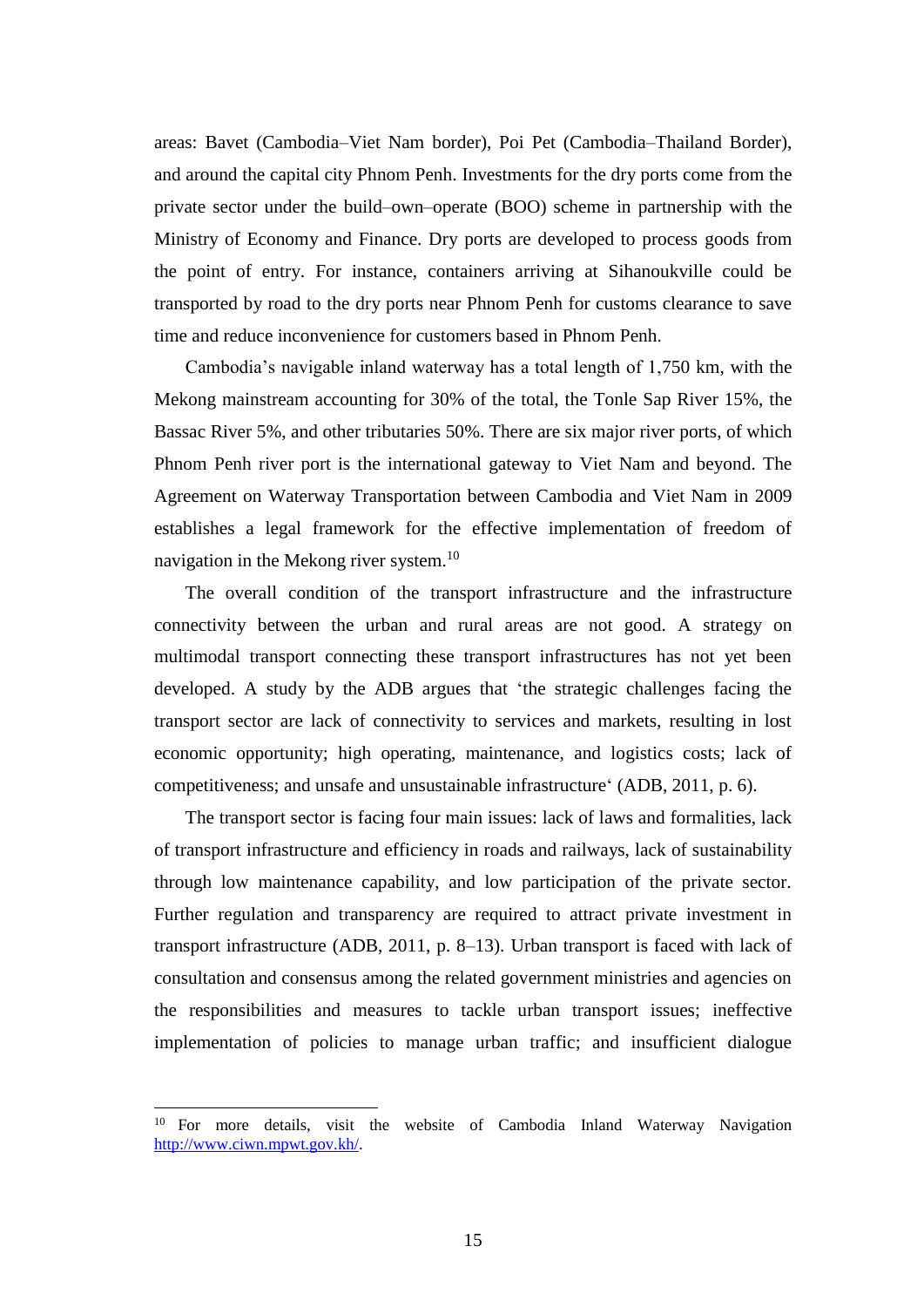between transport regulators, operators, and enterprises (Expert Group Meeting on Planning and Assessment of Urban Transportation Systems, 2016).

#### *Logistics Service Providers*

Logistics service providers (LSP) are private agencies or professionals that 'serve clients like manufacturers, raw materials suppliers, distributors, retailers, and shippers within the supply chain' (Chow et al., 2005, p. 272). They are involved in almost all sectors with a wide variety of services such as transport, storage, packaging, and many others, adding more value to products and services (Kovacs, Szabo, and Pato, 2016, p. 62). The logistics process is to 'merge and organize all activities involved in acquiring, converting and distributing goods from raw materials to finished goods to the customers to achieve customer service objectives in an efficient cost effective manner' (Sheik and Rana, 2014, p. 1).

Cambodia's national logistics providers mainly offer domestic services, with a limited service range and low service quality. Local companies are dominant in dry port operations and trucking. Kampuchea Shipping Agency and Brokers (KAMSAB) is the largest domestic freight forwarding company that offers a wide range of logistics services including transport, brokerage, and warehousing. Therefore, it is challenging for Cambodian LSPs to provide competitive logistics services even within the domestic market, let alone international or global markets. Knowledge and technology transfer as well as capital injection will be required to improve the quality and competitiveness of the LSPs in Cambodia.

The logistics sector is heavily run by several multinational companies, most of whom are also customs brokers and airfreight general sales agents (GSAs). Global logistics operators in Cambodia significantly contribute to trade facilitation and help strengthen the capacity of the local operators either through partnerships and joint ventures. However, these global operators face the problems of a lack of adequately trained human resources that would be required to ensure efficient operations.

The findings from field interviews with the management staff at Phnom Penh Autonomous Port (PPAP), the largest river port operator and the second largest international container terminal port after Sihanoukville port, illustrate that container congestion due to the delay in custom clearance and unofficial fees paid to customs officers are the main issues. Specific problems of border crossings faced by the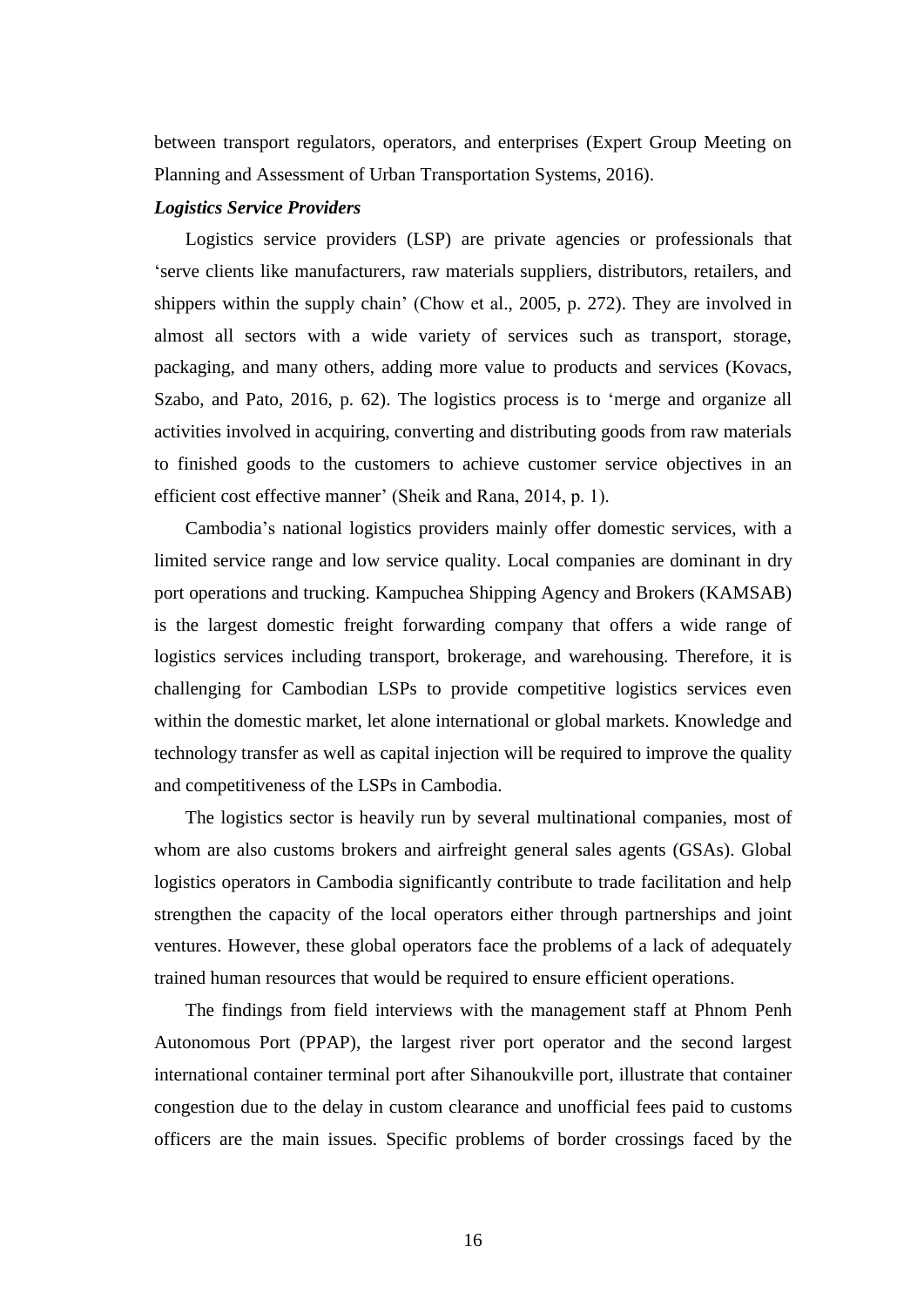company are that there are no official fee tariffs nor exact time frame (documents can be delayed by customs officers who are waiting for more unofficial fees).

Another challenge for the PPAP is the adverse effect of the construction of the Don Sahong hydropower dam to be completed in 2018. The water level in the lower stream countries may drop and accentuate the effects of seasonality of the Mekong River, which will in turn affect the waterway shipment in Cambodia and Viet Nam. The PPAP has yet to conduct a thorough analysis of the impact of the hydropower dams along the mainstream of the Mekong River on waterway navigation and transport.

The main constraints for the logistics providers are weak governance (corruption or unofficial fees, lack of transparency, poor coordination among government agencies, etc.), low quality and connectivity of transport infrastructure, and insufficient qualified human resources. Hun Sakhalay, manager of sales/marketing office at the PPAP, said 'good governance, quality infrastructure development, institutional harmonization, and regional economic integration are vital to logistics development and economic competitiveness'.<sup>11</sup>

#### *Logistics Service Users*

<u>.</u>

Traders and manufacturers are the main users of logistics services. The Cambodian traders and manufacturers are generally not aware of the importance of managing logistics and the supply chain as well as the potential associated benefits. Thus, logistics is often equated with transport. Another issue is the outsourcing of logistics services excluding transportation to foreign LSPs because there is a lack of confidence in the quality of the services of domestic logistics providers.

#### *Investment in Logistics Infrastructure*

Investment in the logistics sector is in high demand (currently there are no statistics on FDI in logistics in Cambodia). Cambodia would need about US\$15 billion in infrastructure development from 2013 to 2020 to keep up with its economic growth rate of around 7% (ADB, 2012a, p. viii). The infrastructure investment projects need to focus on the development of multimodal and cross-border transport systems as well as improvement and expansion of inland waterway transport

<sup>&</sup>lt;sup>11</sup> Interview on 23 August 2016 at the office of the PPAP.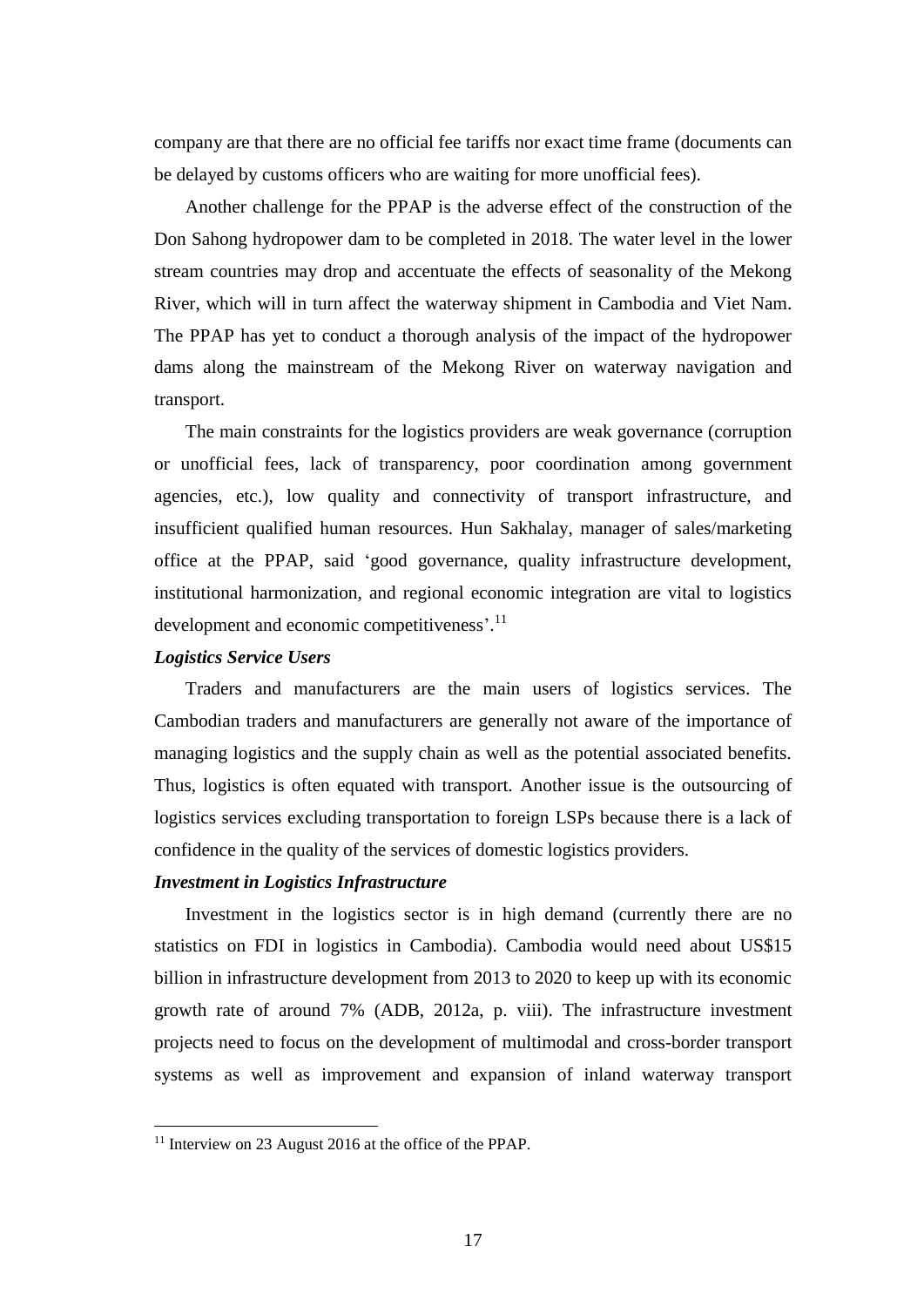systems, thereby linking SEZs with strategic industrial areas, electricity supply, postal and courier services, and telecommunications.

A study by the Cambodia Development Resource Institute indicates that '1 per cent increase in the stock of infrastructure directly contributes to a 0.8 per cent increase in GDP' (CDRI, 2016). The amount of committed investment capital to Cambodia hit US\$4.5 billion in 2015, of which investment in infrastructure was US\$3.1 billion (see Table 5). The investment projects from 2011 to 2015 concentrated on infrastructure (41%), industries (35%), agriculture (14%), and tourism (10%) (see Table 6). Local investments account for two-thirds of the total investment capital. The largest foreign investment is from China, accounting for almost 90% of total foreign investment capital (CDC, CIB, and CSEZB, 2016a).

**Table 5. Investments by Sector, 2011–2015 (US\$ million)**

| <b>Sector</b>  | 2011    | 2012    | 2013    | 2014    | 2015    |
|----------------|---------|---------|---------|---------|---------|
| Agriculture    | 794.5   | 556.6   | 1,128.8 | 264.7   | 482.6   |
| Industries     | 1,340.8 | 1,489.7 | 1,106.7 | 2,835.6 | 919.3   |
| Infrastructure | 2,782.3 | 227.8   | 2,620.8 | 353.5   | 3,129.8 |
| Tourism        | 845.6   | 691.5   | 106.0   | 479.6   | 111.9   |

Source: Council for the Development of Cambodia.

**Table 6. Investment Capital, 2011–2015 (total of US\$22.3 billion)**

| <b>Infrastructure</b>              | Industries | Agriculture | ourism |
|------------------------------------|------------|-------------|--------|
| 41%                                | 35%        | 4%          | 10%    |
| .<br>$\sim$<br>$\sim$<br>___<br>__ | .          |             |        |

Source: Council for the Development of Cambodia.

Dry ports are the main transport sub-sector to mostly attract private investment. Other potential infrastructure that is attractive to investors is river ports development and waterway transport services. Transport by the inland waterway from Phnom Penh port to Cai Mep (Viet Nam) is more efficient and costs less than overland transport (Ministry of Commerce, 2014, p. 85).

After implementing the 'open sky' policy, following the adoption of the ASEAN Open Sky Agreement in 2008, Cambodia has concluded 14 air service agreements, 7 of which are with ASEAN Member States. Vietnamese carriers are granted fifth freedom rights for the Ho Chi Minh–Phnom Penh–Vientiane route. Three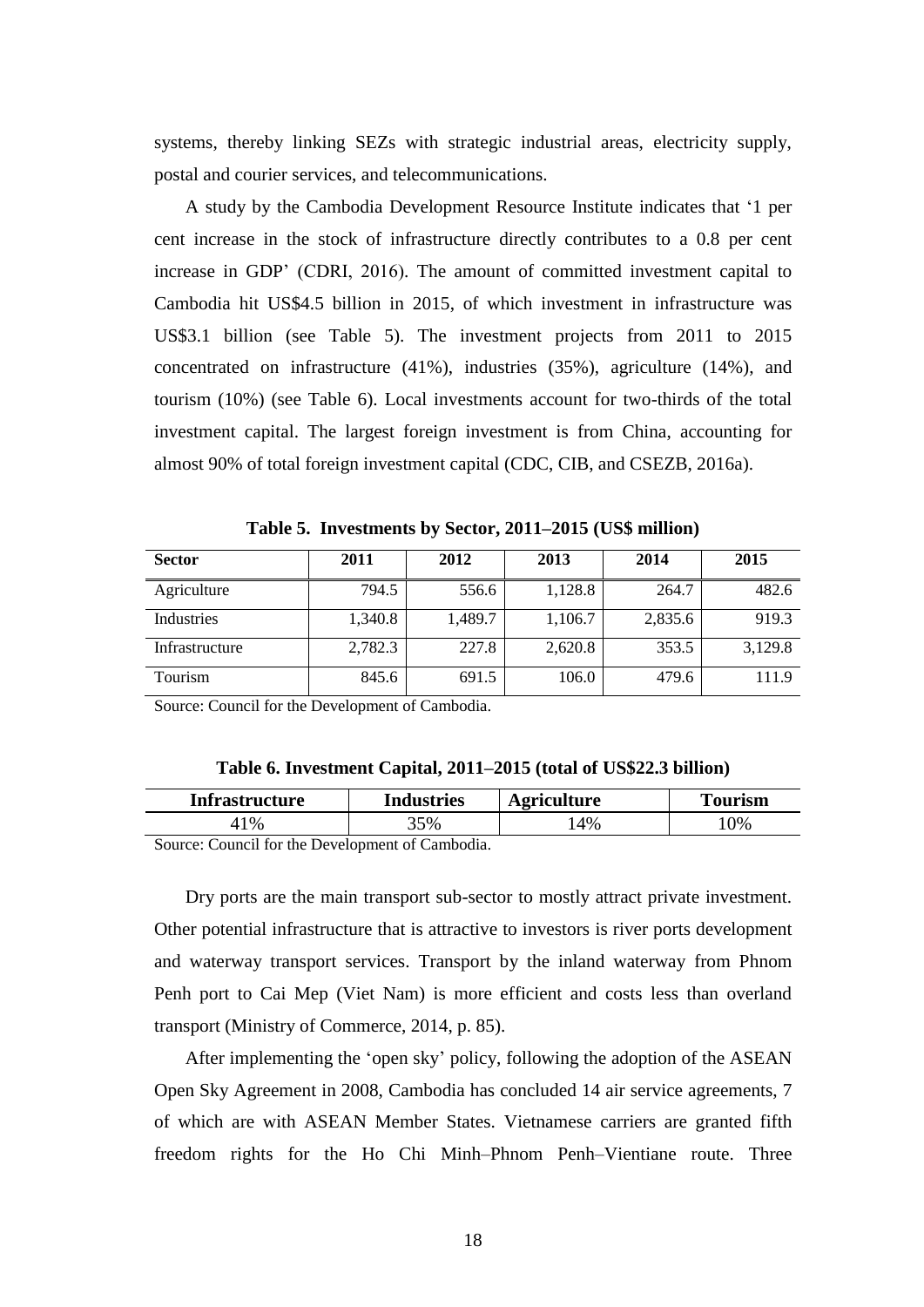international airports (Phnom Penh, Siem Reap, and Sihanouk) are run by the French company SCA under the BOT investment scheme.

Public–private partnership (PPP) investment in logistics remains limited. Financing infrastructure development mainly comes from the government, multilateral development agencies (especially ADB and the World Bank), and bilateral donors (especially China, Japan, the Republic of Korea, and Australia). Cambodia needs to develop a regulatory framework to promote and facilitate PPP investment projects in the logistics sector (Sotharith, 2014). Transparency, investment protection, market opportunities, and risk mitigation measures are required to attract private investment in logistics.

To promote PPP investments in the logistics sector, the government should consider establishing a PPP unit with responsibilities to manage the government's PPP policy and strategy, identify and coordinate projects, provide advice and coordination services, ensure oversight and approve projects, and build the capacity of government employees (Zen and Regan, 2014, p. 12).

# **4. Issues and Challenges in Logistics Development**

The main issues and challenges in developing seamless logistics in Cambodia, as pointed out by Prime Minister Hun Sen (2016), are low public and private investment in transport infrastructure; limited number of domestic LSPs; a poorly integrated multimodal transport system; lack of healthy competition in trucking, port, and freight services; poor rural road connections; little investment in inland waterways; weak links of the rail network; port inefficiency; and limited electricity supply with high unit costs (US\$0.177 per kilowatt-hour).

Moreover, the draft action plan on logistics development prepared by the Ministry of Commerce in 2010 identifies several issues and challenges facing the logistics sector. These include complex and overlapping institutional arrangements, lack of coordination among related government agencies, lack of a single state agency responsible for logistics, lack of government officials with expertise on logistics, lack of logistics statistical indicators, lack of operational standards for logistics service, weak professional associations or organisations, limited ICT usage,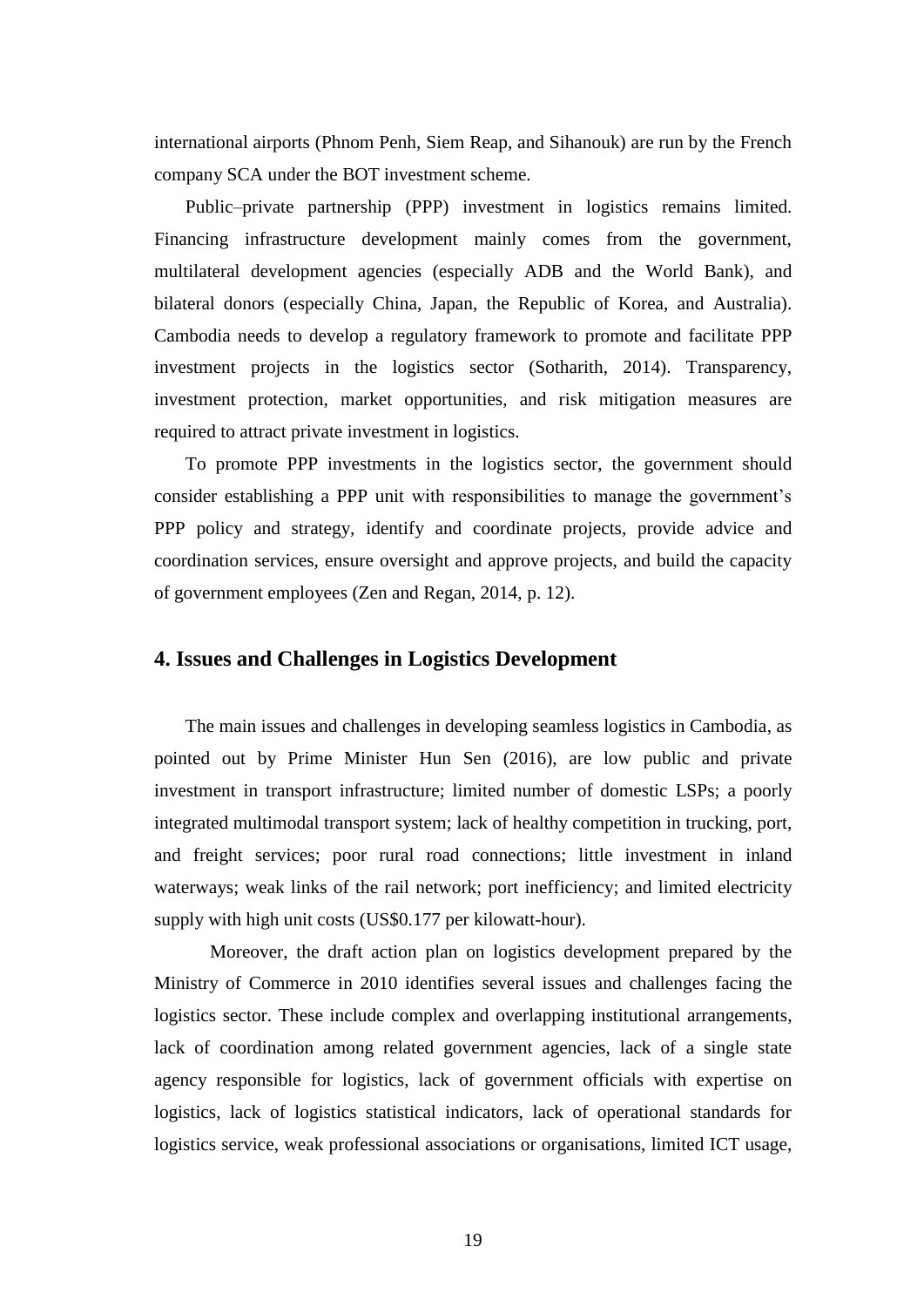low quality level of logistics service, lack of skilled human resources, and limited international coverage (Ministry of Commerce, 2010).

According to a former coordinator of the Cambodia Freight Forwarders Association (CAMFFA),  $12$  the main issues in logistics development are lack of quality and safety of transport infrastructures and connectivity (although the situation is improving), lack of understanding among key stakeholders of the importance of the logistics sector, lack of transparency, high cost of red tape and unofficial fees for custom clearances, the credibility of the automation system of the NSW, and the lack of qualified or adequately trained human resources in logistics. There is currently no container repair service, education for truck drivers, nor proper inspection of vehicles.<sup>13</sup>

The report on the Cambodia Trade Integration Strategy 2014–2018 highlights corruption and informal fees as the main challenges in developing logistics. It observes that, 'A fundamental problem underlying the logistics market in Cambodia is the opacity of the cost elements that determine the final price for shipments. This is one of the reasons manufacturing firms do not invest in in-house logistics capability – because they wish to avoid having to deal with some of the informal practices that are encountered along the trade corridors' (Ministry of Commerce, 2014, p. 85). The report continues:

Informal payments are reported to take place at weighbridges, enroute checkpoints, and customs […] The informal fees are also levied at border crossing and during customs clearance. Most operators are reluctant to even discuss informal fees […] There are also high levels of informal payments to clear cargo. Typically, agents pay \$180 to \$210 to clear each twenty-foot container. The payments are shared between the clearing agent and border officials. Stakeholders view the border processes as the main contributor to high trade costs in the country […] The informal costs are passed on to shippers, but without

<sup>&</sup>lt;sup>12</sup> CAMFFA currently has 67 members.

<sup>&</sup>lt;sup>13</sup> Based on an interview with a former coordinator of the Freight Forwarders Association in Cambodia on 27 July 2016.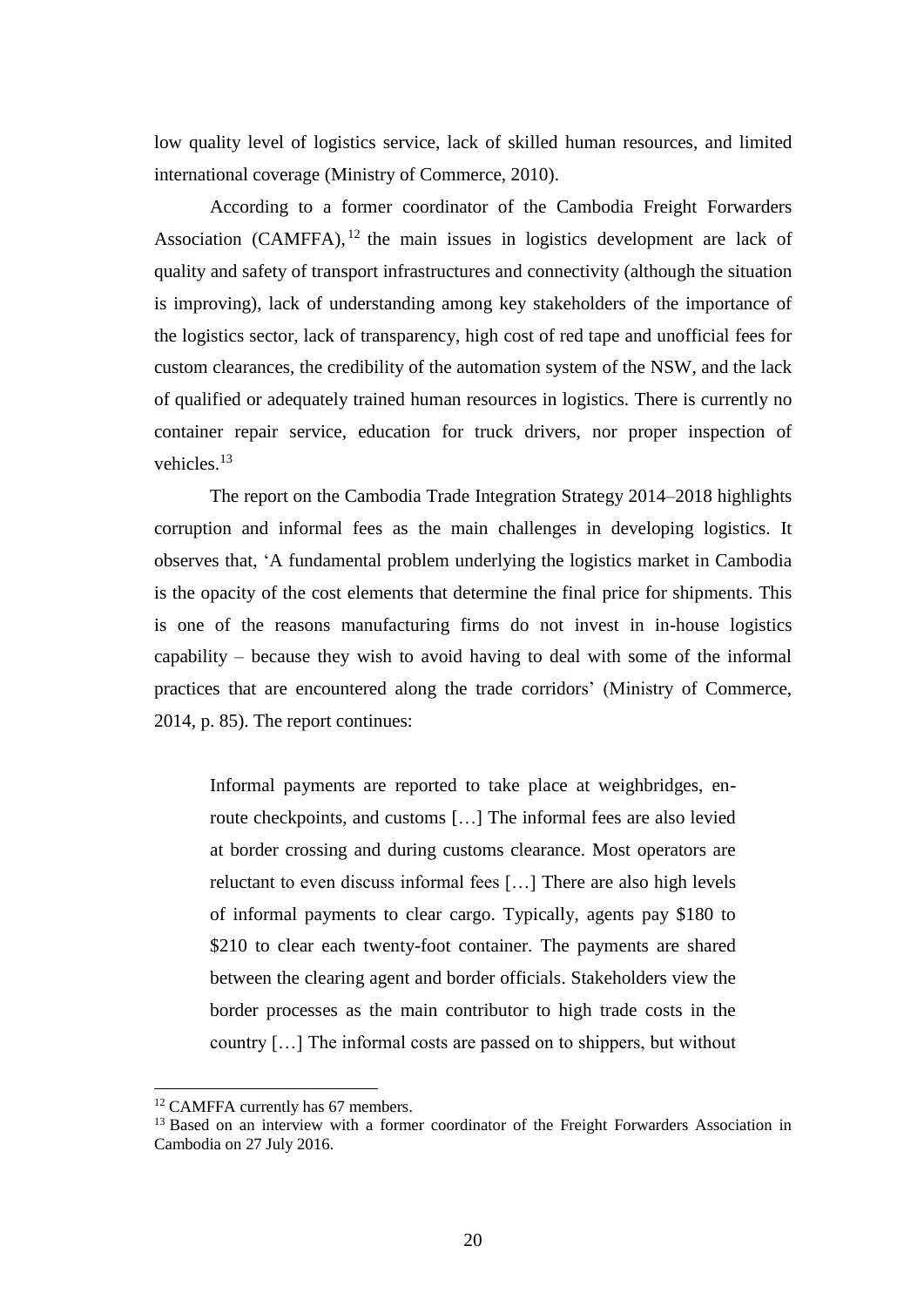supporting receipts, leading to opacity about the real rate of informal payments that are truly required for clearance of each shipment and exacerbating the distrust between agents and shippers (Ministry of Commerce, 2014, p. 86).

Specific problems of border crossing encountered by traders and freight forwarders are those relating to border agencies, more particularly Customs and Camcontrol. The following issues relating to the General Department of Customs and Excise (GDCE) are:

- (*a*) No official fee tariff: all fees paid to Customs are considered 'non-official handling fees', and vary according to weight, volume of cargo, and nature of commodity.
- (*b*) No official time frame: documents can be delayed by Customs awaiting more fees or there is no backup for persons in charge at Customs.
- (*c*) No clear process mapping for Customs formalities: documents and processes all depend and vary by commodity.
- (*d*) Lack of information flows from Customs to traders: Customs often applies new regulations without considering whether information reaches traders. There is no grace period or transition period left before applying new regulations.
- (*e*) Risk management targets physical inspection at 20%, but in practice there is no exception for an inspection and an 'un-official' handling fee for all Customs cleared shipment even though there is no requirement for physical inspection of cargo (Ministry of Commerce, 2010).

Similarly, procedures established and followed by Camcontrol still cause some problems, despite considerable operational improvements. These problems include that a Camcontrol permit is required for nearly all export commodities and some import commodities. Camcontrol officers are present at all checkpoints and clearance places. Inspection fees and service fees are charged for nearly all operations. Moreover, the service provided is relatively time consuming (Ministry of Commerce, 2010).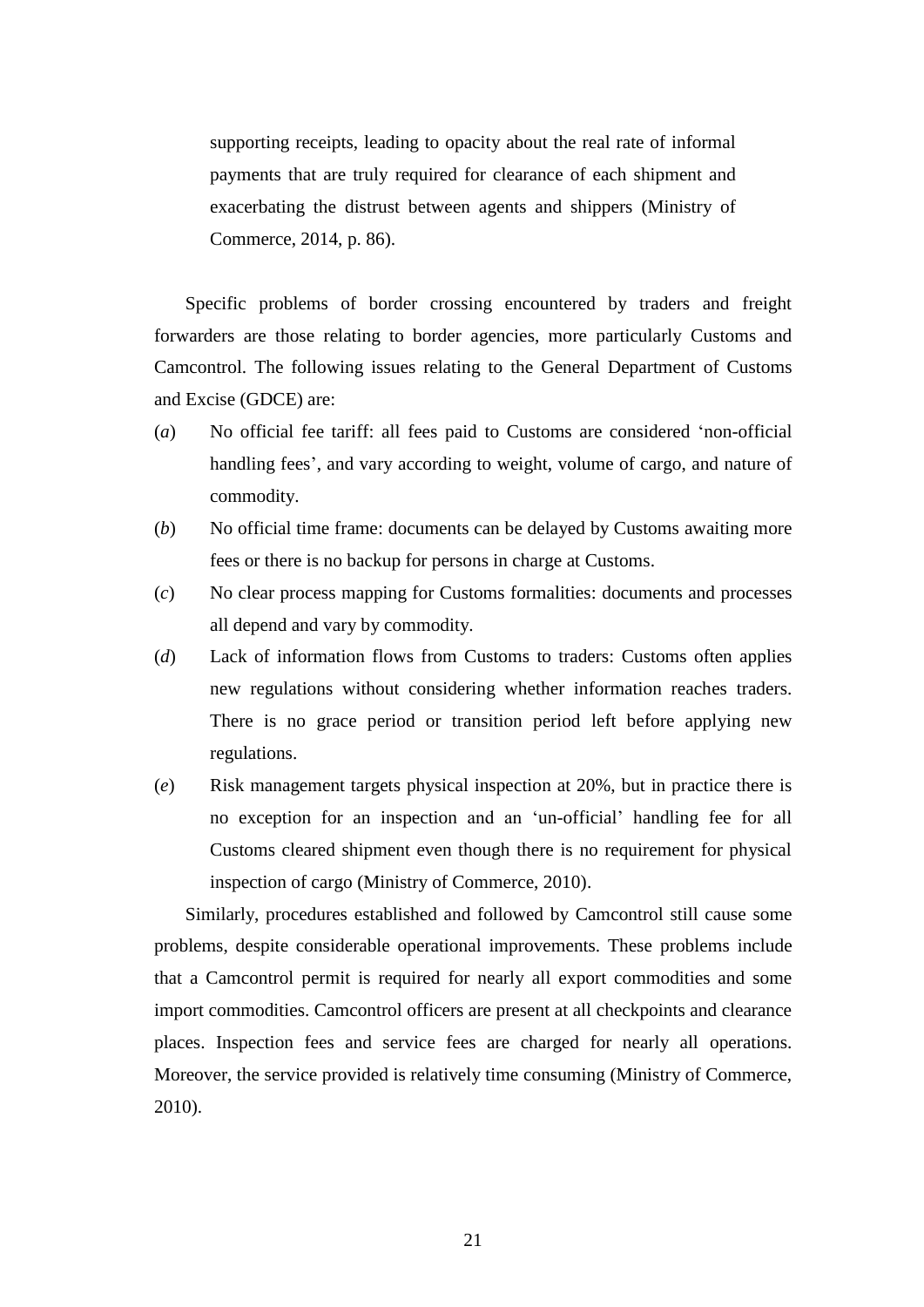Logistics is a 'strategic subject' and a 'political fight' among government ministries (i.e. Ministry of Public Works and Transport, Ministry of Economy and Finance, Ministry of Commerce, Ministry of Land Management, and the Council for the Development of Cambodia). The government ministries are competing for a higher stake and more dominant role in regulating the logistics sector, an emerging industry with high material returns and financial interests. There is currently no clear division of responsibilities among the government ministries and agencies regarding logistics development. Therefore, to avoid the competition for power among the agencies, it is necessary to establish a national logistics council to coordinate the logistics industry.

With regard to private investment in logistics infrastructure, the private sector is reluctant to invest in hard infrastructure such as road and rail given the high risks and low returns. The land issue and the resettlement of local people are sensitive political issues.<sup>14</sup> Logistics services are provided by numerous brokers, each contributing one activity to the final clearance of the goods. The multiplicity of actors makes it more difficult for traders to track payments (Ministry of Commerce, 2014, p. 85).

For the logistics sector to be more competitive, Cambodia needs to get access to the transport networks in neighbouring countries, particularly for the border provinces located in proximity to Thai and Vietnamese seaports. For instance, Cambodia uses its Mekong waterway to ship export products via the ports in Viet Nam. In 1998, Cambodia and Viet Nam signed an agreement on waterway transportation to provide a legal framework to facilitate cross-border waterway transportation and create a favourable condition for transit transportation.

In July 2016, the Cambodian government approached its Thai counterpart to discuss the possibility of allowing Cambodia to use Laem Chabang port to export its agricultural products to a third country in order to reduce transportation costs. However, the differences in traffic rules and transport regulations between the two countries are the main challenges in promoting cross-border land transport. Both countries agreed to increase the quota of vehicles from 150 per day in 2016 to 500 per day in 2018 as part of implementing the ASEAN Framework Agreement on

<sup>&</sup>lt;sup>14</sup> Based on an interview with a former coordinator of the Freight Forwarding Association in Cambodia on 27 July 2016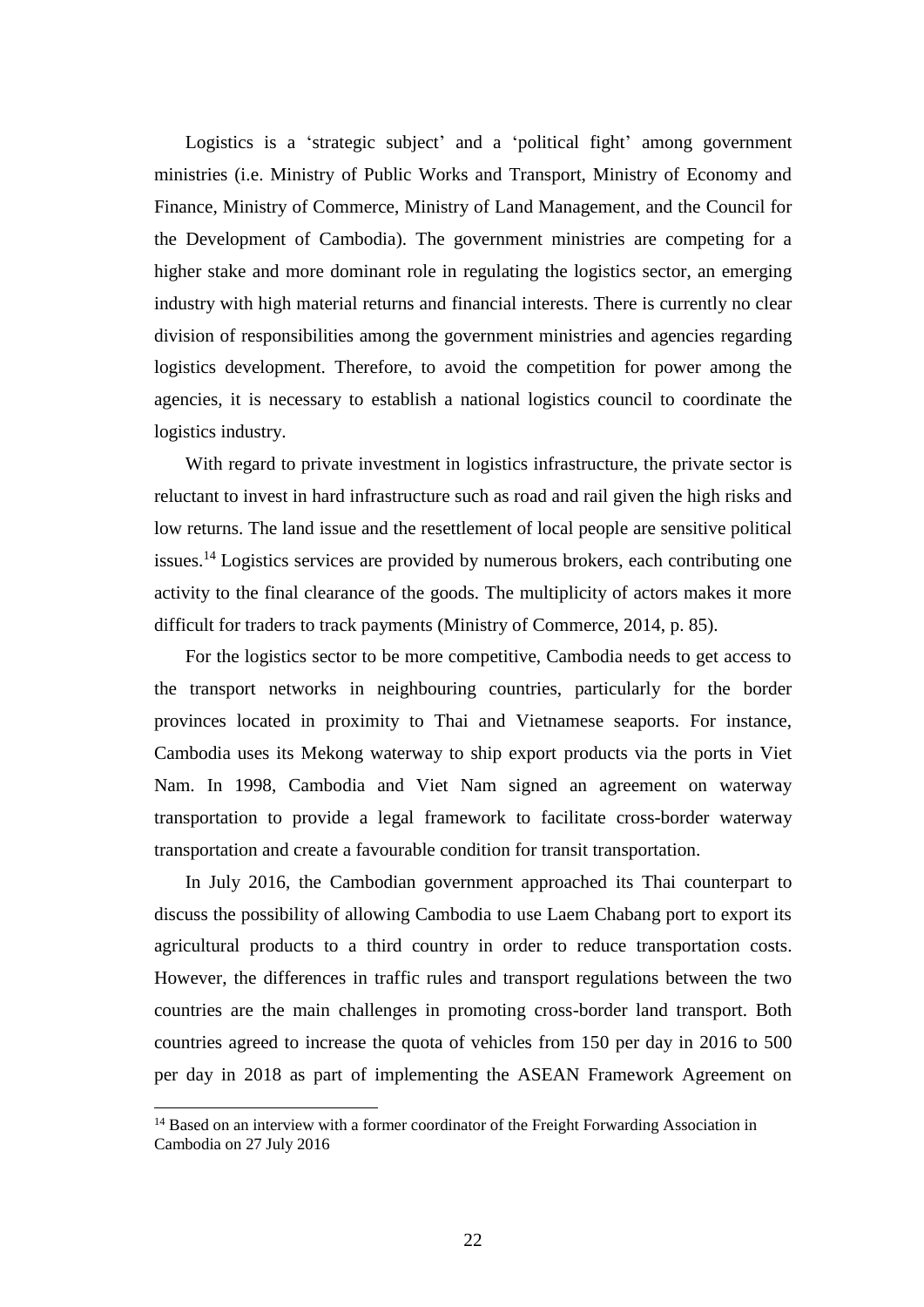Facilitation of Inter-State Transport and the Greater Mekong Subregion Cooperation Framework (400 for trucks and 100 for buses) (Phnom Penh Post, 2015a).

Cambodia acceded to the Greater Mekong Subregion Cross-Border Transport Facilitation Agreement (CBTA) in 2001 to improve its regional logistics connectivity. The agreement aims (*a*) to facilitate the cross-border transport of goods and people between and among the contracting parties; (*b*) to simplify and harmonise legislation, regulations, procedures, and requirements relating to the cross-border transport of goods and people; and (*c*) to promote multimodal transport.

The private sector plays a critical role in delivering logistics services. There are more than 600 companies providing logistics-related services in Cambodia. However, the lack of management capacity and professionalism is the main issue in their operations. Rithy Sear, chairman of the WorldBridge International Group, said: 'Logistics is the way of the future, and in Cambodia many companies don't understand the market or the value of managing the whole supply chain… In terms of the supply chain, it is very important to operate the whole thing. However, most logistics companies in Cambodia lack that [ability] of professionalism. Only a few companies have been able to operate well' (Phnom Penh Post, 2016).

Another issue in logistics development is the price of electricity, which is much higher in Cambodia than in neighbouring countries. The electricity price is around US\$0.8 per kilowatt-hour in Phnom Penh, <sup>15</sup> higher than in Ho Chi Minh City at US\$0.11 per kilowatt-hour and Bangkok at US\$0.15 per kilowatt-hour (World Bank, 2015). Cambodia is importing electricity from its neighbours to supply its domestic needs. In 2013, it imported 1,691 megawatts from Viet Nam, 579 megawatts from Thailand, and 10.73 megawatts from the Lao People's Democratic Republic (Phnom Penh Post, 2015b).

<sup>&</sup>lt;sup>15</sup> The price is in Phnom Penh, the capital city. The electricity price is higher in the provinces and rural areas.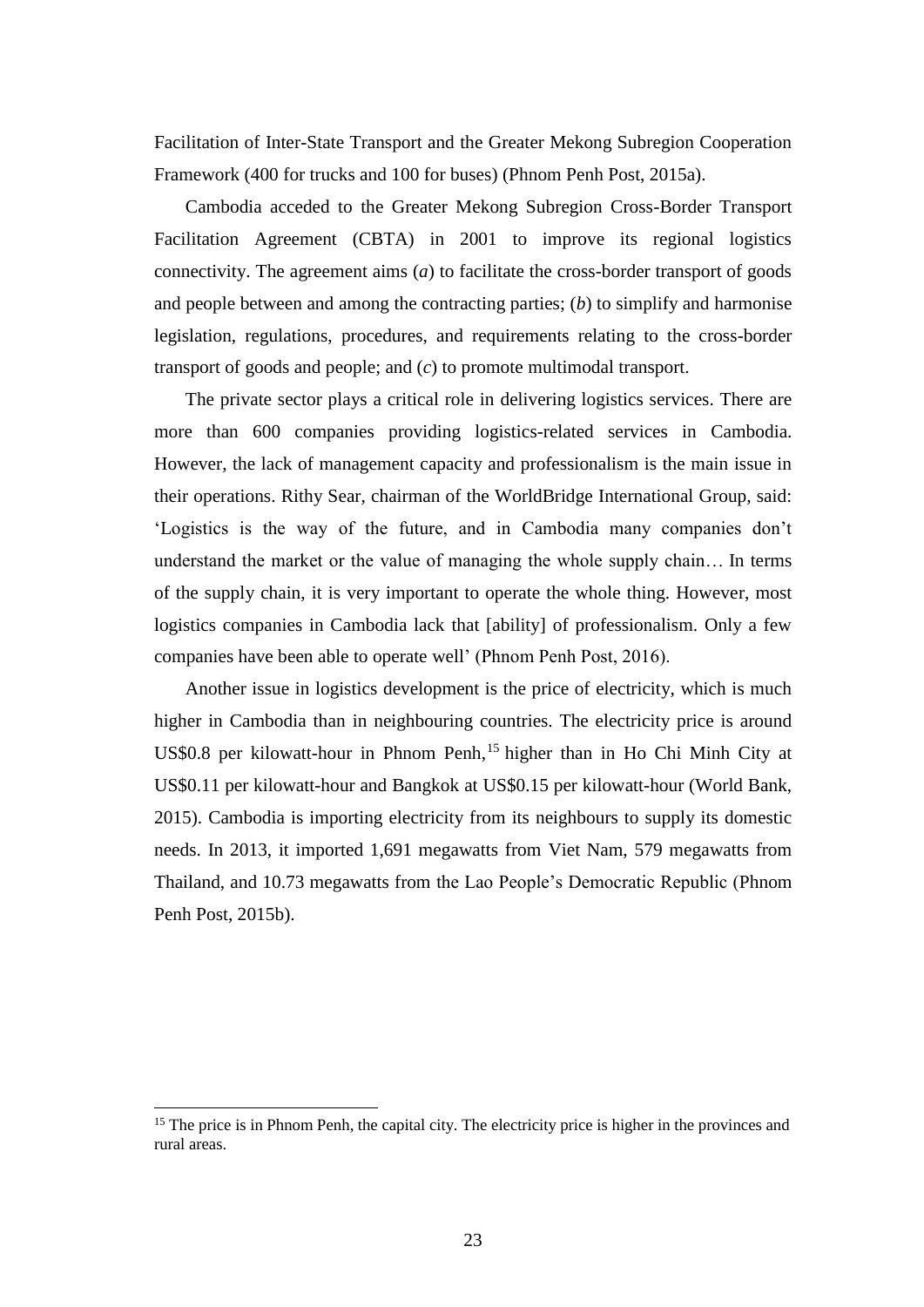# **Conclusion**

FDI plays a critical role in socio-economic development. Services sector liberalisation under the framework of WTO and AFAS is the main strategy to attract FDI to Cambodia. FDI in the services sector has grown remarkably in Cambodia due to a conducive investment environment such as a liberal and open services sector, a favourable investment law and other related laws and regulations, and various investment incentives. However, weak governance and corruption are the core constraints in attracting FDI.

As part of the strategy to further attract FDI and facilitate trade (export-led growth), the Cambodian government has started, at a preliminary stage, to promote logistics development in its industrial development strategy and trade promotion policies. However, logistics performance and investments in logistics remain low. The government does not have a clear and comprehensive policy on logistics and corruption has hindered logistics development. Attracting foreign investment in the logistics sector is critical to strengthening national logistics performance and competitiveness.

Liberalisation in the logistics sector is not sufficient for logistics sector development. Good governance, political leadership, institutional reforms, capacity building, and regional connectivity are required to develop a competitive and seamless logistics sector. The main bottlenecks in logistics in Cambodia are corruption, lack of quality and reliability of transport systems, lack of integrated multimodal transport networks, poor coordination between government agencies or institutions, informal fees occurring especially at the border checkpoints and customs clearance, lack of integrated logistics service providers, and not-yet-robust logistics users.

## **Policy Recommendations**

Cambodia needs to develop a comprehensive master plan on logistics and establish a national council on logistics to strategically connect logistics to the national development strategy and trade facilitation policy, coordinate line ministries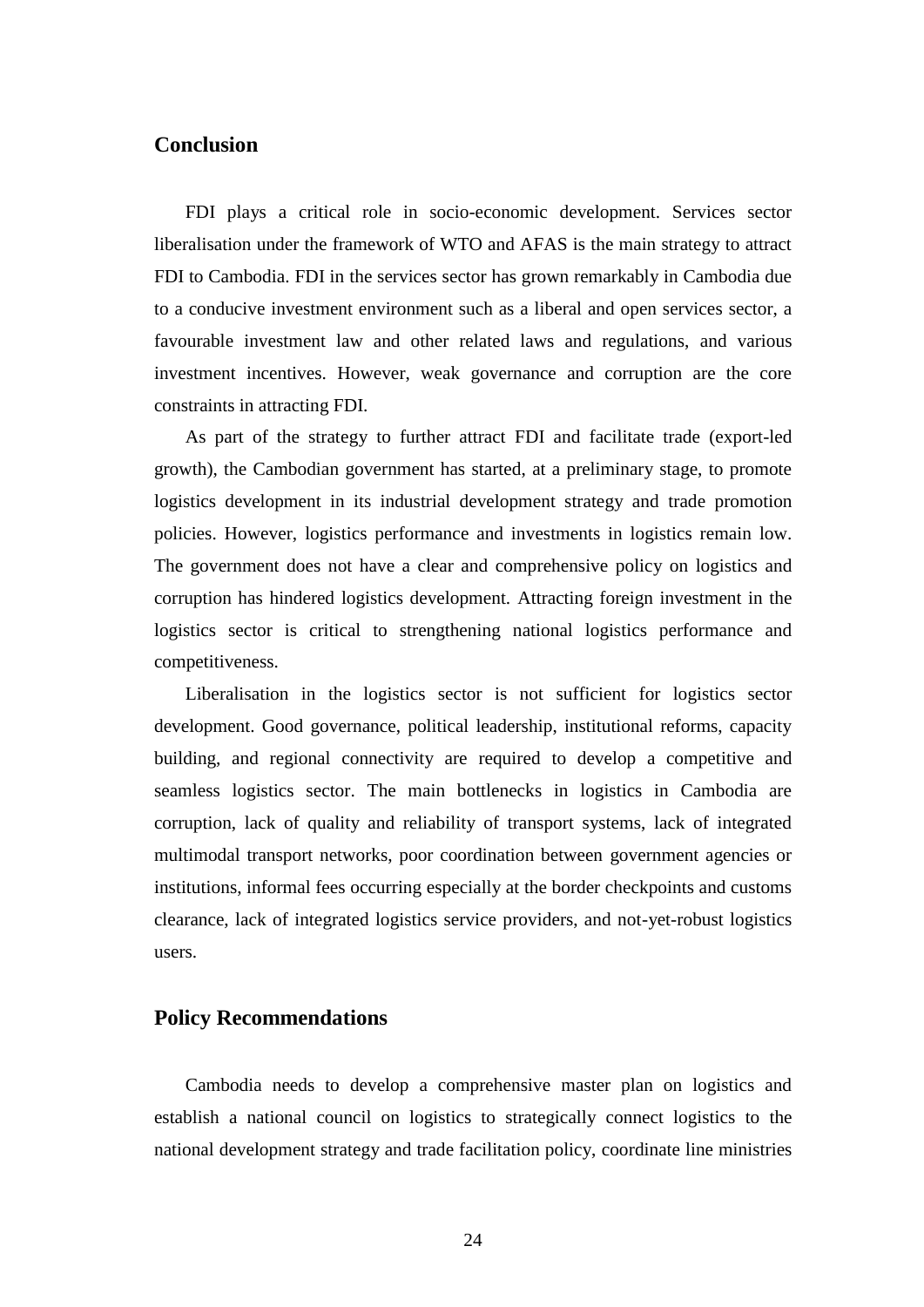and agencies to reduce corruption and informal fees, develop a multimodal logistics approach, and strengthen PPPs. Customs reform is critical to reducing the cost of logistics. Human resources development and capacity building in logistics are also critical for effective implementation of the logistics policy.

Domestic infrastructure connectivity, especially linking urban and rural transport and logistics, is necessary to reduce development gaps between the rural and urban areas as well as to realise inclusive growth. Integrating multimodal transport systems, such as connecting the land (rail and roads) and waterway (inland and maritime) transport networks, is needed to enhance domestic connectivity.

The government also needs to further reduce customs formalities – although some progress has been made – to further expedite the implementation of the NSW in compliance with the ASEAN Single Window by improving the credibility of the automation system and promoting electronic exchange of customs data with the ASEAN Member States. Administrative and regulatory reforms to reduce corruption or informal fees are urgently needed. Competition among LSPs such as in trucking, port, and freight services should be promoted to reduce logistics costs while promoting innovation and competitiveness in the sector.

Moreover, the country needs to improve transport regulations to ensure the quality and safety of transport systems and remove impediments to FDI in logistics to improve the sector's competitiveness and lower the cost of services to traders. At the international level, Cambodia needs to negotiate with Thailand and Viet Nam to promote integrated road transport and cross-border shipments.

ASEAN should promote regional cooperation on capacity building in the logistics sector. The more developed ASEAN Member States need to assist the less developed ones to narrow the logistics performance gap through human resources development and institutional improvement. To effectively implement the ASEAN Master Plan on Connectivity, the ASEAN Member States need to assist each other in logistics performance.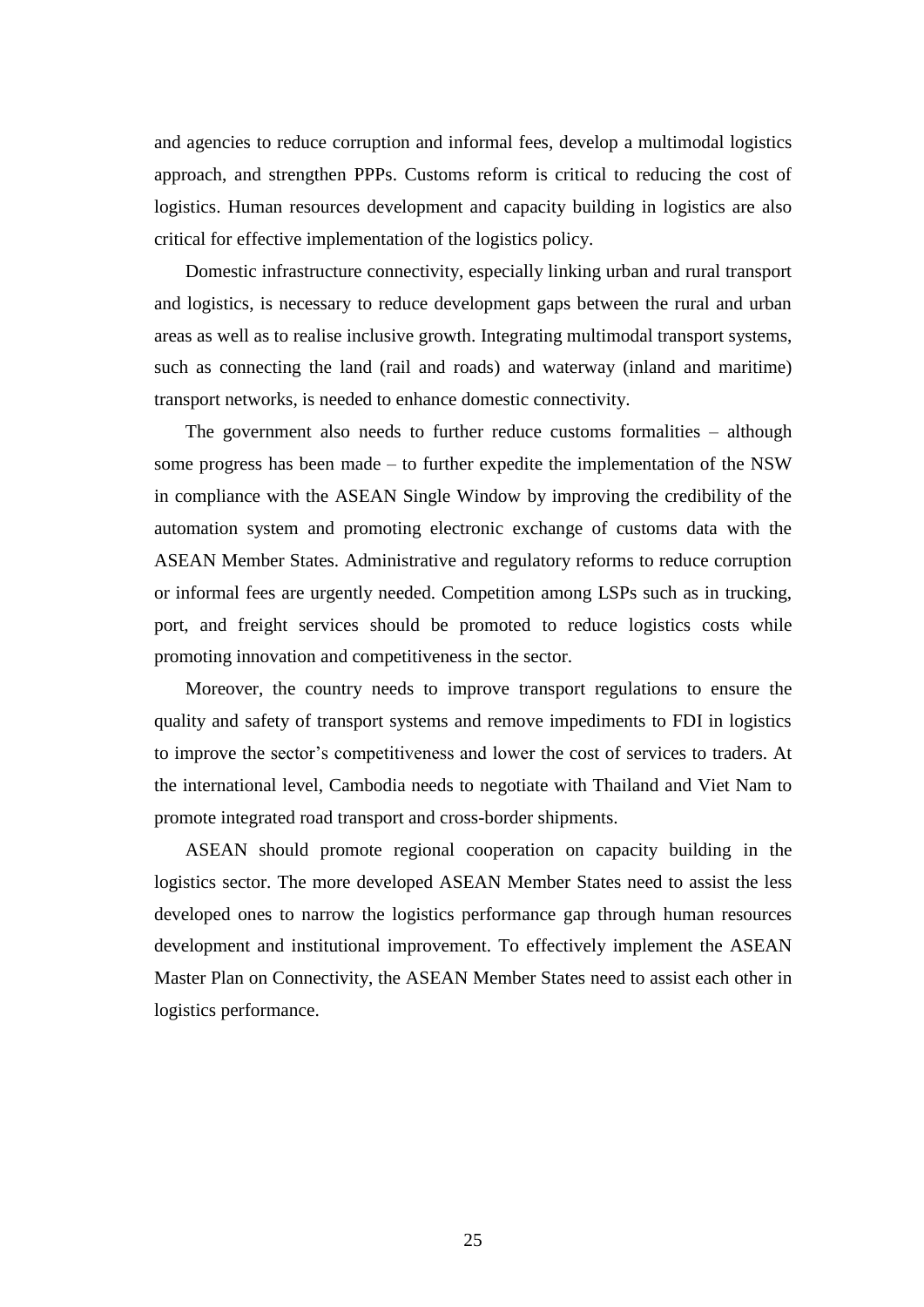# **References**

- Agence Kampuchea Press (AKP) (2014), 'China Presents the Report of Expressway Development Master Plan to Cambodia', 28 May. Available at: <http://www.akp.gov.kh/?p=45843>
- Asian Development Bank (ADB) (2011), *Cambodia, Transport Sector Assessment, Strategy, and Road Map*. Manila: ADB.
- Asian Development Bank (ADB) (2012a), *Assessment of Public-Private Partnerships in Cambodia: Constraints and Opportunities*. Manila: ADB.
- Asian Development Bank (ADB) (2012b), *Cambodia, Country Governance Risk Assessment and Risk Management Plan*. Manila: ADB.
- Asian Development Bank (ADB) (2013a), 'Bright Spots for Cambodia's Service Sector, But Hard Reforms Needed', News release. Available at: [http://www.adb.org/news/bright-spots-cambodias-service-sector-hard](http://www.adb.org/news/bright-spots-cambodias-service-sector-hard-reforms-needed)[reforms-needed](http://www.adb.org/news/bright-spots-cambodias-service-sector-hard-reforms-needed)
- Asian Development Bank (ADB) (2013b), *Development the Service Sector as an Engine for Growth for Asia*. Manila: ADB.
- Asian Development Bank (ADB) (2016), *Asian Development Outlook 2016*. Manila: ADB. Available at <http://www.adb.org/countries/cambodia/economy> (accessed 7 January 2017).
- Association of Southeast Asian Nations (ASEAN) Secretariat and United Nations Conference on Trade and Development (UNTAD) (2016), *ASEAN Investment Report 2016: Foreign Direct Investment and MSME Linkages*. Jakarta: ASEAN Secretariat.
- Banomyong, Ruth (2010), 'Logistics Challenges in Cambodia, Lao PDR, Myanmar, and Vietnam', in Ruth Banomyong and Masami Ishida (eds.), *A Study on Upgrading Industrial Structure of CLMV Countries*. ERIA Research Project Report 2009-7-3, Jakarta: ERIA.
- Cambodia Development Resource Institute (CDRI) (2016), 'Getting Things Moving – Regional and National Infrastructure and Logistics for Connectivity, Growth and Development', Cambodia Outlook Brief. Phnom Penh: CDRI. Available at: <http://cdri.org.kh/webdata/policybrief/ob16/ob16e.pdf> (accessed 2) November 2016).
- Chea, Samnang, Denora Sarin, and Hach Sok (2007), *Trade in Services in Cambodia*. Washington, DC: World Bank. Available at: [http://siteresources.worldbank.org/INTRANETTRADE/Resources/Topics/S](http://siteresources.worldbank.org/INTRANETTRADE/Resources/Topics/Services/Cambodia-Asean_services.pdf) [ervices/Cambodia-Asean\\_services.pdf](http://siteresources.worldbank.org/INTRANETTRADE/Resources/Topics/Services/Cambodia-Asean_services.pdf) (accessed 7 January 2017).
- Chow, Harry K.H., K.L. Choy, W.B. Lee, and Felix T.S. Chan (2005), 'Design of a Knowledge-Based Logistics Strategy System', *Expert Systems with Applications*, 29(2), pp. 272–290.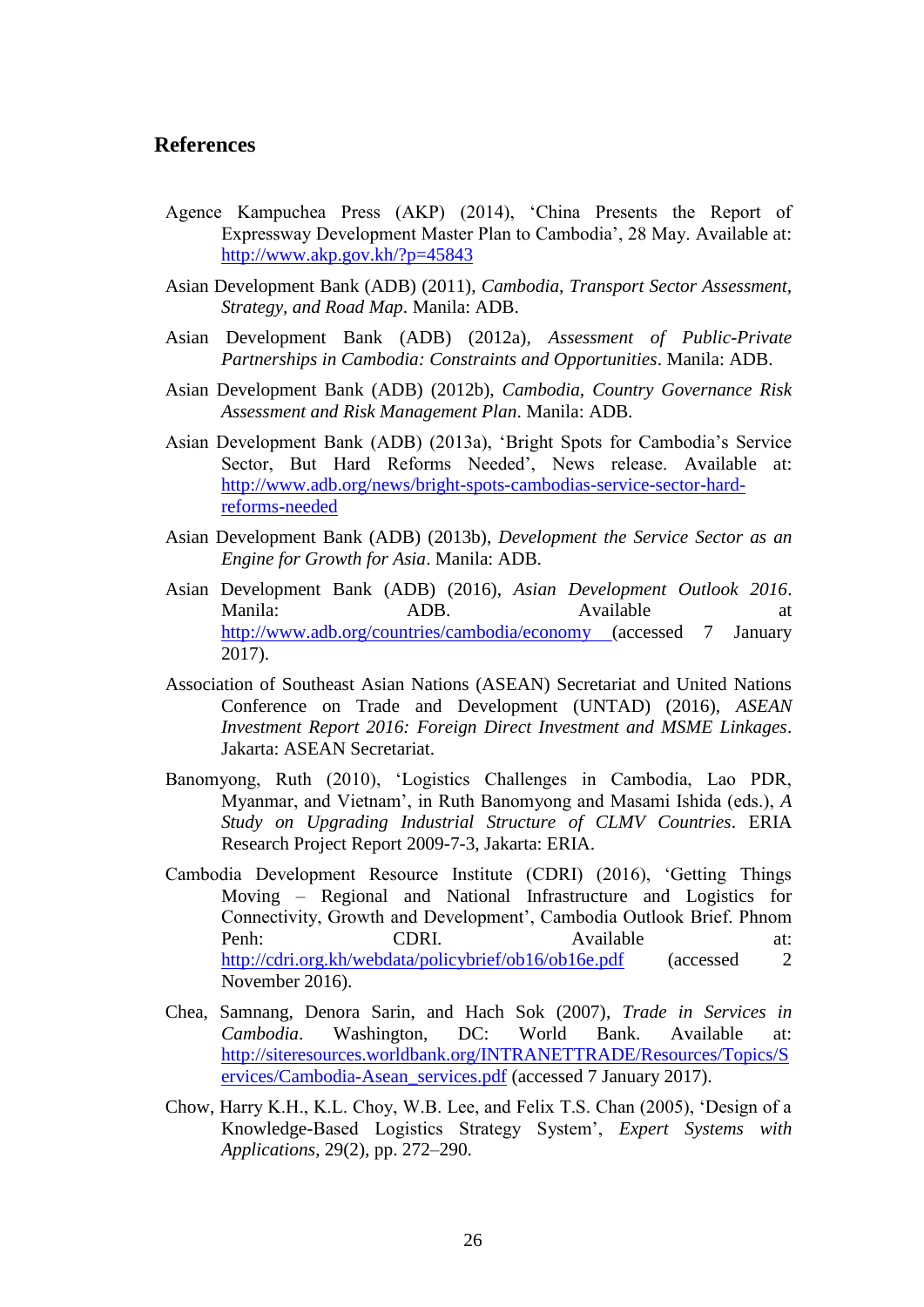- Council for the Development of Cambodia (CDC), Cambodian Investment Board (CIB), and Cambodian Special Economic Zone Board (CSEZB) (2016a), *Investment Cost*. Phnom Penh: CDC. Available at: [http://www.cambodiainvestment.gov.kh/investment-enviroment/investment](http://www.cambodiainvestment.gov.kh/investment-enviroment/investment-trend.html)[trend.html](http://www.cambodiainvestment.gov.kh/investment-enviroment/investment-trend.html) (accessed 2 November 2016).
- Council for the Development of Cambodia (CDC), Cambodian Investment Board (CIB), and Cambodian Special Economic Zone Board (CSEZB) (2016b), Available at: *Investment Incentives*. Phnom Penh: CDC. [http://www.cambodiainvestment.gov.kh/investment-scheme/investment](http://www.cambodiainvestment.gov.kh/investment-scheme/investment-incentives.html)[incentives.html](http://www.cambodiainvestment.gov.kh/investment-scheme/investment-incentives.html) (accessed 2 November 2016).
- Council for the Development of Cambodia (CDC), Cambodian Investment Board (CIB), and Cambodian Special Economic Zone Board (CSEZB) (2016c), *Logistics Cost*. Phnom Penh: CDC. Available at: [http://www.cambodiainvestment.gov.kh/investment-enviroment/cost-of](http://www.cambodiainvestment.gov.kh/investment-enviroment/cost-of-doing-business/logistics-cost.html)[doing-business/logistics-cost.html](http://www.cambodiainvestment.gov.kh/investment-enviroment/cost-of-doing-business/logistics-cost.html) (accessed 2 November 2016).
- Expert Group Meeting on Planning and Assessment of Urban Transportation Systems (2016), 'Country Report on Sustainable Urban Transport Cambodia', 22–23 September, Kathmandu, Nepal.
- General Department of Customs and Excise of Cambodia (2016a), *ASYCUDA Project*. Phnom Penh: General Department of Customs and Excise of Cambodia. Available at: [http://www.customs.gov.kh/trade](http://www.customs.gov.kh/trade-facilitation/customs-automation/)[facilitation/customs-automation/](http://www.customs.gov.kh/trade-facilitation/customs-automation/) (accessed 2 November 2016).
- General Department of Customs and Excise of Cambodia (2016b), *Customs-Private Sector Partnership Mechanism (CPPM)*. Phnom Penh: General Department of Customs and Excise of Cambodia. Available at: [http://www.customs.gov.kh/trade-facilitation/customs-private-sector](http://www.customs.gov.kh/trade-facilitation/customs-private-sector-partnership-mechanism-cppm/)[partnership-mechanism-cppm/](http://www.customs.gov.kh/trade-facilitation/customs-private-sector-partnership-mechanism-cppm/) (accessed 2 November 2016).
- General Department of Customs and Excise of Cambodia (2016c), *National Single Window*. Phnom Penh: General Department of Customs and Excise of Cambodia. [Available at: ttp://www.customs.gov.kh/trade](http://www.customs.gov.kh/trade-facilitation/national-single-window)[facilitation/national-single-window](http://www.customs.gov.kh/trade-facilitation/national-single-window) (accessed 2 November 2016).
- Hoekman, B., and A. Mattoo (2012), 'Liberalizing Trade in Services: Lessons from Regional and WTO Negotiations', *International Negotiation*, 8(1), pp. 131– 151.
- Hun Sen (2016), Keynote Address at the 2016 Cambodia Outlook Conference. Phnom Penh, Cambodia Development Resource Institute. Available at: [http://www.cdri.org.kh/oc2016/Samdaech%20Prime%20Minister's%20Spee](http://www.cdri.org.kh/oc2016/Samdaech%20Prime%20Minister) [ch-English.pdf](http://www.cdri.org.kh/oc2016/Samdaech%20Prime%20Minister) (accessed 5 January 2017).
- Ishido, H. (2011), 'Liberalization of Trade in Services under ASEAN+n: A Mapping Exercise', *ERIA Discussion Paper* No. 2011-02, Jakarta: ERIA.
- Isono, I., and H. Ishido (2016), 'Service Liberalization in Lao PDR', *IDE Discussion Paper* No. 559, Chiba, Japan: Institute of Developing Economies (IDE-JETRO).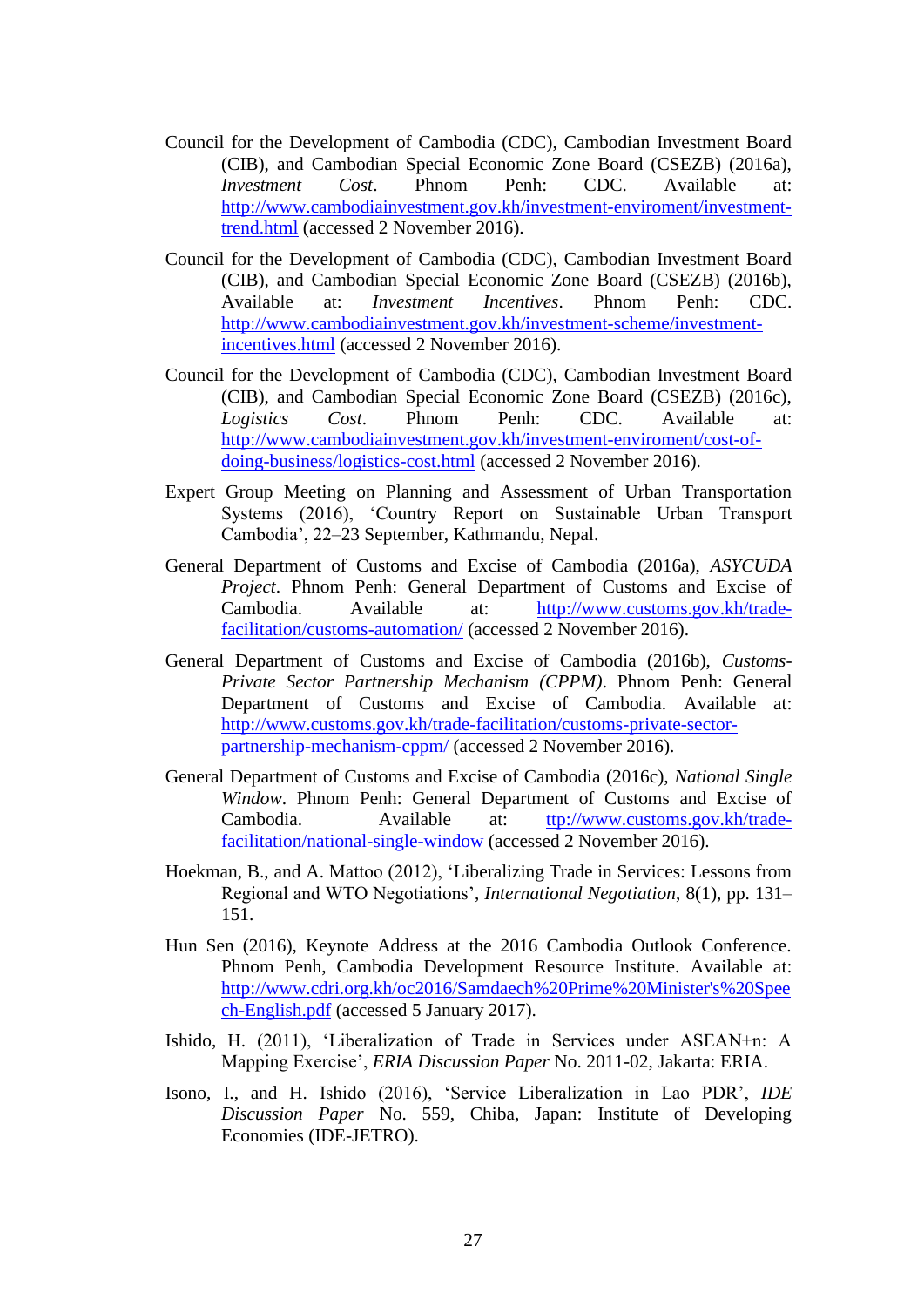- Kovács, Z., L. Szabó, and Beáta Sz. G. Pató (2016), 'Characteristics of Logistics Service Providers and Their Services', *Studia Universitatis Babes-Bolyai – Oeconomica*, 61(1).
- Ministry of Commerce of Cambodia (2010), *Logistics Development Cambodia*, Draft Action Plan prepared by the Ministry of Commerce with the support from the Asian Development Bank (Project RETA 6450). Phnom Penh: Royal Government of Cambodia.
- Ministry of Commerce of Cambodia (2014), *Cambodia Trade Integration Strategy 2014–2018: Full Report*. Phnom Penh: Royal Government of Cambodia.
- Noland, M., D. Park, and G. B. Estrada (2012), 'Developing the Service Sector as Engine of Growth for Asia: An Overview', *ADB Economics Working Paper Series* No. 320, Manila: ADB.
- Phnom Penh Post (2015a), 'Cambodia, Thailand to Discuss Raising Border-Crossing Quota', 25 May. Available at: [http://www.phnompenhpost.com/business/cambodia-thailand-discuss](http://www.phnompenhpost.com/business/cambodia-thailand-discuss-raising-border-crossing-quota)[raising-border-crossing-quota](http://www.phnompenhpost.com/business/cambodia-thailand-discuss-raising-border-crossing-quota)
- Phnom Penh Post (2015b), 'PM Rebuts Cuts to Electricity Tariffs', 12 May. Available at: [http://www.phnompenhpost.com/business/pm-rebuts-cuts](http://www.phnompenhpost.com/business/pm-rebuts-cuts-electricity-tariffs)[electricity-tariffs](http://www.phnompenhpost.com/business/pm-rebuts-cuts-electricity-tariffs)
- Phnom Penh Post, (2016), 'Logistics Firm Takes Shape', 8 April. Available at: <http://www.phnompenhpost.com/business/logistics-firm-takes-shape>
- Sheik, Z., and S. Rana (2014), 'The Role of Logistics Service Providers in Supply Chain Performance Management: A Comprehensive Literature Review', *International Journal of Academic Research in Business and Social Sciences*, 4(5), pp. 608–613.
- Siphana, S. (2005), 'Lessons from Cambodia's Entry into the World Trade Organization', *ADBI Policy Papers* No. 7, Tokyo: Asian Development Bank Institute.
- Sotharith, C. (2014), 'Cambodia Country Report', in Fauziah Zen and Michael Regan (eds.), *Financing ASEAN Connectivity*, ERIA Research Project Report No. 15. Jakarta: ERIA, pp. 63–102.
- The Khmer Times (2016), 'Cambodia–China Talk Expressway', 12 August. Available at: [http://www.khmertimeskh.com/news/28412/cambodia-china](http://www.khmertimeskh.com/news/28412/cambodia-china-talk-expressway/)[talk-expressway/](http://www.khmertimeskh.com/news/28412/cambodia-china-talk-expressway/)
- Transparency International (2016), *Corruption Perceptions Index 2015*. Available at:<https://www.transparency.org/country/KHM> (accessed 6 March 2017).
- Warr, P., and J. Menon (2015), 'Cambodia's Special Economic Zones', *ADB Economics Working Paper Series* No. 459. Manila: ADB.
- World Bank (2012), *Enterprise Survey 2012 on Cambodia*. Washington, DC: World Bank.
- World Bank (2014a), *Cambodia Service Trade: Performance, Regulatory Framework Assessment*. Phnom Penh: World Bank.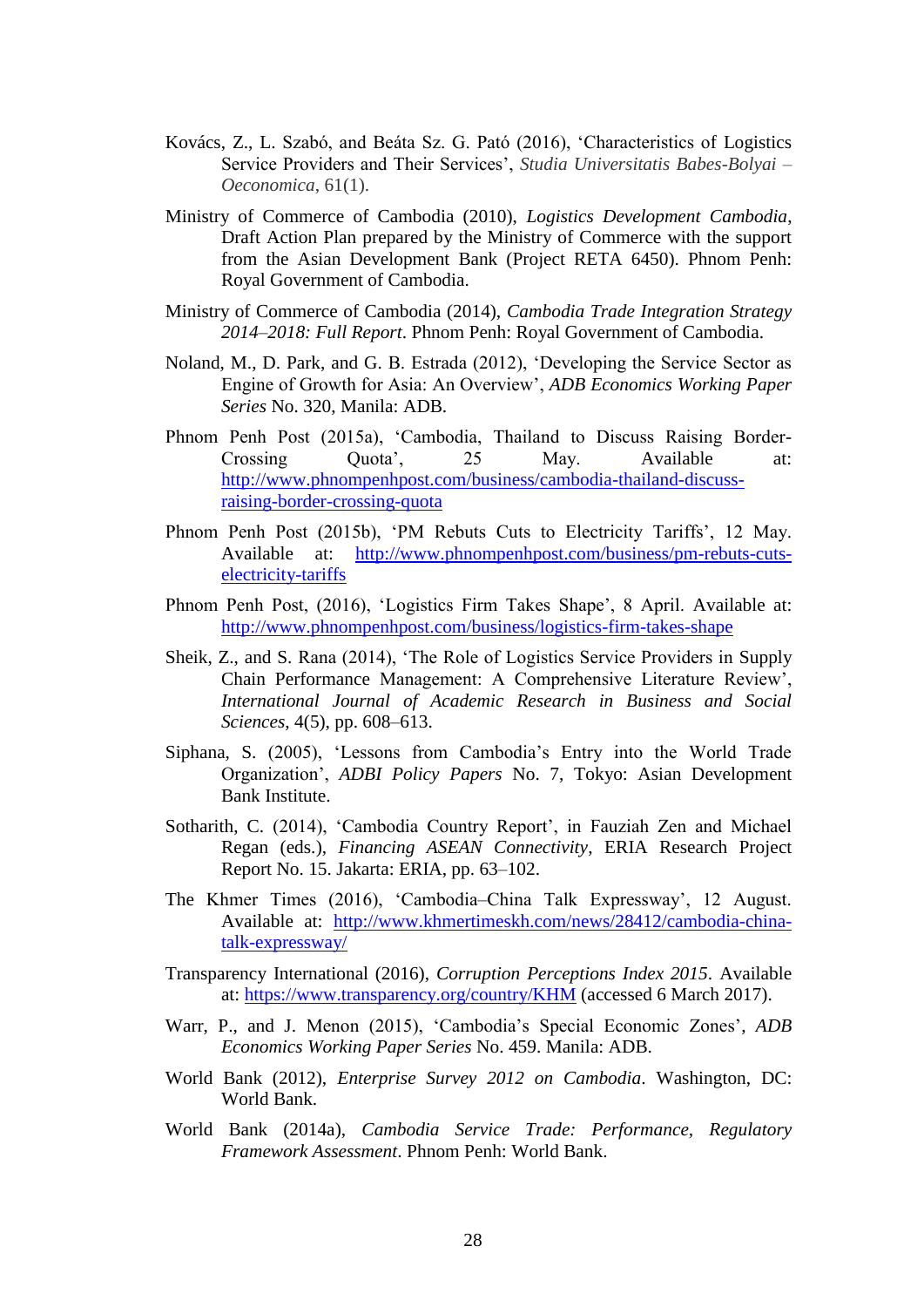- World Bank (2014b), 'Improving Trade and Logistics in Cambodia', 11 April. Washington, DC: World Bank. Available at: [http://www.worldbank.org/en/results/2014/04/11/cambodia-trade](http://www.worldbank.org/en/results/2014/04/11/cambodia-trade-development-support-program)[development-support-program](http://www.worldbank.org/en/results/2014/04/11/cambodia-trade-development-support-program) (accessed 2 November 2016).
- World Bank (2014c). *Rice Monitor Note*. Phnom Penh: World Bank.
- World Bank (2015), *Doing Business 2016: Measuring Regulatory Quality and Efficiency*. Washington, DC: World Bank.
- World Bank (2016), *Logistics Performance Index 2016*, Washington, DC: World Bank. **Available** at: **Available** at: <http://lpi.worldbank.org/international/scorecard/radar/200/C/KHM/2016> (accessed 8 December 2016).
- World Justice Project. *Rule of Law Index 2016, Cambodia*. Available at: <http://data.worldjusticeproject.org/#groups/KHM> (accessed 6 March 2017).
- Zen, F., and M. Regan (2014), *ASEAN Public–Private Partnership Guidelines*. Jakarta: ERIA.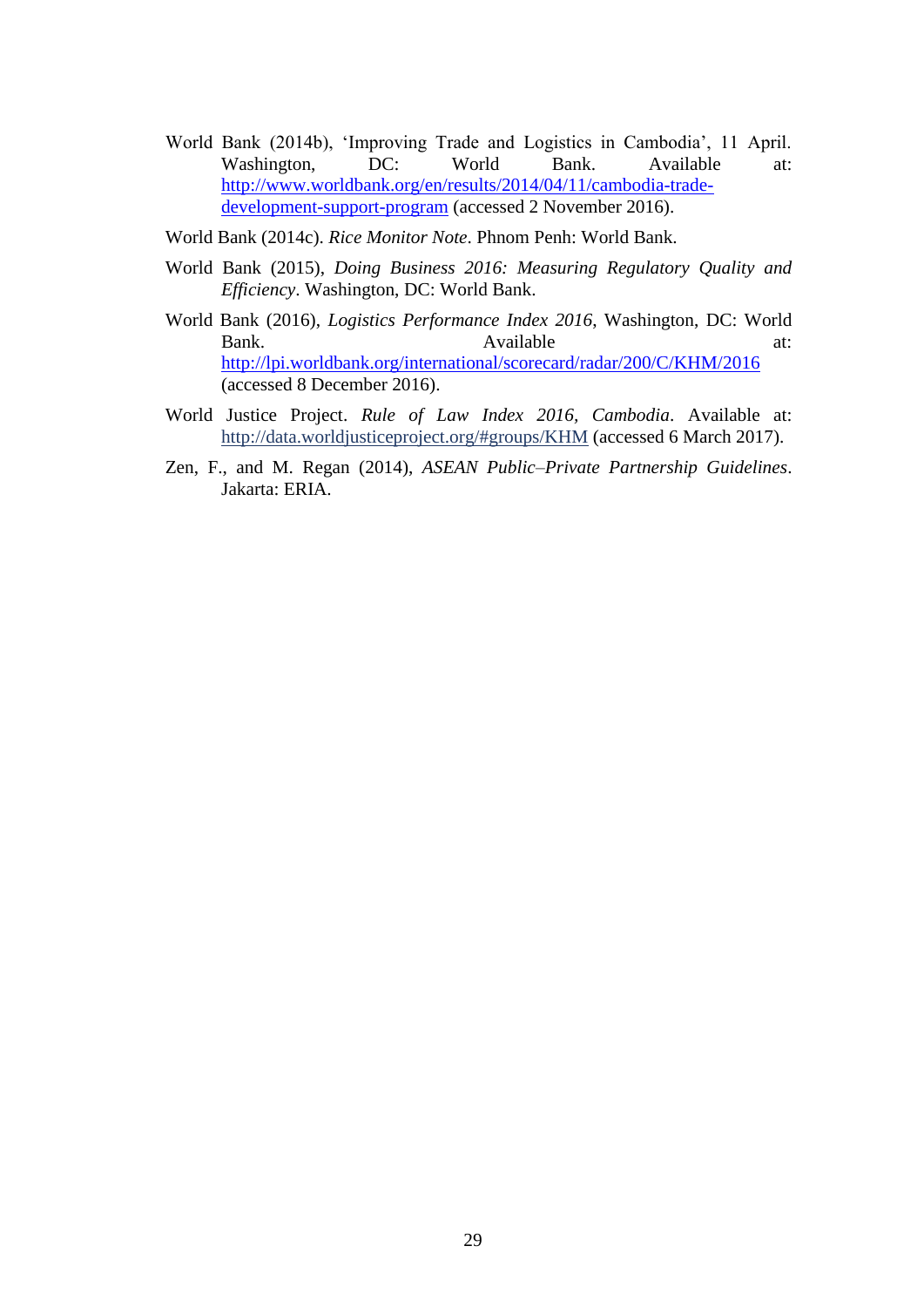# **Appendix 1: Cambodian Commitments to Services Liberalisation in GATS**

Modes of supply: (1) cross-border supply, (2) consumption abroad, (3) commercial presence, and (4) presence of natural presence.

|                               | Limitations on       | Limitations on            | Additional         |
|-------------------------------|----------------------|---------------------------|--------------------|
| Sector and Sub-sector         | <b>Market Access</b> | <b>National Treatment</b> | <i>Comments</i>    |
| <b>Horizontal Commitments</b> |                      |                           |                    |
| Subsidies                     |                      | $(3)$ , $(4)$ Unbound     |                    |
|                               |                      | for subsidies,            |                    |
|                               |                      | including for             |                    |
|                               |                      | research and              |                    |
|                               |                      | development               |                    |
| Tax measures                  |                      | $(1), (2), (3)$ None      |                    |
|                               |                      | with respect to           |                    |
|                               |                      | direct taxes              |                    |
| Land                          |                      | $(3)$ Non-                |                    |
|                               |                      | Cambodian natural         |                    |
|                               |                      | and juridical             |                    |
|                               |                      | persons may lease         |                    |
|                               |                      | but not own land.         |                    |
| Commercial presence           | (3) Investors shall  | $(3)$ None                |                    |
|                               | have the             |                           |                    |
|                               | obligation to        |                           |                    |
|                               | provide              |                           |                    |
|                               | adequate and         |                           |                    |
|                               | consistent           |                           |                    |
|                               | training to          |                           |                    |
|                               | Cambodian            |                           |                    |
|                               | staff, including     |                           |                    |
|                               | for promotion        |                           |                    |
|                               | to senior            |                           |                    |
|                               | positions.           |                           |                    |
| <b>Professional Services</b>  |                      |                           |                    |
| Legal services                | $(1)$ None           | $(1)$ None                | The only           |
|                               | $(2)$ None           | $(2)$ None                | requirement is     |
|                               | (3) Following        | $(3)$ None                | commercial         |
|                               | Cambodian law        | (4) Unbound               | association with a |
|                               | firms; not able      |                           | Cambodian          |
|                               | to directly          |                           | lawyer and the     |
|                               | represent clients    |                           | restriction on     |
|                               | in courts.           |                           | directly           |
|                               | (4) Unbound,         |                           | representing       |
|                               | except as            |                           | clients in court.  |
|                               | indicated in the     |                           |                    |
|                               | horizontal           |                           |                    |
|                               | section.             |                           |                    |
| Accounting, auditing, and     | (1) None, except     | $(1)$ None                | Law on Corporate   |
| bookkeeping                   | must have            | $(2)$ None                | Accounts, their    |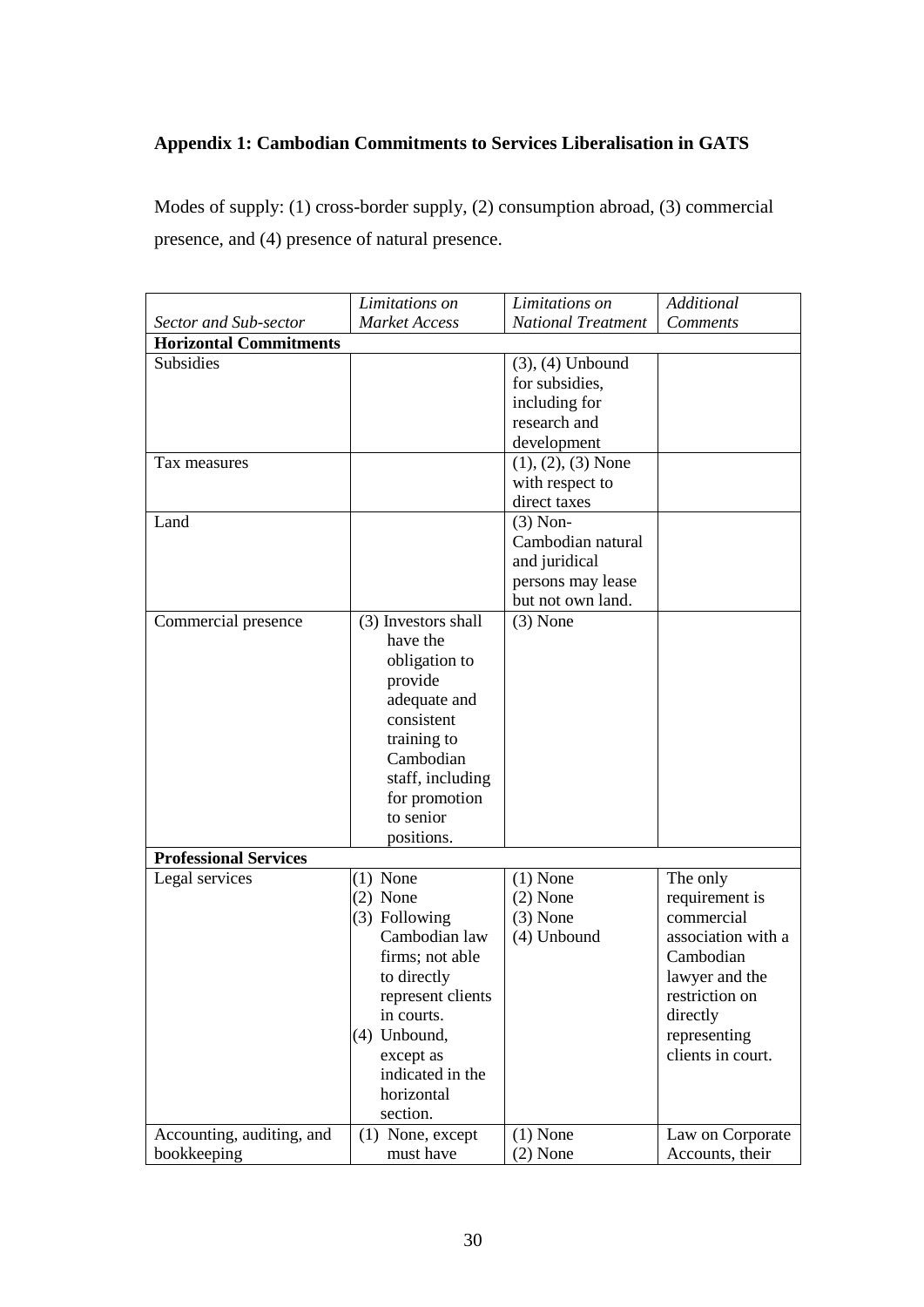|                                      | commercial       | $(3)$ None     | Audits and          |
|--------------------------------------|------------------|----------------|---------------------|
|                                      | presence in      | (4) Unbound    | Accounting          |
|                                      | Cambodia for     |                | Profession was      |
|                                      | auditing         |                | adopted in 2002.    |
|                                      | services.        |                |                     |
|                                      | $(2)$ None       |                |                     |
|                                      | $(3)$ None       |                |                     |
|                                      | (4) Unbound      |                |                     |
| <b>Taxation services</b>             | $(1)$ None       | $(1)$ None     |                     |
|                                      | $(2)$ None       | $(2)$ None     |                     |
|                                      | $(3)$ None       | $(3)$ None     |                     |
|                                      | (4) Unbound      | $(4)$ Unbound  |                     |
|                                      |                  |                |                     |
| Architectural services               | $(1)$ None       | $(1)$ None     |                     |
| (consulting, planning, or            | $(2)$ None       | $(2)$ None     |                     |
| design services)                     | $(3)$ None       | $(3)$ None     |                     |
|                                      | (4) Unbound      | (4) Unbound    |                     |
| Specialised medical                  | (1) Unbound      | $(1)$ Unbound  |                     |
| services                             | $(2)$ None       | $(2)$ None     |                     |
|                                      | (3) Provision of | (3) Unbound    |                     |
| Dental services                      | services is      | (4) Unbound    |                     |
|                                      | permitted        |                |                     |
|                                      | through a joint  |                |                     |
|                                      | venture with a   |                |                     |
|                                      | Cambodian        |                |                     |
|                                      | juridical        |                |                     |
|                                      | person.          |                |                     |
|                                      | (4) Unbound      |                |                     |
| <b>Computer and Related Services</b> |                  |                |                     |
| (a) Consultancy services             | $(1)$ None       | $(1)$ None     | There is no         |
| related to the                       | $(2)$ None       | $(2)$ None     | restriction in this |
| installation of                      | $(3)$ None       | $(3)$ None     | sub-sector, except  |
| computer hardware                    | (4) Unbound      | (4) Unbound    | Mode 4 that         |
| (b) Software                         |                  |                | requires foreign    |
| implementation                       |                  |                | workers to respect  |
| services                             |                  |                | Cambodian           |
| (c) Data processing                  |                  |                | Labour Law.         |
| services                             |                  |                |                     |
| (d) Database services                |                  |                |                     |
| (e) Other                            |                  |                |                     |
| <b>Rental/Leasing Services</b>       | $(1)$ None       | $(1)$ None     |                     |
| with Operators                       | $(2)$ None       | $(2)$ None     |                     |
|                                      | $(3)$ None       | $(3)$ None     |                     |
|                                      | (4) Unbound      | (4) Unbound    |                     |
| <b>Other Business Services</b>       |                  |                |                     |
| (a) Advertising services             | (1), (2), (3)    | (1), (2), (3)  |                     |
|                                      | Unbound, but     | Unbound, but   |                     |
|                                      | subject to the   | subject to the |                     |
|                                      | regulations on   | regulations on |                     |
|                                      | advertising in   | advertising in |                     |
|                                      | Cambodia.        | Cambodia.      |                     |
|                                      | (4) Unbound      | (4) Unbound    |                     |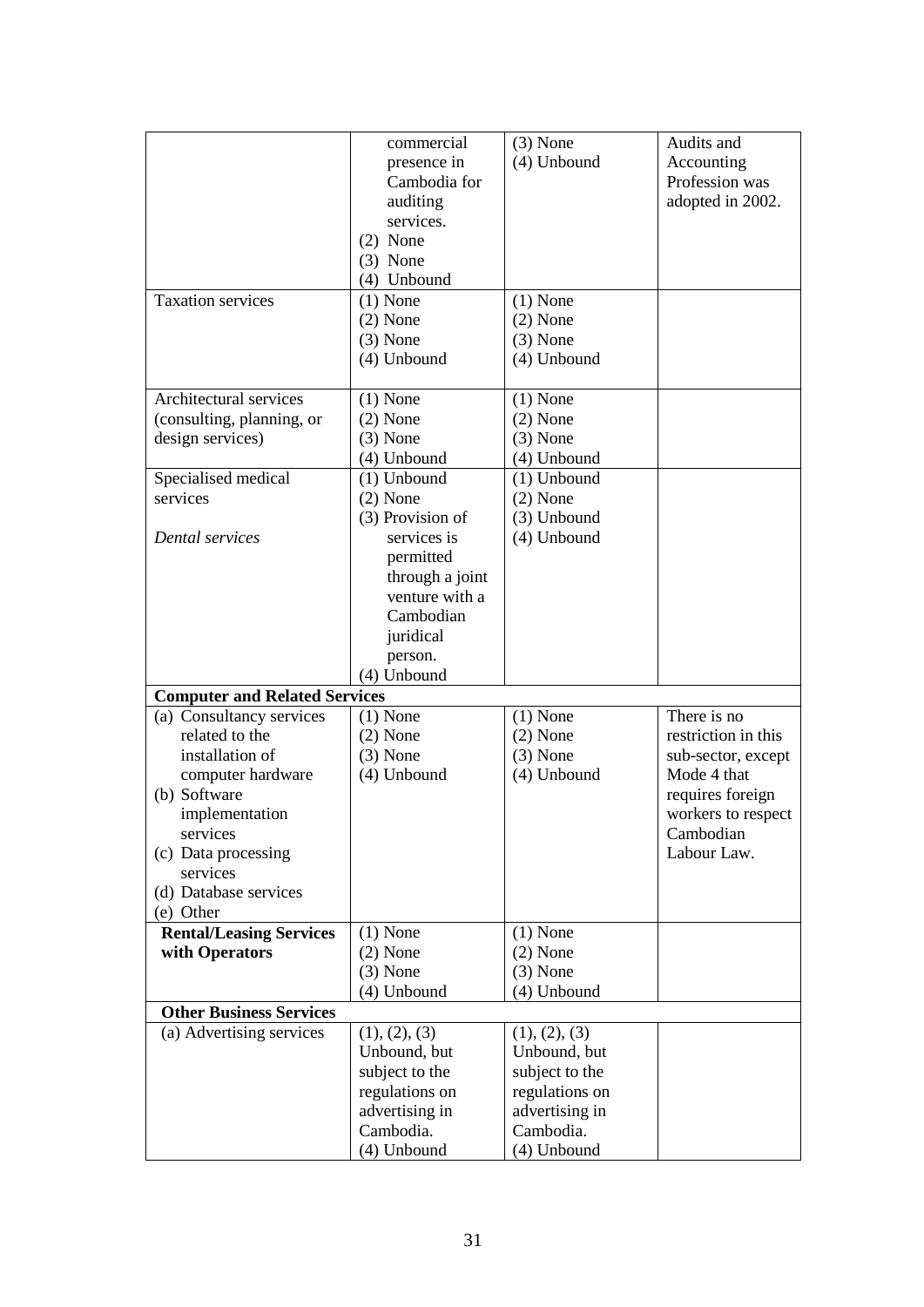| (b) Market research               | $(1)$ None                | $(1)$ None                         |                 |
|-----------------------------------|---------------------------|------------------------------------|-----------------|
| services                          | $(2)$ None                | $(2)$ None                         |                 |
| (c) Management consulting         | $(3)$ None                | $(3)$ None                         |                 |
| (d) Services related to           | (4) Unbound               | (4) Unbound                        |                 |
| management                        |                           |                                    |                 |
| consulting                        |                           |                                    |                 |
| (e) Technical testing and         |                           |                                    |                 |
| analysis services                 |                           |                                    |                 |
| (f) Services incidental to        | $(1)$ None                | $(1)$ None                         |                 |
| mining                            | $(2)$ None                | $(2)$ None                         |                 |
|                                   | $(3)$ None                | $(3)$ None                         |                 |
| <b>Exclusively covers</b>         | (4) Unbound               | $(4)$ Unbound                      |                 |
| consultancy on a fee or           |                           |                                    |                 |
| contract basis relating to        |                           |                                    |                 |
| mining and oil field              |                           |                                    |                 |
| development                       |                           |                                    |                 |
|                                   |                           |                                    |                 |
| (g) Services incidental to        |                           |                                    |                 |
| energy distribution               |                           |                                    |                 |
| <b>Communication Services</b>     |                           |                                    |                 |
| <b>Courier Services</b>           | $(1)$ None                | $(1)$ None                         |                 |
|                                   | $(2)$ None                | $(2)$ None                         |                 |
| These services are limited        | $(3)$ None                | $(3)$ None                         |                 |
| to the provision of               | (4) Unbound               | (4) Unbound                        |                 |
| services on a contract            |                           |                                    |                 |
| basis for the delivery of         |                           |                                    |                 |
| letters, packages, and            |                           |                                    |                 |
| parcels.                          |                           |                                    |                 |
| <b>Telecommunication Services</b> |                           |                                    |                 |
|                                   | (1) Services              | (1) Services                       |                 |
| (a) Voice telephone<br>services   |                           |                                    |                 |
| (b) Packet-switched data          | provided only<br>over the | provided only<br>over the circuits |                 |
| transmission services             | circuits leased           | leased from                        |                 |
| (c) Circuit-switched data         | from Telecom              | Telecom                            |                 |
| transmission services             | Cambodia.                 | Cambodia.                          |                 |
| (d) Telex services                | Starting no               | Starting no later                  |                 |
| Telegraph services<br>(e)         | later than 1              | than 1 January                     |                 |
| Facsimile services<br>(f)         | January 2009:             | 2009: None                         |                 |
| (g) Private leased circuit        | None                      | $(2)$ None                         |                 |
| services                          | $(2)$ None                | (3) Provided                       |                 |
|                                   | $(3)$ None                | exclusively by                     |                 |
|                                   | (4) Unbound               | Telecom                            |                 |
|                                   |                           | Cambodia.                          |                 |
|                                   |                           | Starting no later                  |                 |
|                                   |                           | than 1 January                     |                 |
|                                   |                           | 2009: None                         |                 |
|                                   |                           | $(4)$ Unbound                      |                 |
| $(h)$ E-mail                      | $(1)$ None                | $(1)$ None                         | Cambodia has    |
| (i) Voice-mail                    | $(2)$ None                | $(2)$ None                         | committed to    |
| On-line information<br>(i)        | $(3)$ None                | $(3)$ None                         | open its market |
| and data base-                    | (4) Unbound               | (4) Unbound                        | for fixed lines |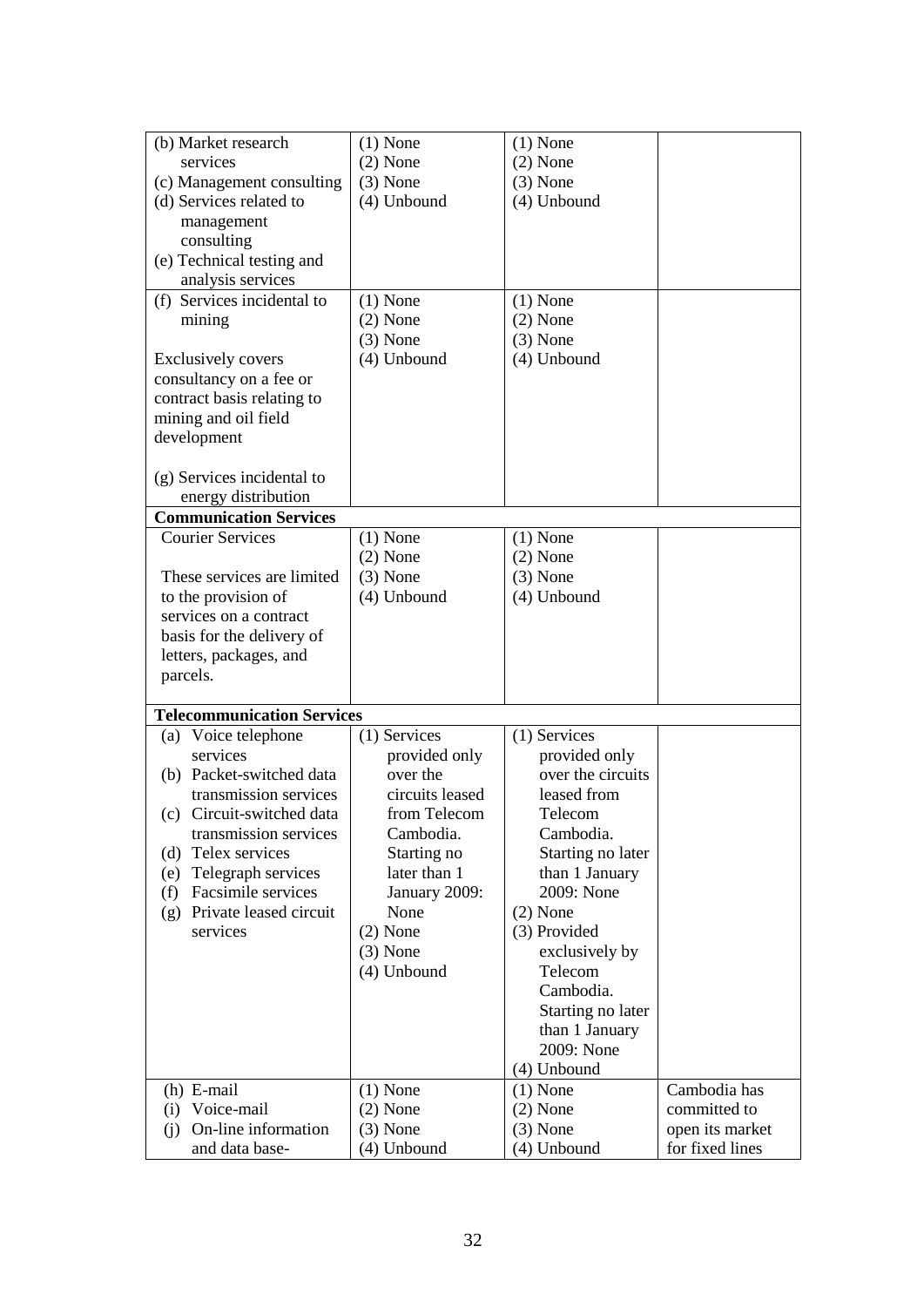| retrieval<br>(k) Electronic data<br>interchange<br>(1) Enhanced/value<br>added facsimile<br>services, including<br>store and forward,<br>store and retrieve<br>(m) Code and protocol<br>conversion<br>(n) On-line information<br>and/or data<br>processing (including<br>transaction<br>processing) |                                                                                        |                                                                                        | telephony<br>services starting<br>no later than 1<br>January 2009<br>subject to<br>requirement for<br>local<br>shareholding of<br>up to $4\%$ .                                              |
|-----------------------------------------------------------------------------------------------------------------------------------------------------------------------------------------------------------------------------------------------------------------------------------------------------|----------------------------------------------------------------------------------------|----------------------------------------------------------------------------------------|----------------------------------------------------------------------------------------------------------------------------------------------------------------------------------------------|
| (o) Mobile services                                                                                                                                                                                                                                                                                 | $(1)$ None<br>$(2)$ None<br>$(3)$ None<br>(4) Unbound                                  | $(1)$ None<br>$(2)$ None<br>$(3)$ None<br>$(4)$ Unbound                                | The market for<br>mobile telephony<br>has undergone a<br>rapid<br>transformation,<br>leading to<br>growing selection<br>of services and<br>products for<br>businesses and<br>the population. |
| <b>Construction and Related Engineering Services</b>                                                                                                                                                                                                                                                |                                                                                        |                                                                                        |                                                                                                                                                                                              |
| (a) General construction<br>work for buildings<br>(b) General construction<br>work for civil<br>engineering<br>(c) Installation and<br>assembly work<br>(d) Building completion<br>and finishing work<br><b>Distribution Services</b>                                                               | $(1)$ Unbound<br>$(2)$ None<br>$(3)$ None<br>(4) Unbound                               | $(1)$ Unbound<br>$(2)$ None<br>$(3)$ None<br>(4) Unbound                               |                                                                                                                                                                                              |
|                                                                                                                                                                                                                                                                                                     |                                                                                        |                                                                                        |                                                                                                                                                                                              |
| (a) Commission agents'<br>services<br>(b) Whole trade services                                                                                                                                                                                                                                      | (1), (2), (3), (4)<br>Unbound<br>$(1)$ None<br>$(2)$ None<br>$(3)$ None<br>(4) Unbound | (1), (2), (3), (4)<br>Unbound<br>$(1)$ None<br>$(2)$ None<br>$(3)$ None<br>(4) Unbound | Cambodia's<br>market is de facto<br>open.                                                                                                                                                    |
| (c) Retailing services<br>Wholesale and retail<br>sales of motor vehicles<br>Sales of parts of motor<br>vehicles<br>Sales of motorcycles<br>and related parts                                                                                                                                       | $(1)$ None<br>$(2)$ None<br>$(3)$ None<br>(4) Unbound                                  | $(1)$ None<br>$(2)$ None<br>$(3)$ None<br>$(4)$ Unbound                                |                                                                                                                                                                                              |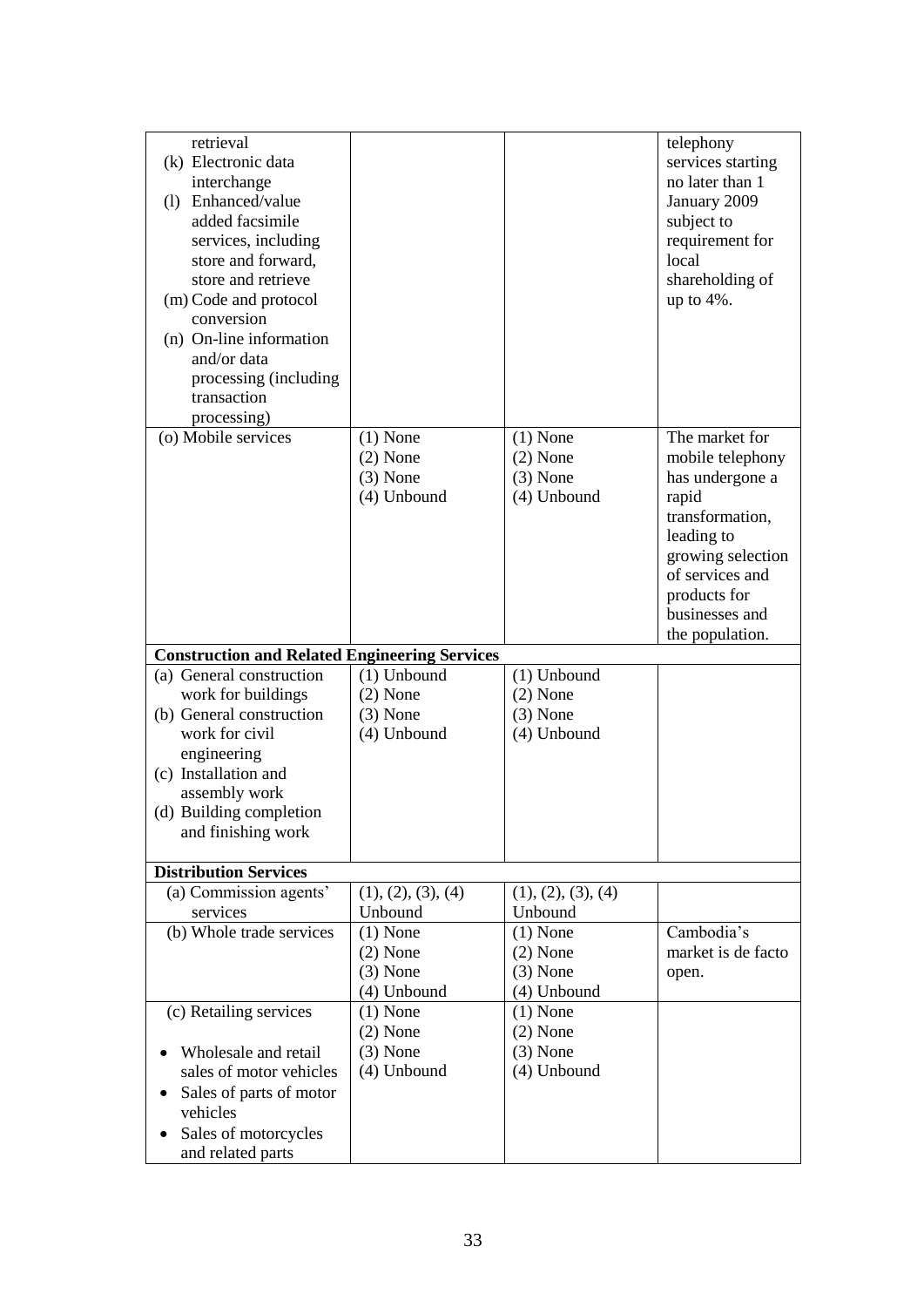| For supermarkets and<br>large department stores<br>only.                                                                                                                                                                                                                                     |                         |                    |  |
|----------------------------------------------------------------------------------------------------------------------------------------------------------------------------------------------------------------------------------------------------------------------------------------------|-------------------------|--------------------|--|
| Food retailing services<br>Non-food retailing<br>services, excluding<br>sales of<br>pharmaceutical,<br>medical, and<br>orthopaedic goods.<br>Retailing services of<br>radio and television<br>equipment, music<br>instruments, music<br>scores, and audio and<br>video records and<br>tapes. |                         |                    |  |
| (d) Franchising services                                                                                                                                                                                                                                                                     | (1), (2), (3), (4)      | (1), (2), (3), (4) |  |
|                                                                                                                                                                                                                                                                                              | Unbound                 | Unbound            |  |
| <b>Financial Services</b><br>All insurance and insurance-related services                                                                                                                                                                                                                    |                         |                    |  |
|                                                                                                                                                                                                                                                                                              | Natural and             | $(1)$ None         |  |
| (a) Life insurance<br>services                                                                                                                                                                                                                                                               | (1)<br>juridical person | $(2)$ None         |  |
| (b) Non-life insurance                                                                                                                                                                                                                                                                       | can enter into          | $(3)$ None         |  |
| services                                                                                                                                                                                                                                                                                     | contract only           | (4) Unbound        |  |
|                                                                                                                                                                                                                                                                                              | with the                |                    |  |
|                                                                                                                                                                                                                                                                                              | insurance               |                    |  |
|                                                                                                                                                                                                                                                                                              | companies               |                    |  |
|                                                                                                                                                                                                                                                                                              | licensed to             |                    |  |
|                                                                                                                                                                                                                                                                                              | carry out               |                    |  |
|                                                                                                                                                                                                                                                                                              | insurance               |                    |  |
|                                                                                                                                                                                                                                                                                              | business in             |                    |  |
|                                                                                                                                                                                                                                                                                              | Cambodia.               |                    |  |
|                                                                                                                                                                                                                                                                                              | $(2)$ None              |                    |  |
|                                                                                                                                                                                                                                                                                              | $(3)$ None              |                    |  |
|                                                                                                                                                                                                                                                                                              | (4) Unbound             |                    |  |
| <b>Financial Services and Other Related Services</b>                                                                                                                                                                                                                                         |                         |                    |  |
| (a) Acceptance of deposits                                                                                                                                                                                                                                                                   | $(1)$ None, except      | $(1)$ None         |  |
| and other repayable                                                                                                                                                                                                                                                                          | deposits from           | $(2)$ None         |  |
| funds from the public                                                                                                                                                                                                                                                                        | the public must         | $(3)$ None         |  |
|                                                                                                                                                                                                                                                                                              | be reinvested in        | (4) Unbound        |  |
|                                                                                                                                                                                                                                                                                              | Cambodia.               |                    |  |
|                                                                                                                                                                                                                                                                                              | $(2)$ None              |                    |  |
|                                                                                                                                                                                                                                                                                              | (3) Only permitted      |                    |  |
|                                                                                                                                                                                                                                                                                              | through                 |                    |  |
|                                                                                                                                                                                                                                                                                              | authorised<br>financial |                    |  |
|                                                                                                                                                                                                                                                                                              | institutions as         |                    |  |
|                                                                                                                                                                                                                                                                                              | banks.                  |                    |  |
|                                                                                                                                                                                                                                                                                              | (4) Unbound,            |                    |  |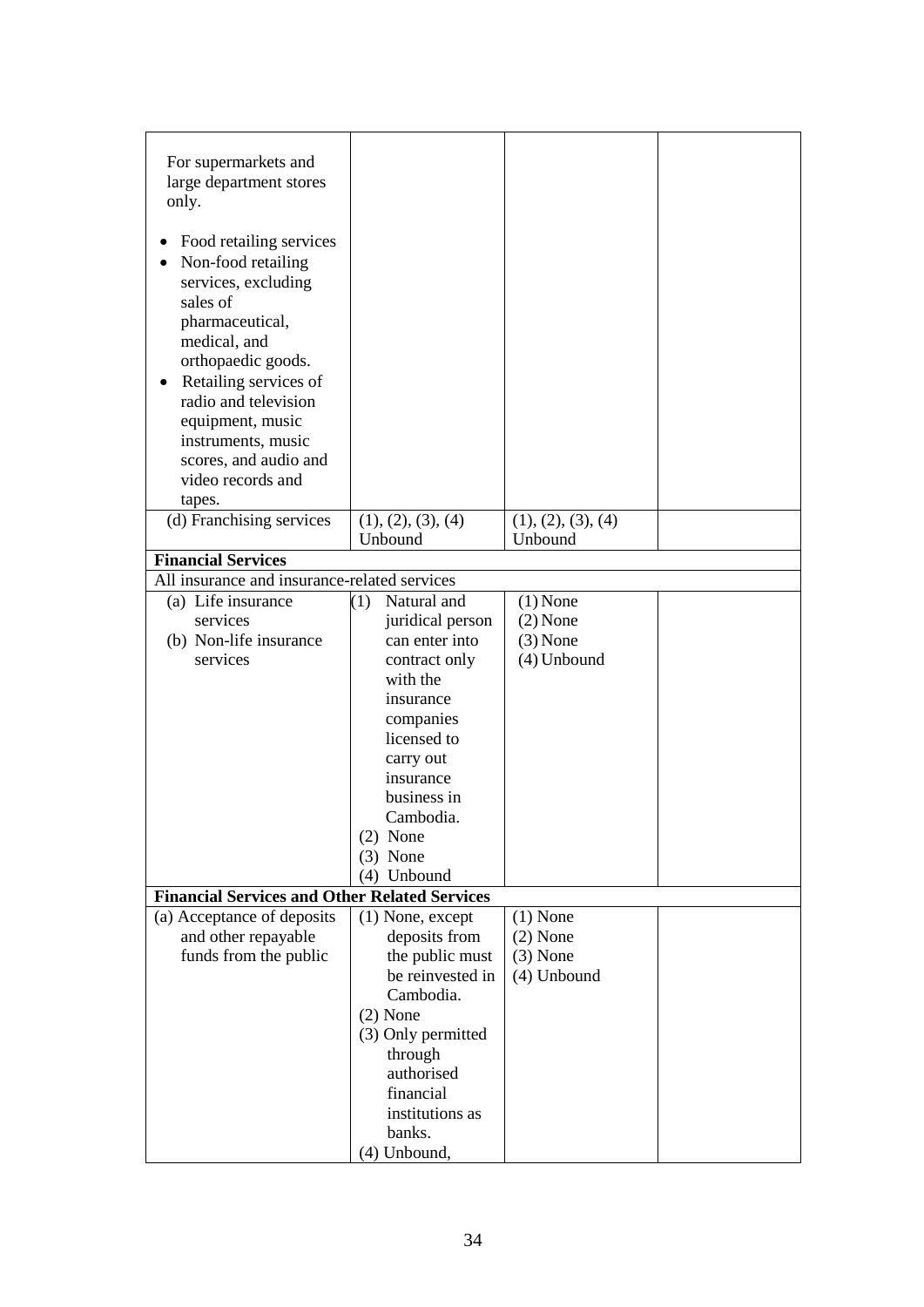|                                                       | except as              |                    |                    |
|-------------------------------------------------------|------------------------|--------------------|--------------------|
|                                                       | indicated in the       |                    |                    |
|                                                       | horizontal<br>section. |                    |                    |
| <b>Tourism and Travel Industry</b>                    |                        |                    |                    |
| Hotels                                                | $(1)$ None             | $(1)$ None         |                    |
|                                                       | $(2)$ None             | $(2)$ None         |                    |
|                                                       | $(3)$ None             | $(3)$ None         |                    |
|                                                       | (4) Unbound            | (4) Unbound        |                    |
| <b>Restaurants</b>                                    | $(1)$ Unbound          | $(1)$ Unbound      |                    |
|                                                       | $(2)$ None             | $(2)$ None         |                    |
|                                                       | (3) Permit is          | (3) Unbound        |                    |
|                                                       | granted taking         | (4) Unbound        |                    |
|                                                       | into account           |                    |                    |
|                                                       | characteristics        |                    |                    |
|                                                       | of the area.           |                    |                    |
|                                                       | (4) Unbound            |                    |                    |
| Travel agencies and tour                              | $(1)$ None             | $(1)$ None         |                    |
| operation services                                    | $(2)$ None             | $(2)$ None         |                    |
|                                                       | (3) None, except       | $(3)$ None         |                    |
|                                                       | foreign equity         | (4) Unbound        |                    |
|                                                       | participation          |                    |                    |
|                                                       | limited to 49%         |                    |                    |
|                                                       | for travel             |                    |                    |
|                                                       | agencies               |                    |                    |
|                                                       | (4) Unbound            |                    |                    |
| Tourist guide services                                | $(1)$ None             | $(1)$ None         |                    |
|                                                       | $(2)$ None             | $(2)$ None         |                    |
|                                                       | $(3)$ None             | $(3)$ None         |                    |
|                                                       | (4) Unbound            | (4) Unbound        |                    |
| <b>Transport Services</b><br><b>Maritime Services</b> |                        |                    |                    |
| International transport                               | (1), (2), (3), (4)     | (1), (2), (3), (4) |                    |
| (freight and passengers),                             | Unbound                | Unbound            |                    |
| excluding cabotage.                                   |                        |                    |                    |
| <b>Air Transport Services</b>                         |                        |                    |                    |
| Aircraft report and                                   | $(1)$ None             | $(1)$ None         | Cambodia applies   |
| maintenance services                                  | $(2)$ None             | $(2)$ None         | only one           |
|                                                       | $(3)$ None             | $(3)$ None         | restriction in     |
| Selling and marketing of                              | (4) Unbound            | (4) Unbound        | these sub-sectors: |
| air transport services                                |                        |                    | only 49% of        |
|                                                       |                        |                    | capital can be     |
| Computer reservation                                  |                        |                    | owned by           |
| system services                                       |                        |                    | foreigners.        |
| <b>Road Transport Services</b>                        |                        |                    |                    |
| (a) Passengers                                        | $(1)$ None             | $(1)$ None         | Cambodia           |
| transportation                                        | $(2)$ None             | $(2)$ None         | applies only one   |
| (b) Freight transportation                            | $(3)$ None             | $(3)$ None         | restriction on     |
| (c) Rental of commercial                              | (4) Unbound            | (4) Unbound        | cross-border       |
| vehicles with operator                                |                        |                    | supply which       |
|                                                       |                        |                    | requires a         |
|                                                       |                        |                    | commercial         |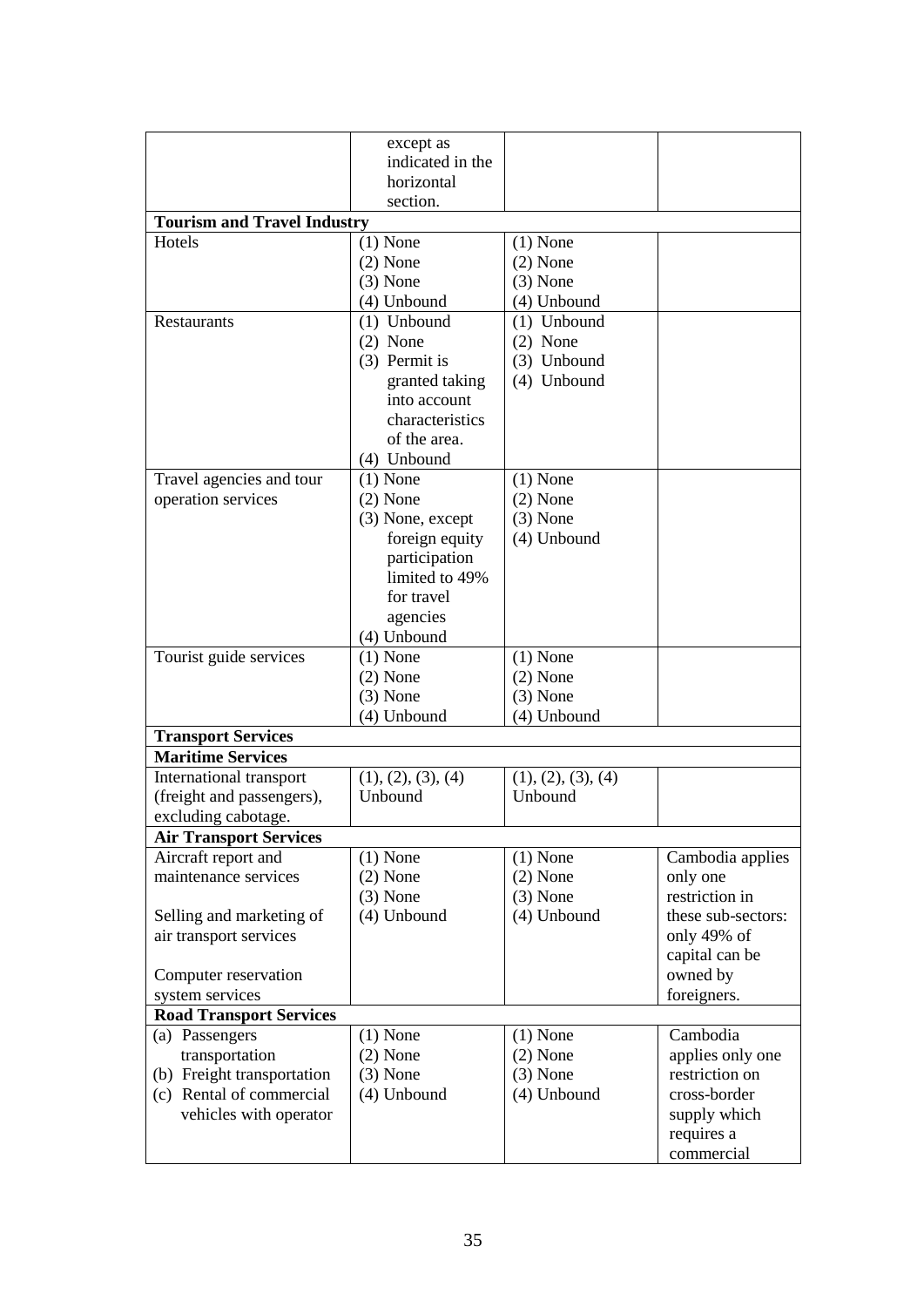|                                    |                    |               | presence. |
|------------------------------------|--------------------|---------------|-----------|
|                                    |                    |               |           |
| (d) Maintenance and                | $(1)$ None         | $(1)$ None    |           |
| repair of road transport           | $(2)$ None         | $(2)$ None    |           |
| equipment                          | $(3)$ None         | $(3)$ None    |           |
| Supporting services for<br>(e)     | (4) Unbound        | (4) Unbound   |           |
| road transport services            |                    |               |           |
| <b>Pipeline Transport Services</b> |                    |               |           |
| Transport of fuels<br>(a)          | (1) Services to be | $(1)$ Unbound |           |
| (b) Transport of other             | provided           | $(2)$ None    |           |
| goods                              | through a          | (3) Unbound   |           |
|                                    | contract of        | (4) Unbound   |           |
|                                    | concession         |               |           |
|                                    | granted by the     |               |           |
|                                    | state on case-     |               |           |
|                                    | by-case basis.     |               |           |
|                                    | $(2)$ None         |               |           |
|                                    | (3) Services must  |               |           |
|                                    | be provided        |               |           |
|                                    | through a          |               |           |
|                                    | contract of        |               |           |
|                                    | concession         |               |           |
|                                    | granted by the     |               |           |
|                                    | state on case-     |               |           |
|                                    | by-case basis.     |               |           |
|                                    | (4) Unbound        |               |           |

GATS = General Agreement on Trade in Services.

Source: Samnang Chea, Denora Sarin, and Hach Sok. 2007. *ASEAN Economic Forum: Trade in*  Washington, [http://siteresources.worldbank.org/INTRANETTRADE/Resources/Topics/Services/Cambodia-](http://siteresources.worldbank.org/INTRANETTRADE/Resources/Topics/Services/Cambodia-Asean_services.pdf)Asean services.pdf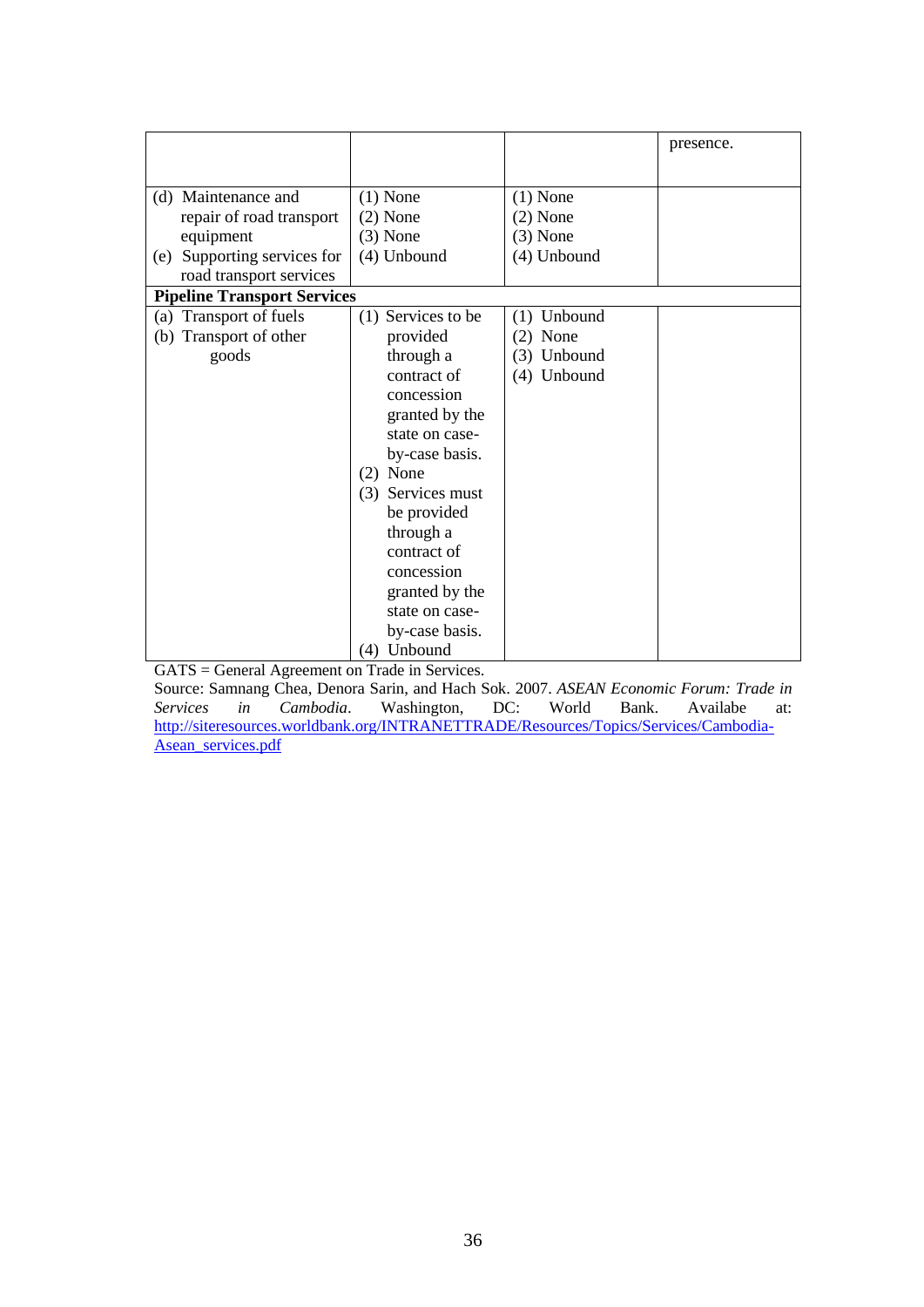# **Appendix 2: Cambodia's Schedule of Horizontal Commitments under AFAS**

Modes of supply: (1) cross-border supply, (2) consumption abroad, (3) commercial presence, and (4) presence of natural persons.

| $Sub-$<br>Sector<br>or           | <b>Limitation on Market Access</b> | Limitation National       | Additional |
|----------------------------------|------------------------------------|---------------------------|------------|
| sector                           |                                    | <b>Treatment</b>          | Comments   |
| <b>I. Horizontal Commitments</b> |                                    |                           |            |
| Subsidies                        |                                    | $(3)$ , $(4)$ Unbound for |            |
|                                  |                                    | subsidies, including      |            |
|                                  |                                    | research<br>for<br>and    |            |
|                                  |                                    | development.              |            |
| Tax measures                     |                                    | $(1), (2), (3)$ None      |            |
|                                  |                                    | with<br>respect<br>to     |            |
|                                  |                                    | taxes.                    |            |
| Land                             |                                    | (3) Non-Cambodian         |            |
|                                  |                                    | natural and juridical     |            |
|                                  |                                    | persons may lease         |            |
|                                  |                                    | but not own land.         |            |
| Acquired rights                  | The conditions of ownership,       |                           |            |
|                                  | management, operation, judicial    |                           |            |
|                                  | form, and scope of activities as   |                           |            |
|                                  | set out in a license or other form |                           |            |
|                                  | of approval establishing or        |                           |            |
|                                  | authorising the operation of       |                           |            |
|                                  | supply of services by an existing  |                           |            |
|                                  | foreign service supplier will not  |                           |            |
|                                  | be made more restrictive than      |                           |            |
|                                  | those in existence as of the date  |                           |            |
|                                  | of Cambodia's accession to         |                           |            |
|                                  | WTO.                               |                           |            |
| Investment                       | (3) Investors seeking incentives   | $(3)$ None                |            |
| Incentives                       | under the provisions of the Law    |                           |            |
|                                  | on Investment shall have the       |                           |            |
|                                  | obligation to provide adequate     |                           |            |
|                                  | and consistent training to         |                           |            |
|                                  | Cambodian staff, including for     |                           |            |
|                                  | promotion to senior positions.     |                           |            |
| of<br>Presence                   | (4) Unbound except for measures    | (4) Unbound, except       |            |
| natural persons                  | concerning the entry and           | for<br>measures           |            |
|                                  | temporary stay of a natural        | affecting<br>the          |            |
|                                  | person who falls in one of the     | categories<br>referred    |            |
|                                  | following categories:              | under<br>market<br>to     |            |
|                                  | <b>Business visitors:</b>          | access.                   |            |
|                                  | A natural person who:              |                           |            |
|                                  | - enters Cambodia for the          |                           |            |
|                                  | purposes of participating in       |                           |            |
|                                  | business meetings, establishing    |                           |            |
|                                  | business contacts including        |                           |            |
|                                  | negotiations for the sale of       |                           |            |
|                                  | services and/or other similar      |                           |            |
|                                  | activities;                        |                           |            |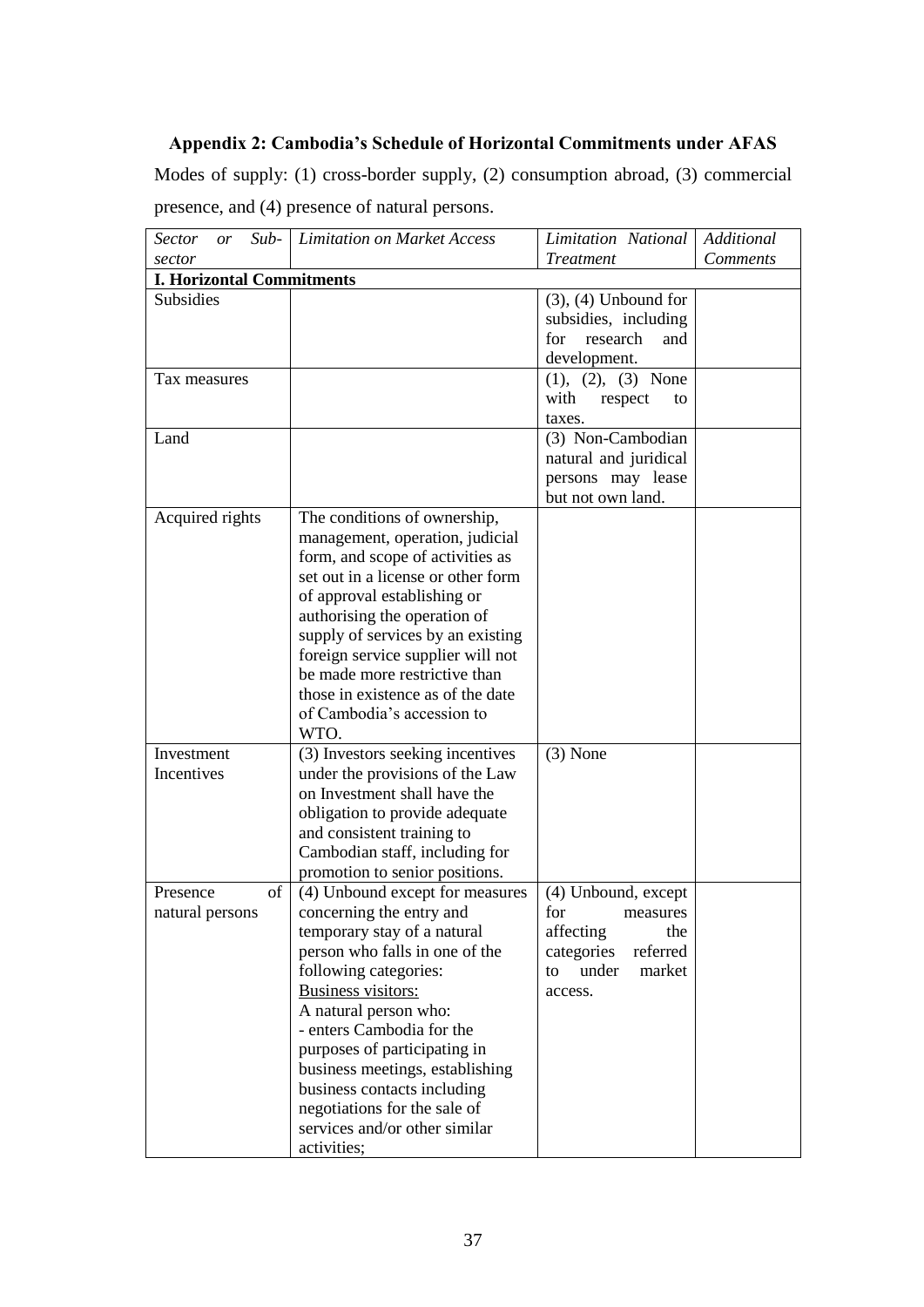| - stays in Cambodia without          |  |
|--------------------------------------|--|
| receiving income from within         |  |
| Cambodian sources;                   |  |
| - does not engage in making          |  |
| direct sales to the general public   |  |
| or supplying services.               |  |
| Entry visa for business visitors     |  |
| shall be valid of a period of 90     |  |
| days for an initial stay of 30       |  |
| days, which may be extended.         |  |
|                                      |  |
| Persons responsible for setting      |  |
| up of a commercial                   |  |
| establishment: Persons working       |  |
| in an executive or management        |  |
| position, receiving remuneration     |  |
| from an entity as defined below,     |  |
| who are responsible for the          |  |
| setting up, in Cambodia, of a        |  |
| commercial presence of a service     |  |
| provider of a member, that will      |  |
| support employment of persons        |  |
| described in a), b), and c) below.   |  |
| The subject persons are not          |  |
| subject to a maximum duration        |  |
| of stay.                             |  |
|                                      |  |
| <b>Intra-Corporate Transferees:</b>  |  |
| Natural persons who have been        |  |
| employed by a juridical person of    |  |
| another member for a period of       |  |
| not less than 1 year and who seek    |  |
| entry<br>provide<br>temporary<br>to  |  |
| services<br>through<br>branch.<br>a  |  |
| subsidiary<br>affiliate<br>and<br>1n |  |
| Cambodia and who are:                |  |
| a) Executives: without requiring     |  |
| compliance with labour market        |  |
| within<br>tests,<br>persons<br>an    |  |
| organisation who primarily direct    |  |
| the<br>of<br>the<br>management       |  |
| exercise<br>wide<br>organisation,    |  |
| latitude in decision making, and     |  |
| receive only general supervision     |  |
| or direction from higher-level       |  |
| executives,<br>the<br>board<br>of    |  |
| directors, or shareholders of the    |  |
| business. Executives would not       |  |
| directly perform tasks related to    |  |
| the actual supply of a service or    |  |
| services of the organisation.        |  |
|                                      |  |
| b) Managers: without requiring       |  |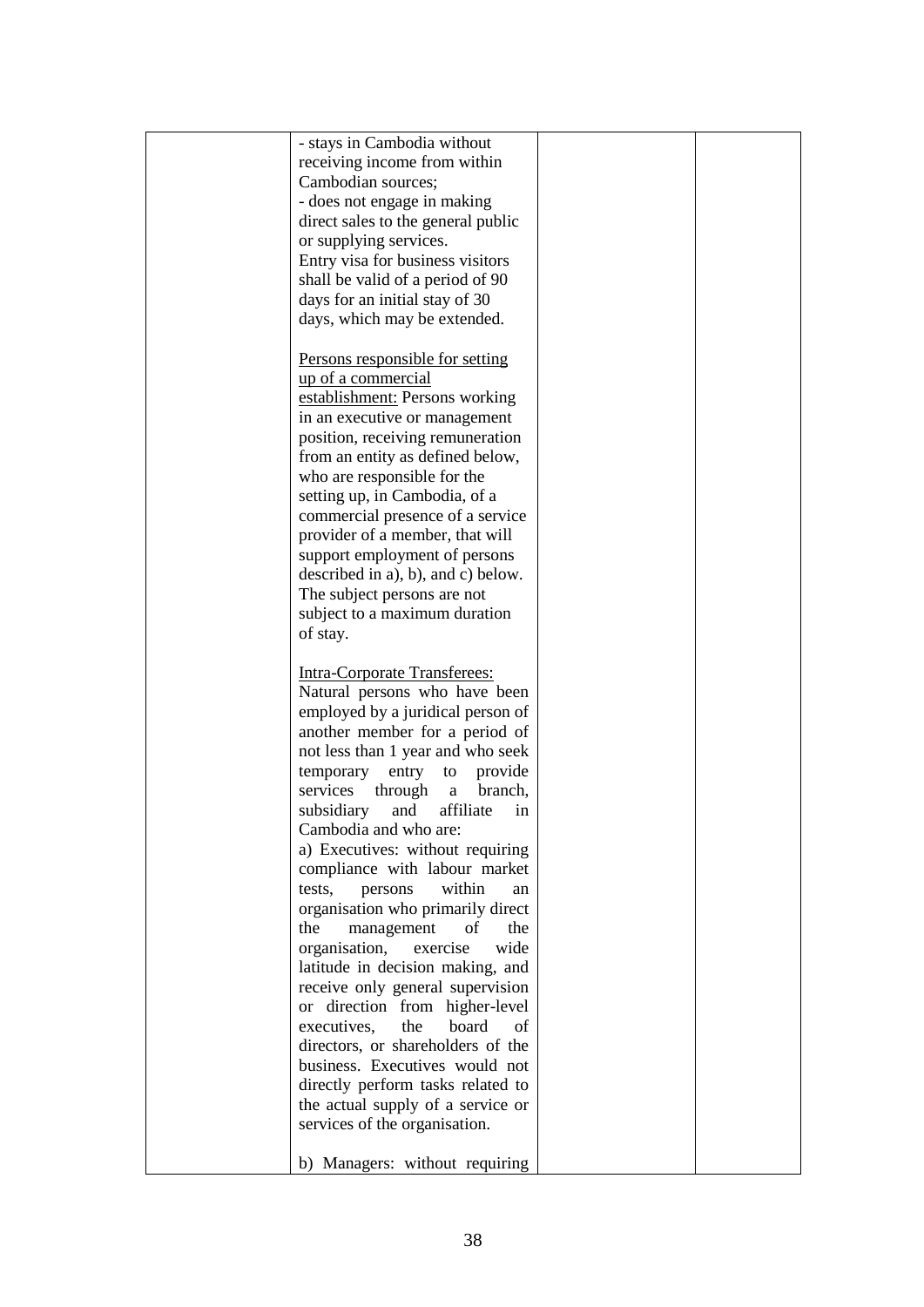| compliance with labour market<br>tests, natural persons employed<br>by a juridical entity and who<br>knowledge<br>possess<br>at<br>an<br>advanced level of expertise or<br>proprietary knowledge of<br>a<br>juridical entity product, service,<br>research, equipment, techniques,<br>management,<br>and<br>who<br><sub>or</sub><br>primarily direct the organisation<br>department<br>a<br>of<br>the<br><sub>or</sub><br>organisation;<br>supervise<br>and<br>control<br>the<br>work of<br>other<br>supervisory, professional<br><sub>or</sub><br>managerial employees; have the<br>authority to hire and fire or<br>recommend hiring, firing,<br><sub>or</sub><br>other personnel actions;<br>and<br>exercise discretionary authority<br>over day-to-day operations. They<br>include<br>first-line<br>do<br>not<br>supervisors,<br>unless<br>the<br>employees<br>supervised<br>are<br>professionals,<br>nor<br>do<br>they<br>include employees who primarily |  |
|----------------------------------------------------------------------------------------------------------------------------------------------------------------------------------------------------------------------------------------------------------------------------------------------------------------------------------------------------------------------------------------------------------------------------------------------------------------------------------------------------------------------------------------------------------------------------------------------------------------------------------------------------------------------------------------------------------------------------------------------------------------------------------------------------------------------------------------------------------------------------------------------------------------------------------------------------------------|--|
| perform tasks necessary for the<br>supply of the service.<br>c) Specialists: Natural persons,<br>within<br>organisation<br>an<br>who<br>knowledge<br>possess<br>at<br>an<br>advanced level of continued<br>expertise<br>and<br>who<br>possess<br>proprietary knowledge of the<br>organisation's services, research<br>equipment,<br>techniques,<br>or<br>management.<br>Temporary residency and work<br>permit is required for the natural<br>persons in the categories defined                                                                                                                                                                                                                                                                                                                                                                                                                                                                                |  |
| under intra-corporate transferees.<br>Such permits are issued for 2<br>years and may be renewed<br>annually up to maximum of total<br>5 years.                                                                                                                                                                                                                                                                                                                                                                                                                                                                                                                                                                                                                                                                                                                                                                                                                 |  |

AFAS = Association of Southeast Asian Nations Framework Agreement on Services, WTO = World Trade Organization.

Source: ASEAN Secretariat. 2016. *AFAS Horizontal Commitments*. Available at: <http://investasean.asean.org/files/upload/01%20KH%20AFAS%205%20FS%20HC.pdf> (accessed 2 November 2016).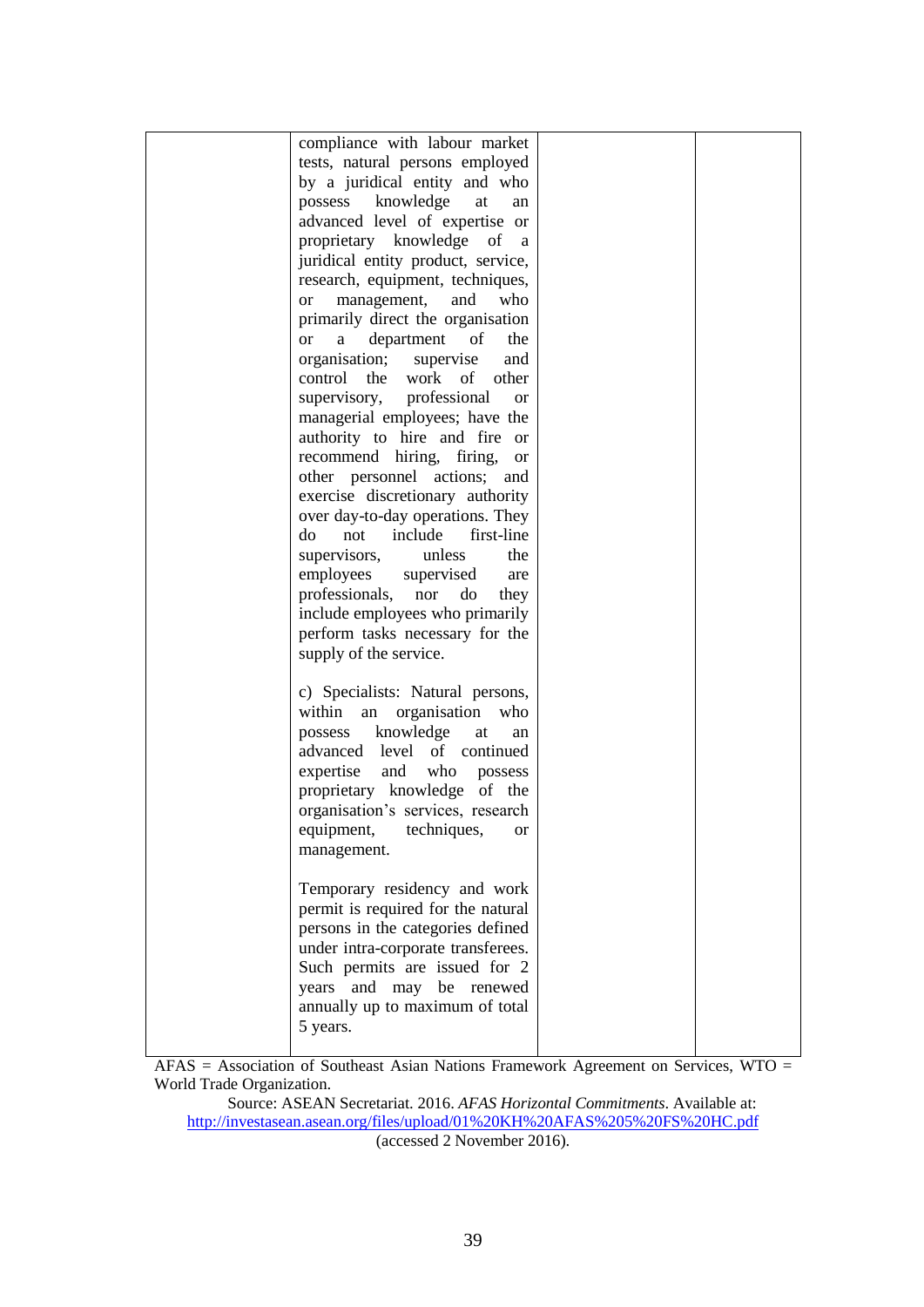| N <sub>0</sub> | <b>Author(s)</b>                                                 | <b>Title</b>                                                                                                                  | Year        |
|----------------|------------------------------------------------------------------|-------------------------------------------------------------------------------------------------------------------------------|-------------|
| 2016-39        | <b>Vannarith CHHEANG</b>                                         | FDI, Services Liberalisation,<br>and Logistics Development in<br>Cambodia                                                     | Mar<br>2017 |
| 2016-38        | Masayo KANI<br>Kazuyuki MOTOHASHI                                | Determinants of Demand for<br>Technology in Relationships<br>with Complementary Assets<br>among Japanese Firms                | Mar<br>2017 |
| 2016-37        | A.Kerem COŞAR and Jasmin<br><b>GRÖSCHL</b>                       | Shipping inside the Box:<br>Containerization and Trade                                                                        | Mar<br>2017 |
| 2016-36        | Gabriel FELBERMAYR<br>Jasmin GRÖSCHL<br><b>Thomas STEINWACHS</b> | The Trade Effect of Border<br>Controls: Evidence from the<br>European Schengen Agreement                                      | Mar<br>2017 |
| 2016-35        | Filipe R. CAMPANTE and Davin<br><b>CHOR</b>                      | "Just Do Your Job": Obedience,<br>Routine Tasks, and the Pattern<br>of Specialization                                         | Mar<br>2017 |
| 2016-34        | Isao KAMATA, Hitoshi SATO,<br>Kiyoyasu TANAKA                    | The Internationalisation of<br>Firms and Management<br>Practices: A Survey of Firms in<br>Viet Nam                            | Mar<br>2017 |
| 2016-33        | Ikuo KUROIWA                                                     | The Automotive Value Chain in<br>Thailand                                                                                     | Mar<br>2017 |
| 2016-32        | Ikuo KUROIWA and Kreingkrai<br><b>TECHAKANONT</b>                | Formation of Automotive<br>Manufacturing Clusters in<br>Thailand                                                              | Feb<br>2017 |
| 2016-31        | Byeongwoo KANG, Yukihito<br><b>SATO</b> and Yasushi UEKI         | Mobility of Highly Skilled<br>Retirees from Japan to the<br>Republic of Korea and Taiwan                                      | Feb<br>2017 |
| 2016-30        | Stephen L. MAGIERA                                               | <b>International Investment</b><br>Agreements and Investor-State<br>Disputes: A Review and<br><b>Evaluation for Indonesia</b> | Jan<br>2017 |

# **ERIA Discussion Paper Series**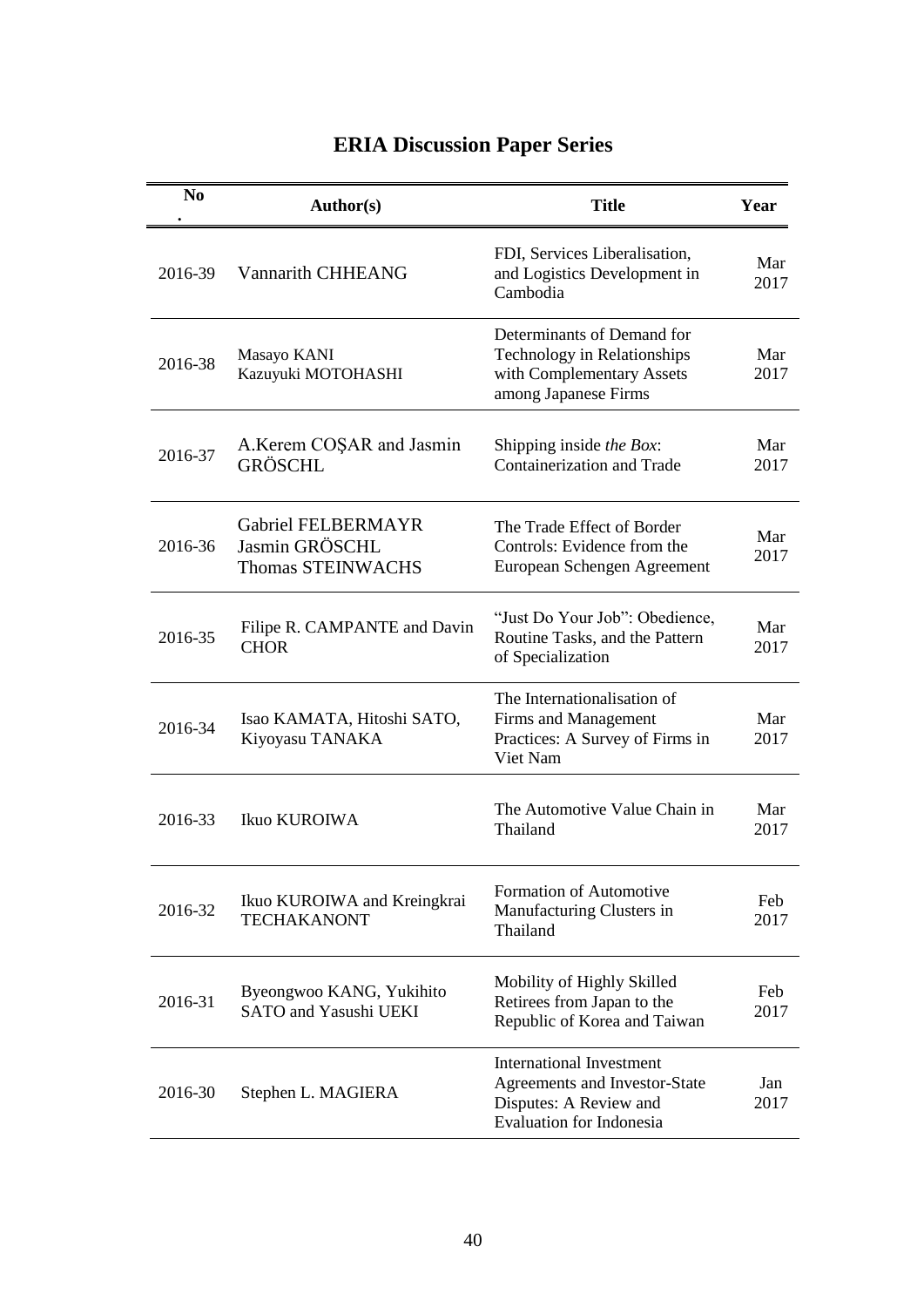| No      | Author(s)                                                                                          | <b>Title</b>                                                                                                                 | Year               |
|---------|----------------------------------------------------------------------------------------------------|------------------------------------------------------------------------------------------------------------------------------|--------------------|
| 2016-29 | Lili Yan ING, Miaojie YU and<br>Rui ZHANG                                                          | Indonesia and China: Friends or<br>Foes? Quality Competition and<br>Firm Productivity                                        | Dec<br>2016        |
| 2016-28 | HAN Phoumin and Shigeru<br><b>KIMURA</b>                                                           | Analysis of Distributed Energy<br>Systems and Implications for<br>Electrification: The Case of<br><b>ASEAN Member States</b> | Dec<br>2016        |
| 2016-27 | Tomoo KIKUCHI and Takehiro<br><b>MASUMOTO</b>                                                      | Financial Reforms in Myanmar<br>and Japans' Engagement                                                                       | <b>Nov</b><br>2016 |
| 2016-24 | Kazunobu HAYAKAWA,<br>Nuttawut<br>LAKSANAPANYAKUL, Hiroshi<br>MUKUNOKI and Shujiro<br><b>URATA</b> | <b>Impact of Free Trade</b><br>Agreement Utilisation on<br><b>Import Prices</b>                                              | Aug<br>2016        |
| 2016-23 | Lili Yan ING, Olivier CADOT<br>and Janine WALZ                                                     | Transparency in Non-tariff<br>Meausres: An International<br>Comparison                                                       | Aug<br>2016        |
| 2016-22 | VO Tri Thanh and Cuong Van<br><b>NGUYEN</b>                                                        | <b>Towards Responsive</b><br><b>Regulatory Management</b><br><b>Systems: Country Report for</b><br>Viet Nam                  | July<br>2016       |
| 2016-21 | Gilberto M. LLANTO                                                                                 | Towards a Requisite<br><b>Regulatory Management</b><br><b>System: Philippines</b>                                            | June<br>2016       |
| 2016-20 | Lili Yan ING and Olivier<br><b>CADOT</b>                                                           | Facilitating ASEAN Trade in<br>Goods                                                                                         | June<br>2016       |
| 2016-19 | Doan Thi Thanh HA, Kozo<br>KIYOTA, and<br>Kenta YAMANOUCHI                                         | Misallocation and Productivity:<br>The Case of Vietnamese<br>Manufacturing                                                   | May<br>2016        |
| 2016-18 | Vangimalla R. REDDY,<br>Shardendu K. SINGH and<br>Venkatachalam ANBUMOZHI                          | Food Supply Chain Disruption<br>due to Natural Disasters:<br>Entities, Risks, and Strategies<br>for Resilience               | May<br>2016        |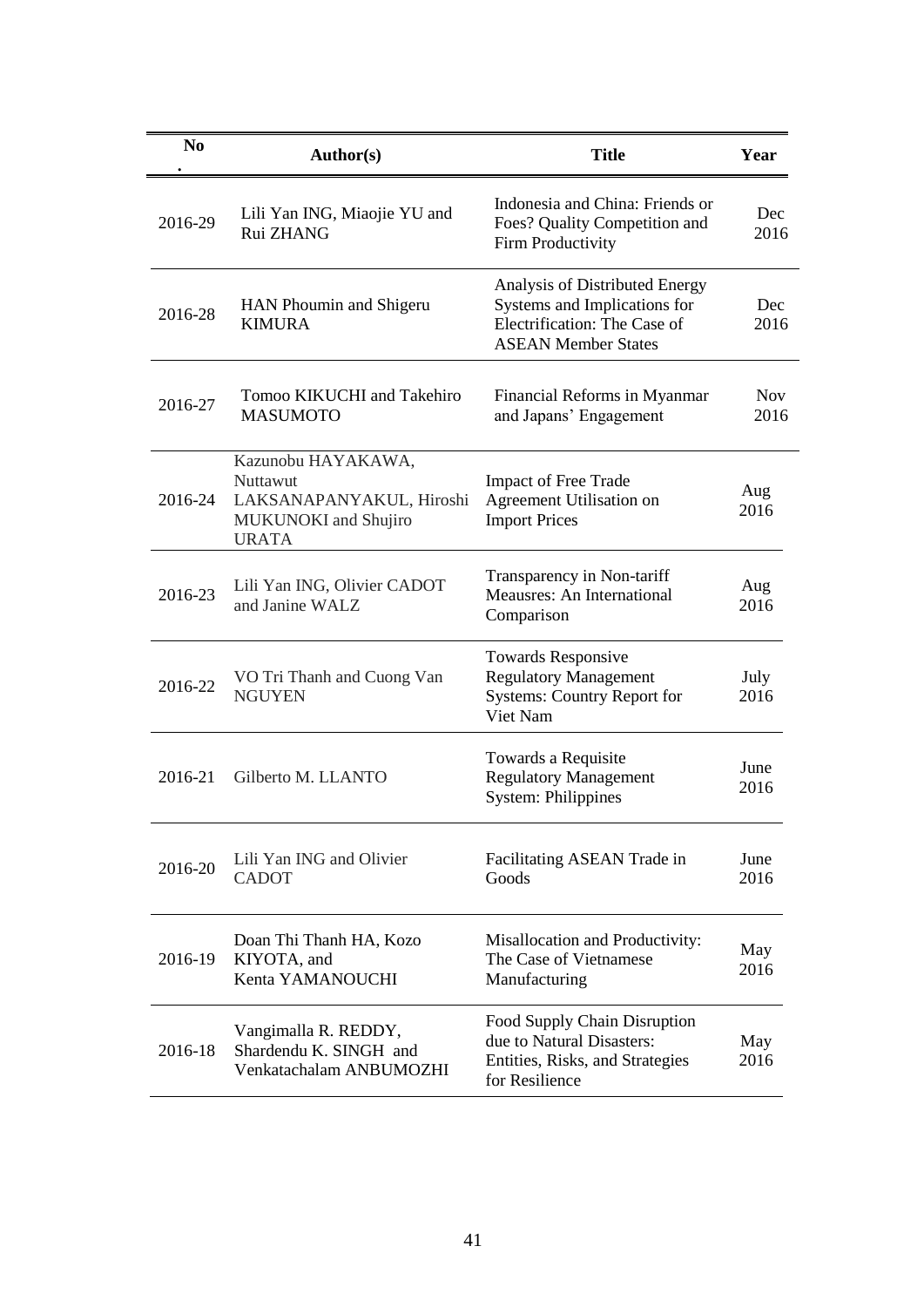| N <sub>0</sub> | <b>Author(s)</b>                                                          | <b>Title</b>                                                                                                            | Year        |
|----------------|---------------------------------------------------------------------------|-------------------------------------------------------------------------------------------------------------------------|-------------|
| 2016-17        | Arindam DAS-GUPTA, Gemma<br>B. ESTRADA, Donghyun PARK                     | Measuring Tax Administration<br>Effectiveness and its Impact on<br><b>Tax Revenue</b>                                   | Apr<br>2016 |
| 2016-16        | Naohiro YASHIRO                                                           | <b>Regulatory Coherence: The</b><br>Case of Japan                                                                       | Mar<br>2016 |
| 2016-15        | Song June KIM and Dae Yong<br><b>CHOI</b>                                 | <b>Regulatory Coherence: The</b><br>Case of the Republic of Korea                                                       | Mar<br>2016 |
| 2016-14        | Peter CARROLL, Gregory<br><b>BOUNDS</b> and Rex DEIGHTON-<br><b>SMITH</b> | Towards Responsive<br><b>Regulations and Regulatory</b><br>Coherence in ASEAN and East<br>Asia: The Case of Australia   | Mar<br>2016 |
| 2016-13        | Derek GILL                                                                | Defining Regulatory<br>Management System                                                                                | Mar<br>2016 |
| 2016-12        | Derek GILL                                                                | <b>Regulatory Coherence: The</b><br>Case of New Zealand                                                                 | Mar<br>2016 |
| 2016-11        | Sang-Hyop LEE, Jungsuk KIM<br>and Donghyun PARK                           | Demographic Change and<br>Fiscal Sustainability in Asia                                                                 | Mar<br>2016 |
| 2016-10        | Ayako OBASHI and Fukunari<br><b>KIMURA</b>                                | The Role of China, Japan, and<br>Korea in Machinery Production<br><b>Networks</b>                                       | Mar<br>2016 |
| 2016-09        | Ayako OBASHI and Fukunari<br><b>KIMURA</b>                                | Deepening and Widening<br>Production Networks in<br><b>ASEAN</b>                                                        | Mar<br>2016 |
| 2016-08        | Willem THORBECKE                                                          | Increasing the Resilience of<br>Asian Supply Chains to Natural<br>Disasters: The Role of the<br><b>Financial Sector</b> | Feb<br>2016 |